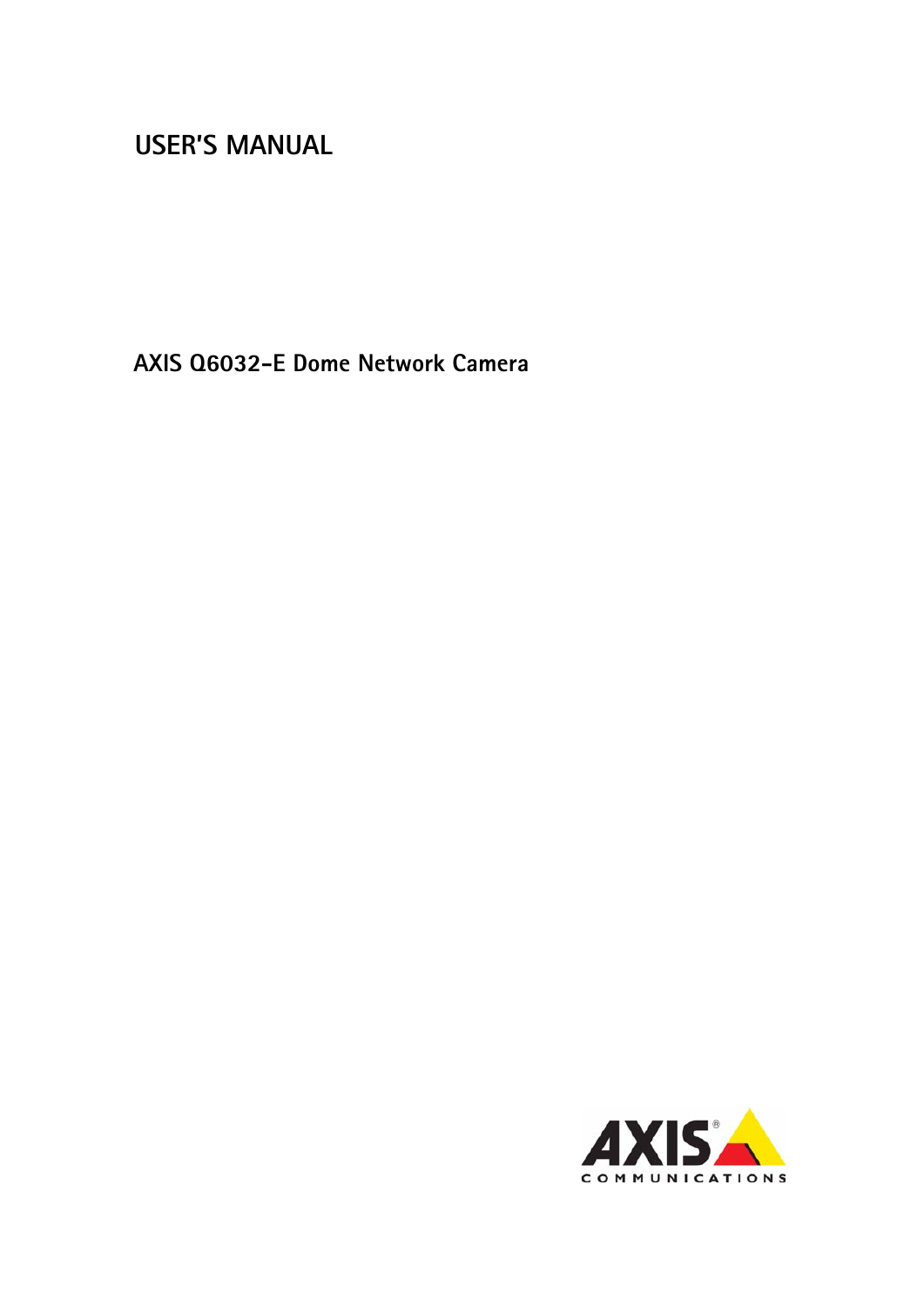# <span id="page-1-0"></span>**Notices**

This manual is intended for administrators and users of the AXIS Q6032-E Dome Network Camera, and is applicable for firmware release 5.05 and later. It includes instructions for using and managing the camera on your network. Previous experience of networking will be of use when using this product. Some knowledge of UNIX or Linux-based systems may also be beneficial for advanced users, for developing shell scripts and applications. Later versions of this document will be posted to the Axis Website, as required. See also the product's online help, available via the Web-based interface.

#### **Liability**

Every care has been taken in the preparation of this manual. Please inform your local Axis office of any inaccuracies or omissions. Axis Communications AB cannot be held responsible for any technical or typographical errors and reserves the right to make changes to the product and manuals without prior notice. Axis Communications AB makes no warranty of any kind with regard to the material contained within this document, including, but not limited to, the implied warranties of merchantability and fitness for a particular purpose. Axis Communications AB shall not be liable nor responsible for incidental or consequential damages in connection with the furnishing, performance or use of this material.

## **Intellectual Property Rights**

Axis AB has intellectual property rights relating to technology embodied in the product described in this document. In particular, and without limitation, these intellectual property rights may include one or more of the patents listed at http://www.axis.com/patent.htm and one or more additional patents or pending patent applications in the US and other countries.

This product contains licensed third-party software. See the menu item "About" in the product's user interface for more information.

This product contains source code copyright Apple Computer, Inc., under the terms of Apple Public Source License 2.0 (see http://www.opensource.apple.com/apsl/). The source code is available from:

http://developer.apple.com/darwin/projects/bonjour/

#### **Equipment Modifications**

This equipment must be installed and used in strict accordance with the instructions given in the user documentation. This equipment contains no user-serviceable components. Unauthorized equipment changes or modifications will invalidate all applicable regulatory certifications and approvals.

#### **Trademark Acknowledgments**

Apple, Boa, Bonjour, Ethernet, Internet Explorer, Linux, Microsoft, Mozilla, Netscape Navigator, OS/2, Real, SMPTE, QuickTime, UNIX, Windows, WWW are registered trademarks of the respective holders. Java and all Java-based trademarks and logos are trademarks or registered trademarks of Sun Microsystems, Inc. in the United States and other countries. Axis Communications AB is independent of Sun Microsystems Inc.<br>UPnP™ is a certification mark of the UPnP™ Implementers Corporation.

#### **Support**

Should you require any technical assistance, please contact your Axis reseller. If your questions cannot be answered immediately, your reseller will forward your queries through the appropriate channels to ensure a rapid response. If you are connected to the Internet, you can: • download user documentation and firmware updates

- find answers to resolved problems in the FAQ database. Search by
- product, category, or phrases report problems to Axis support by logging in to your private support area
- visit Axis Support at www.axis.com/techsup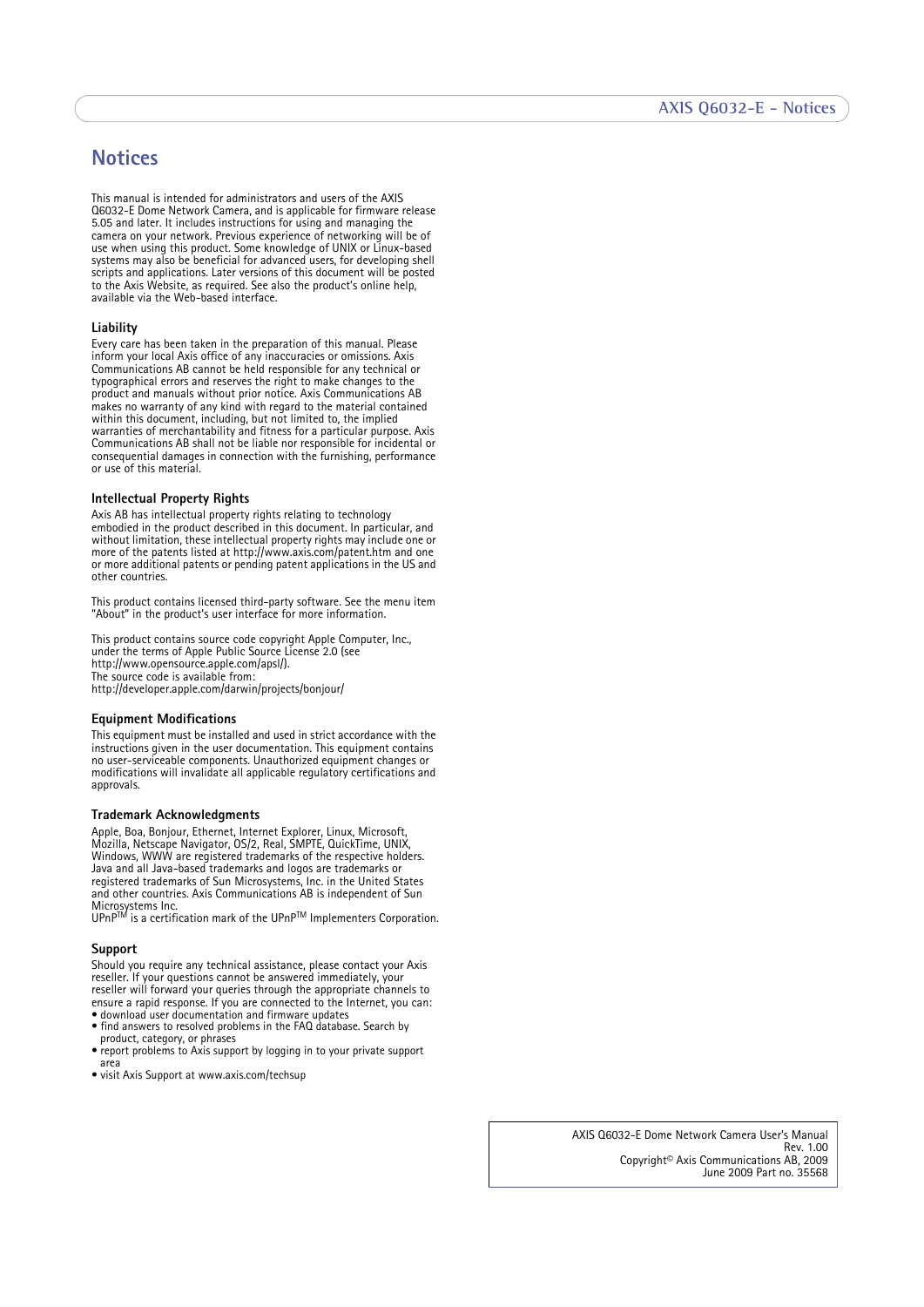| Key features                                      | 4              |
|---------------------------------------------------|----------------|
| Overview                                          | 5              |
| Status LED Indicator                              | 6              |
|                                                   | .7             |
| Access from a browser                             | $\overline{7}$ |
| Setting the root password                         | 8              |
| Access from the internet                          | 8              |
| AXIS 295 Video Surveillance Joystick              | 10             |
|                                                   | . 11           |
| How to stream H.264                               | 11             |
| <b>Motion JPEG</b>                                | 12             |
| Alternative methods of accessing the video stream | 12             |
|                                                   |                |
| Video Stream                                      | 13             |
| Camera Settings                                   | 15             |
| Overlay Image                                     | 16             |
| Privacy mask                                      | 16             |
|                                                   |                |
| Layout                                            | 18             |
|                                                   |                |
| <b>Preset Positions</b>                           | 21             |
| Auto Tracking                                     | 21             |
| <b>Guard Tour</b>                                 | 22             |
| <b>OSDI Zones</b>                                 | 22             |
|                                                   |                |
| <b>Event Servers</b>                              | 24             |
| Event Types                                       | 24             |
| <b>Motion Detection</b>                           | 26             |
|                                                   |                |
| Security                                          | 29             |
| Date & Time                                       | 30             |
| Storage                                           | 35             |
| Storage Device                                    | 35             |
| Maintenance                                       | 35             |
| Support                                           | 36             |
| Advanced                                          | 36             |
|                                                   |                |
| Resetting to the Factory Default Settings         | 37             |
|                                                   |                |
| Checking the Firmware                             | 38             |
| Updating the Firmware                             | 38             |
| <b>Emergency Recovery Procedure</b>               | 38             |
| LED Indicator flash routine                       | 39             |
| Support                                           | 40             |
|                                                   | .43            |
| General performance considerations                | 45             |
|                                                   |                |
|                                                   |                |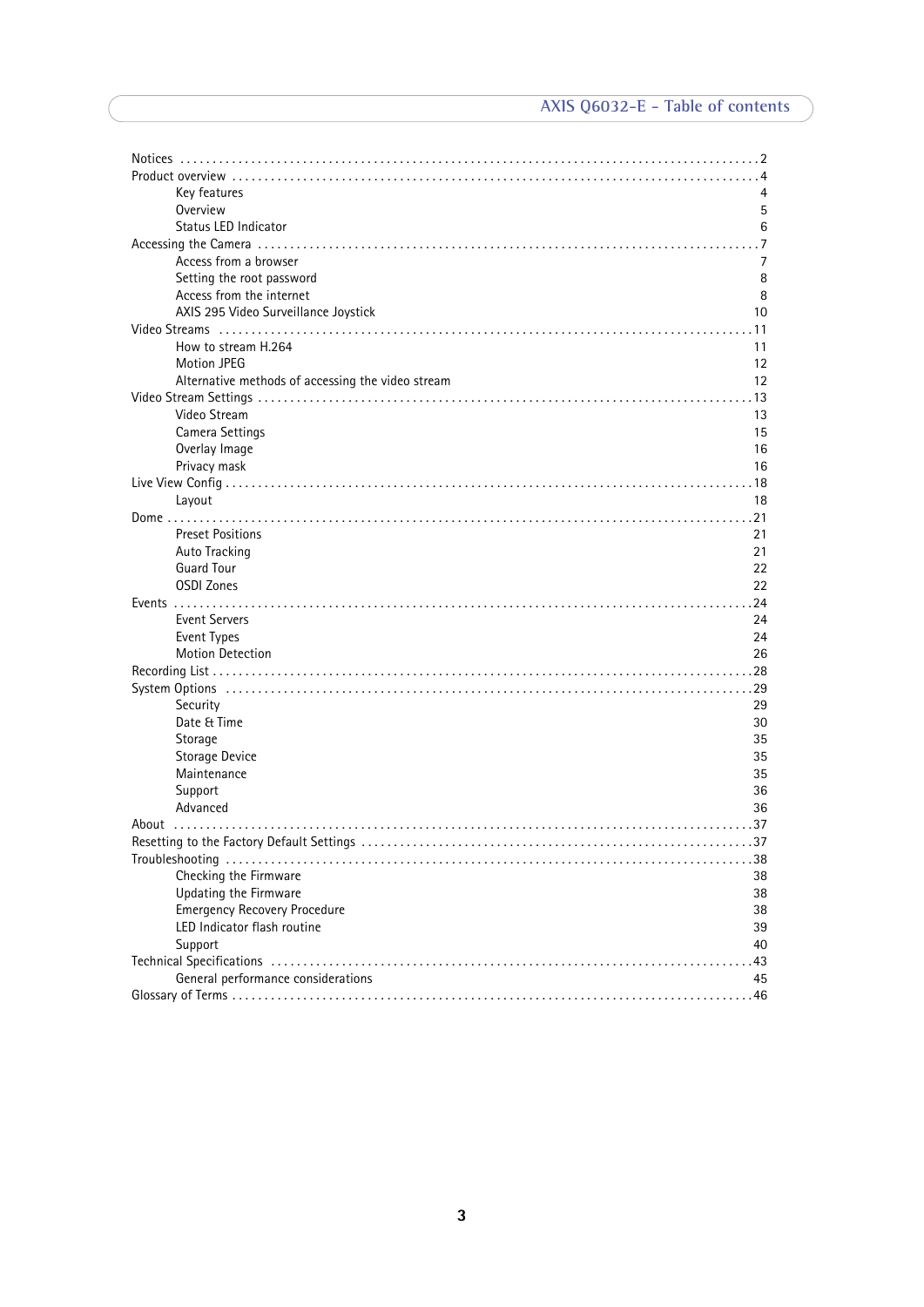# <span id="page-3-0"></span>**Product overview**

This manual applies to the AXIS Q6032-E Dome Network Camera.

## <span id="page-3-1"></span>**Key features**

• **Outdoor-ready**

AXIS Q6032-E is designed for quick and easy installation in demanding indoor and outdoor environments. There is no need to purchase and mount a separate outdoor housing. It eliminates the cost and complexity of pre-mounting a camera in an enclosure and minimizes the risk of incorrect mounting, which helps to ensure optimal camera performance.

With an IP66 rating, it is dust tight and offers protection against high-pressure water jets. AXIS Q6032-E has a built-in heater, fans and a removable sunshield, allowing the camera to be used in temperatures ranging from -40 °C up to 50 °C (-40 °F up to 122 °F).

#### • **Arctic Temperature Control**

Arctic Temperature Control is a new and unique functionality from Axis that is introduced for the first time in AXIS Q6032-E. It allows the camera to not only function at -40 °C (-40 °F) but also power up at that temperature.

#### **• High PoE (Power over Ethernet)**

AXIS Q6032-E is powered through High PoE, which simplifies installation since only one cable is needed for carrying power, as well as video and pan/tilt/zoom controls. With High PoE, the camera can operate even during a power failure as the network can be connected to an Uninterruptible Power Supply. A High PoE midspan is supplied with the camera.

#### **• 35x zoom with autofocus**

AXIS Q6032-E offers a powerful 35x optical and 12x digital zoom with autofocus, providing crisp, clear and rich detail of both zoomed in and zoomed out images. License plates, for example, can be clearly read from a distance of 160 m (525 ft).

#### • **Multiple H.264 and Motion JPEG streams**

AXIS Q6032-E supports 3 simultaneous, individually configured streams in max. 4CIF resolution at 30/25 (NTSC/PAL) frames per second; more streams if identical or limited in frame rate/resolution. H.264 (MPEG-4 Part 10/AVC) offers the most efficient video compression format, which saves up to 80% in bandwidth and storage use compared with Motion JPEG without compromising image quality. Motion JPEG is supported for increased flexibility.

#### <span id="page-3-2"></span>• **Local storage**

The camera comes with a built-in slot for an SD/SDHC memory card, enabling several days of recordings to be stored locally without any external equipment.

#### • **Progressive Scan**

Progressive scan provides full resolution images of moving objects without distortion.

#### • **Fast pan & Tilt**

With a maximum speed of 450°/second, and high precision, low-speed movement at 0.05°/second, AXIS Q6032-E can follow a walking person at a distance of 400 m (1300 ft.) and pan/tilt to any preset in less than 1.5 seconds.

#### **• Extended tilt range of 20º above the horizon**

The camera can tilt 20º above the horizon for a total tilt range of 220º, making it possible for the camera to see higher than where it is mounted. This is especially beneficial when monitoring over uneven terrain. The extended tilt range (over the standard 180°) also makes installation easier since the camera does not have to be mounted 100% upright.

#### • **Intelligent video capabilities**

AXIS Q6032-E has both video motion detection and auto-tracking, which allows a moving object within the camera's field of view to be detected and followed automatically.

#### • **Advanced security and network management**

AXIS Q6032-E offers the highest degree of security, including HTTPS encrypted video streams without affecting performance and IPv6 support in addition to IPv4. IPv6 is a requirement in many large installations.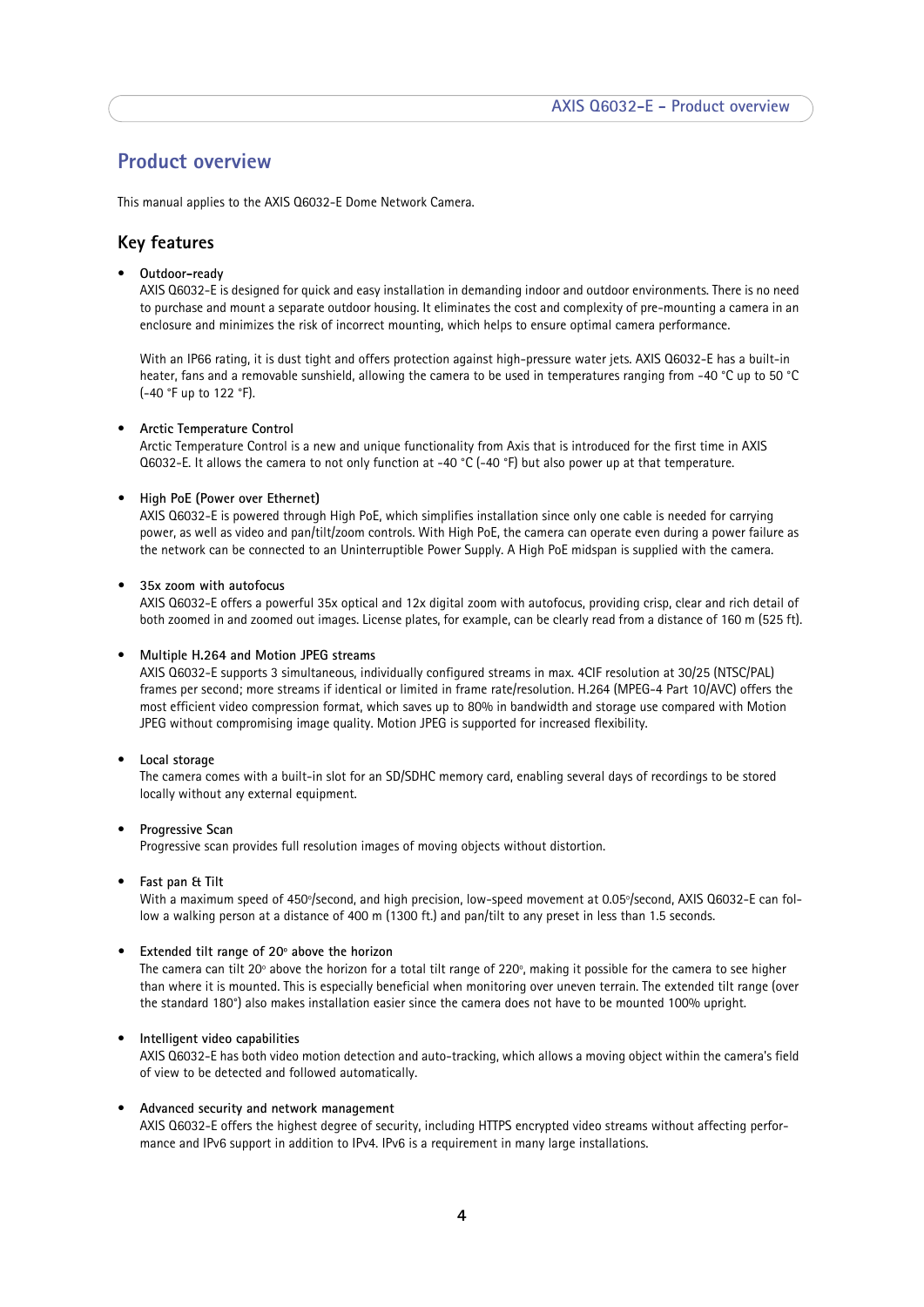<span id="page-4-1"></span><span id="page-4-0"></span>

**Network -** RJ-45 Supports PoE. Use Axis T8124. Shielded cable shall be used to comply to EMC. **SD memory card slot -** High capacity SD memory card can be used for local recording and removable storage.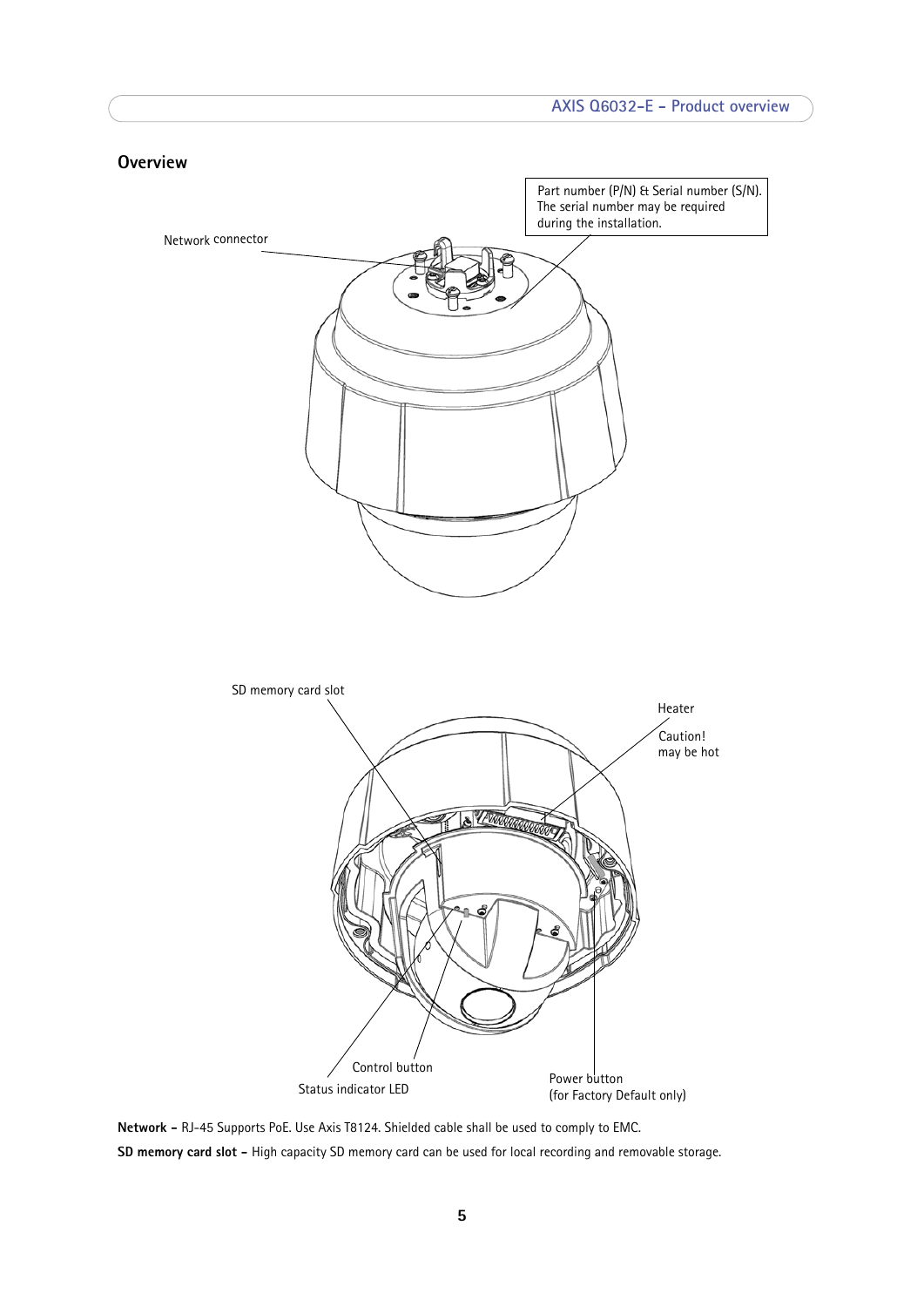# <span id="page-5-2"></span><span id="page-5-1"></span><span id="page-5-0"></span>**Status LED Indicator**

After the startup and self test routines the indicator flashes as follows.

| Color     | <b>Description</b>                                                                                     |
|-----------|--------------------------------------------------------------------------------------------------------|
| Unlit     | Steady during connection/normal operation.                                                             |
| Amber     | Steady during system initialization. Flashes dur-<br>ing firmware upgrade or reset to factory default. |
| Amber/red | Flashes amber/red if network connection is<br>unavailable or lost.                                     |
| Red       | Flashes red for firmware upgrade failure.                                                              |
| Green     | Shows steady green for 10 sec. for normal oper-<br>ation after restart.                                |

For more indicator flash routines see *[LED Indicator flash routine,](#page-39-2)* on page 40.

# **AXIS T8124 LED Indicators**

| LED      | Color                         | <b>Description</b>                                         |
|----------|-------------------------------|------------------------------------------------------------|
| Port     | Unlit<br>No camera connected. |                                                            |
|          | Yellow                        | Insuffiecient power for camera and heater.<br>Check cable. |
|          | Flashing<br>Power overload    |                                                            |
|          | Green                         | Camera connected, normal behavior.                         |
| AC input | Steady green                  | AC power connected.                                        |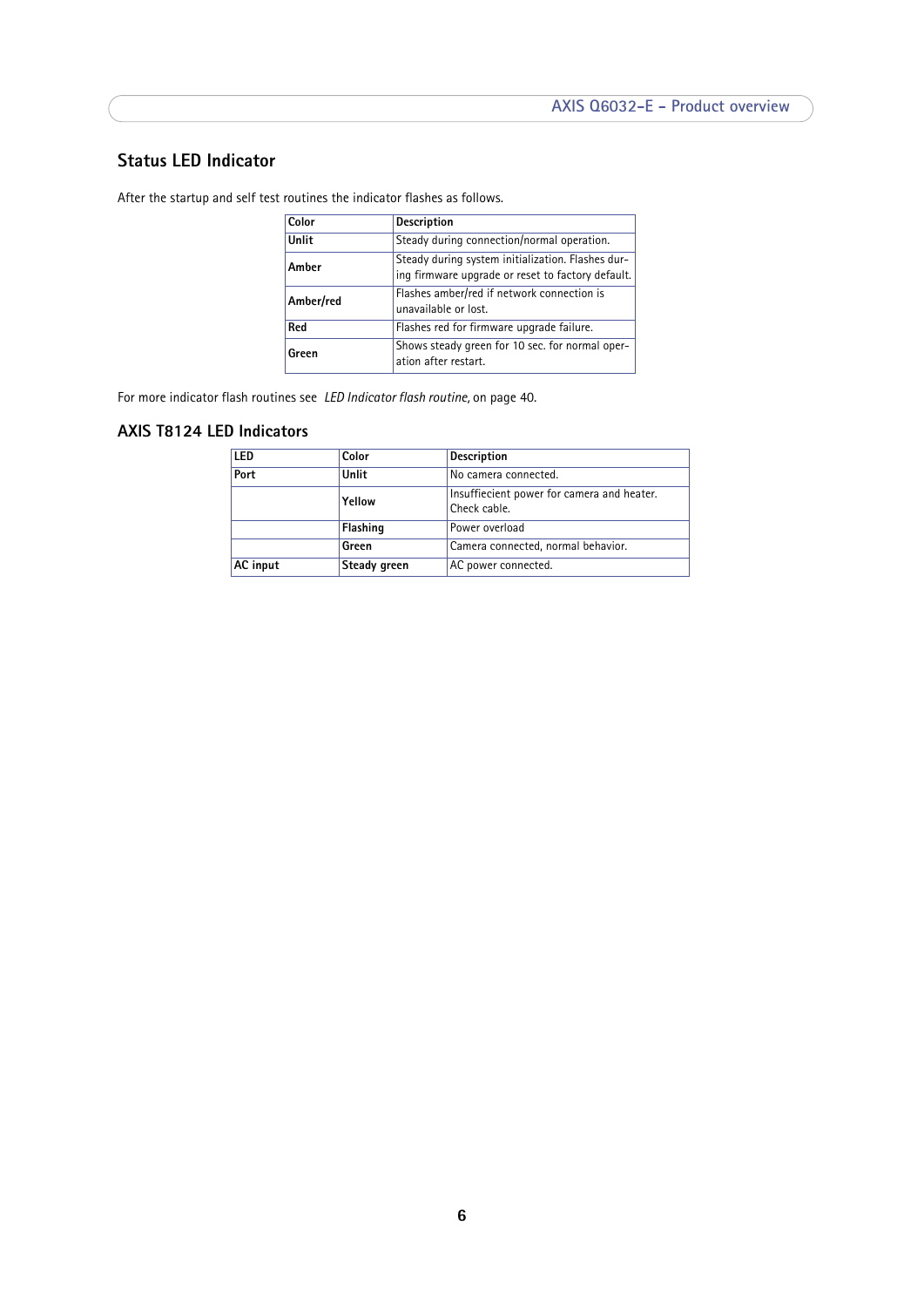# <span id="page-6-0"></span>**Accessing the Camera**

Refer to the installation guide supplied with your product in order to install the AXIS Q6032-E Dome Network Camera.

The network camera can be used with most standard operating systems and browsers. The recommended browser is Microsoft Internet Explorer with Windows, Safari with Macintosh and Firefox with other operating systems. See *[Technical Specifications,](#page-42-1)*  [on page 43](#page-42-1)

#### **Notes:**

- <span id="page-6-2"></span>• To view streaming video in Microsoft Internet Explorer, set your browser to allow ActiveX controls and install AXIS Media Control (AMC) on your workstation.
- $QuickTime<sup>TM</sup>$  is also supported for viewing streaming H.264 video.
- If your workstation restricts the use of additional software components, the camera can be configured to use a Java applet for viewing Motion JPEG.
- The network camera includes one (1) decoder license for viewing H.264 video streams. This is automatically installed with AMC. The administrator can disable the installation of the H.264 decoder, to prevent installation of unlicensed copies.

### <span id="page-6-1"></span>**Access from a browser**

- 1. Start a browser (Internet Explorer, Firefox).
- 2. Enter the IP address or host name of the camera in the **Location/Address** field of your browser. To access the camera from a Macintosh computer (Mac OSX), click on the Bonjour tab and select the AXIS Q6032-E from the drop-down list.
- 3. If this is the first time you are accessing the camera, see *[Access from the internet,](#page-7-1)* on page 8. Otherwise enter your user name and password, set by the administrator.
- 4. The camera's **Live View** page appears in your browser.

<span id="page-6-3"></span>

#### **Note:**

The layout of the Live View page may have been customized to specific requirements. Consequently, some of the examples and functions featured here may differ from those displayed on your own Live View page.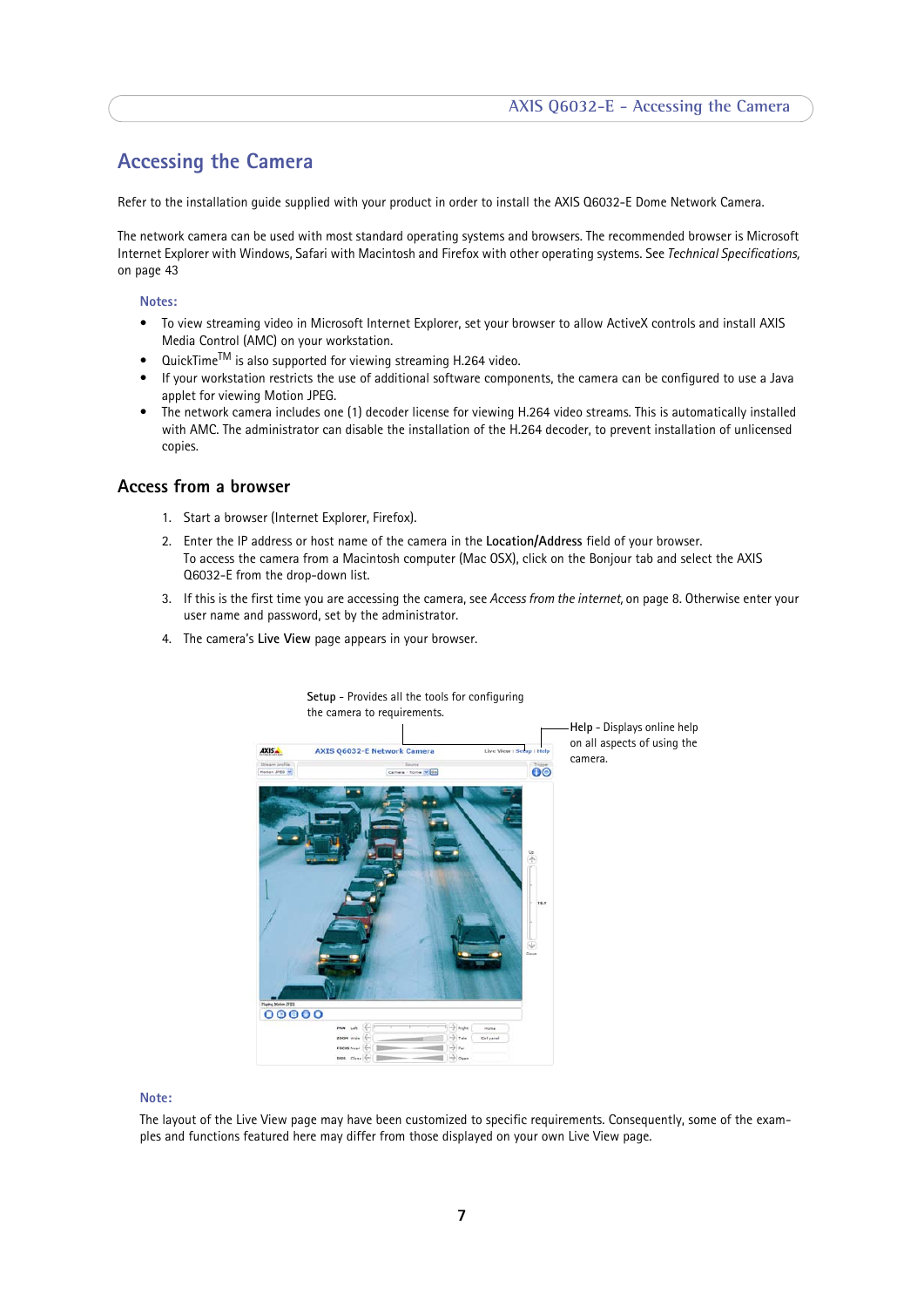# <span id="page-7-0"></span>**Setting the root password**

To gain access to the product, the password for the default administrator user root must be set. This is done in the 'Configure Root Password' dialog, which is displayed when the network camera is accessed for the first time.

To prevent network eavesdropping when setting the root password, this can be done via an encrypted HTTPS connection, which requires an HTTPS certificate (see note below).

To set the password via a standard HTTP connection, enter it directly in the first dialog shown below.

To set the password via an encrypted HTTPS connection, follow these steps:

- <span id="page-7-4"></span><span id="page-7-2"></span>1. Click the **Create self-signed certificate** button.
- 2. Provide the requested information and click **OK**. The certificate is created and the password can now be set securely. All traffic to and from the network camera is encrypted from this point on.
- 3. Enter a password and then re-enter it to confirm the spelling. Click **OK**. The password has now been configured.

| AXIS.<br><b>Create Certificate</b><br>Secure configuration of the root password via HTTPS requires a self-signed<br>certificate.<br>Create self-signed certificate<br><b>Configure Root Password</b>                                                           |                                                                                                    | To create an HTTPS connection.<br>start by clicking this button.                                                                                                              |                                                                                                                                                                                                                                                                                                                                                                          |
|----------------------------------------------------------------------------------------------------------------------------------------------------------------------------------------------------------------------------------------------------------------|----------------------------------------------------------------------------------------------------|-------------------------------------------------------------------------------------------------------------------------------------------------------------------------------|--------------------------------------------------------------------------------------------------------------------------------------------------------------------------------------------------------------------------------------------------------------------------------------------------------------------------------------------------------------------------|
| User name:<br>root<br>Password:<br>Confirm password:<br>The password for the ore-configured administrator<br>before the product can be used.<br>If the password for root is lost, the product must be<br>settings, by pressing the button located in the proc- | <b>Create Self-Signed Certificate</b><br>Common name: 10.92.25.211<br>Validity:<br>365<br>product. | davs<br>The name of the entity to be certified, i.e. the IP address or host nan<br>OK<br>Cancel<br>Once the certificate is created, this page will close and you will be able | AXIS A<br><b>Configure Root Password using HTTPS</b><br>User name:<br>root                                                                                                                                                                                                                                                                                               |
| user documentation for more information.<br>To configure the password<br>directly via an unencrypted<br>connection, enter the password here.                                                                                                                   | configure the root password via HTTPS.                                                             | R                                                                                                                                                                             | Password:<br>Confirm password:<br>OK.<br>The password for the pre-configured administrator root must be changed<br>before the product can be used.<br>If the password for root is lost, the product must be reset to the factory default<br>settings, by pressing the button located in the product's casing. Please see the<br>user documentation for more information. |

### **Note:**

HTTPS (Hypertext Transfer Protocol over SSL) is a protocol used to encrypt the traffic between web browsers and servers. The HTTPS certificate controls the encrypted exchange of information. The default administrator user **root** cannot be deleted.

If the password for root is lost or forgotten, the network camera must be reset to the factory default settings. See [page](#page-36-2)  [37](#page-36-2).

# <span id="page-7-1"></span>**Access from the internet**

Once connected, the camera is accessible on your local network (LAN). To access the camera from the Internet you must configure your broadband router to allow incoming data traffic to the camera. To do this, enable the NAT-traversal feature, which will attempt to automatically configure the router to allow access to the camera. This is enabled from **Setup > System Options > Network > TCP/IP Advanced**.

<span id="page-7-3"></span>For more information, please see *[NAT traversal \(port mapping\) for IPv4](#page-32-0)*, on page 33 See also the AXIS Internet Dynamic DNS Service at www.axiscam.net For Technical notes on this and other topics, visit the Axis Support web at www.axis.com/techsup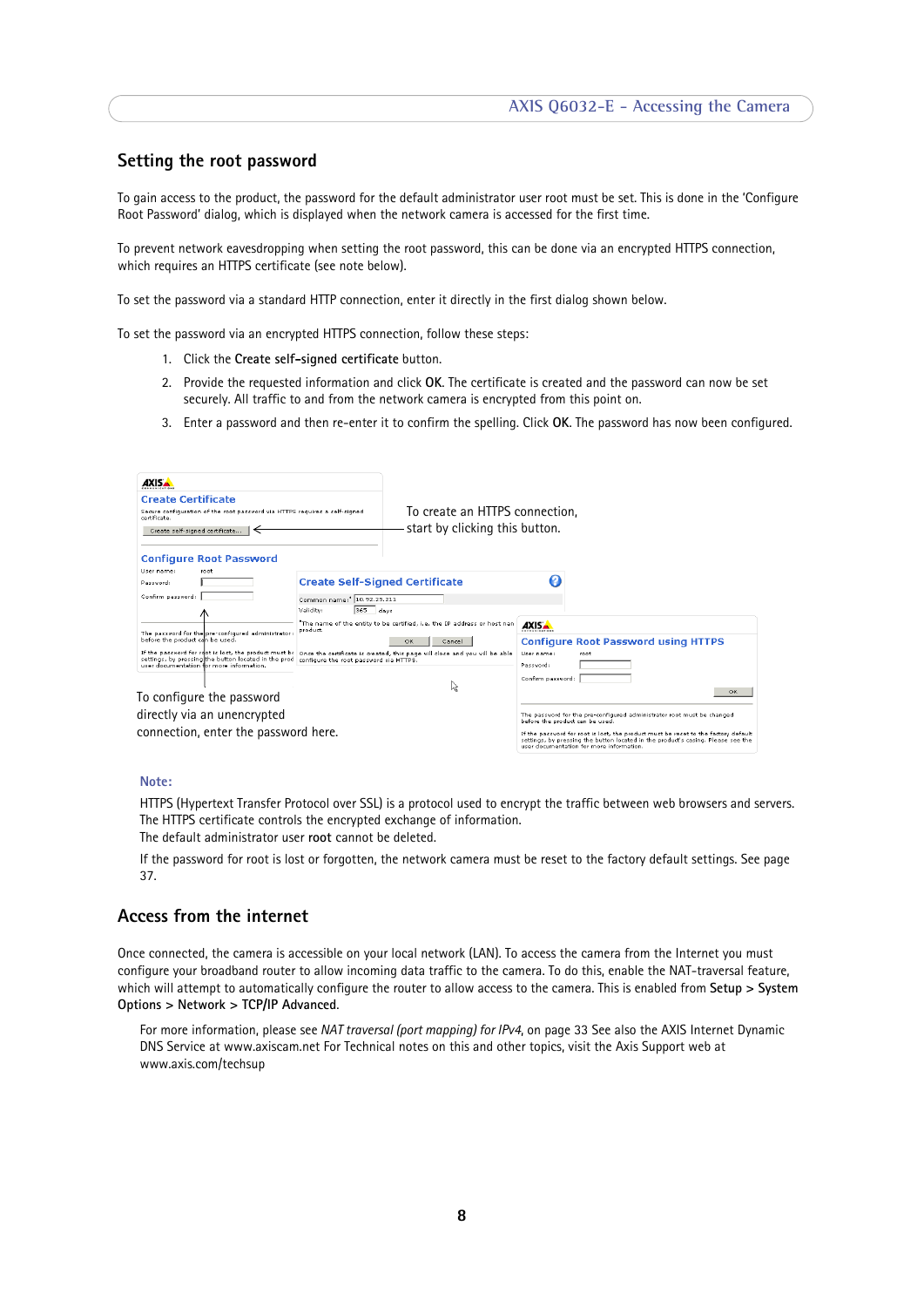# <span id="page-8-4"></span>**The Live View page**

How you customize the Live View page determines which buttons are visible. Not all the buttons described below will show up, unless configured to do so. These are configured under **Setup > Live View Config > Layout**.

<span id="page-8-0"></span>

| Stream profile<br>Motion JPEG V<br><b>Motion JPEG</b><br>H.264<br>quality<br>alanced<br>bandwidth<br>mobile | The Stream Profile drop-down list allows you to select a customized or pre-programmed stream profile on the Live View<br>page. Stream profiles are configured under Video > Stream Profiles, see Stream Profiles, on page 15 for more information.  |
|-------------------------------------------------------------------------------------------------------------|-----------------------------------------------------------------------------------------------------------------------------------------------------------------------------------------------------------------------------------------------------|
| Trigger                                                                                                     | The Action buttons can trigger an event directly from the Live View page.                                                                                                                                                                           |
| Snapshot                                                                                                    | The Snapshot button saves a snapshot of the video image currently on display. Right-click on the video image to save it<br>in JPEG format on your computer. This button is primarily intended for use when the AMC viewer toolbar is not available. |
| Fan                                                                                                         | Activate the camera's fan manually with this button.                                                                                                                                                                                                |
| Heater                                                                                                      | Activate the camera's heater manually with this button.                                                                                                                                                                                             |
| Ctrl panel                                                                                                  | Click the Ctrl panel button to open/close the PTZ control panel. The Control panel is configured under<br>Setup > PTZ > Advanced > Controls.                                                                                                        |
| VIC Modio Control                                                                                           |                                                                                                                                                                                                                                                     |

<span id="page-8-7"></span><span id="page-8-3"></span><span id="page-8-2"></span>

# **AXIS Media Control**

The AMC viewer toolbar (AXIS Media Control) is available in Microsoft Internet Explorer only. See *[AXIS Media Control \(AMC\),](#page-11-2)*  [on page 12](#page-11-2) for more information. AMC displays the following buttons:



<span id="page-8-6"></span><span id="page-8-1"></span>The **Play/Stop** button starts and stops the live video stream.

keyboard to exit full screen, or right-click and select the option to exit.

The **Snapshot** button saves a snapshot of the video image on display. The Snapshot function and the target directory for saving snapshots can be configured from the AMC Control Applet in the Windows Control Panel. Click the **View Full Screen** button to make the video image fill the entire screen area. Press **Esc** (Escape) on the computer



Click the **Record** button to start a recording directly from the Live View page. The recording is saved in the folder specified in the Recording tab in the AMC Control Applet. Note that this button is only available when viewing with AMC.

# <span id="page-8-5"></span>**Pan/Tilt/Zoom Controls**

The Live View page also displays the Pan/Tilt/Zoom (PTZ) controls. The administrator can enable/disable the control for specified users under System Options > Security > Users > Pan/Tilt/Zoom Control Queue

With the Pan/Tilt/Zoom Control Queue enabled the time each user is in control of the PTZ settings is limited. Click the buttons to request or release control of the PTZ controls. The Pan/Tilt/Zoom Control Queue is set up under **Dome** > **Control Queue**..





Up 伓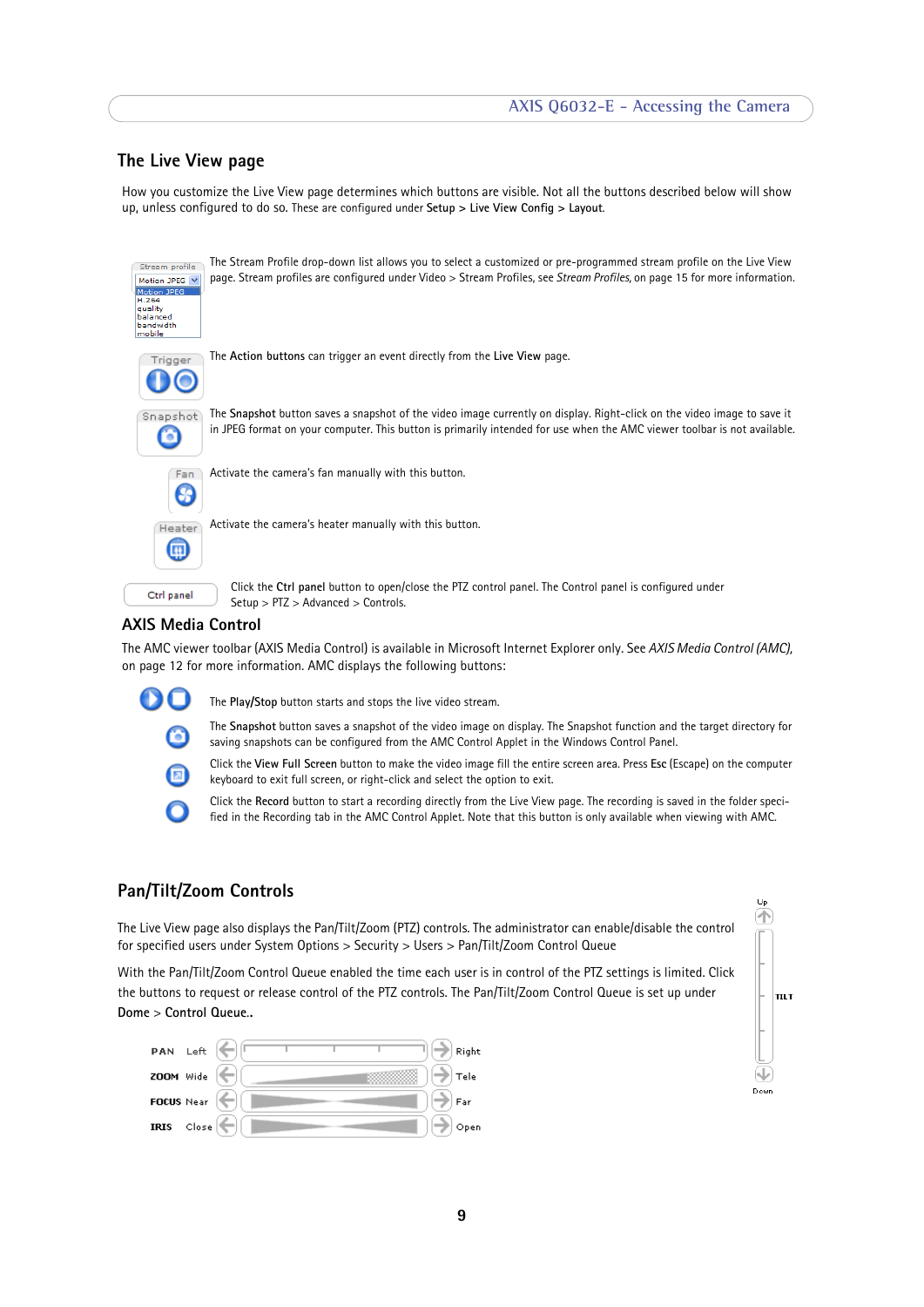# <span id="page-9-1"></span><span id="page-9-0"></span>**AXIS 295 Video Surveillance Joystick**

The AXIS 295 is a USB device that gives responsive and accurate control of the Pan/Tilt/Zoom functionality. On installation, the joystick is automatically detected by AXIS Media Control where the 12 buttons can be programmed for a customized video surveillance system. For more information, please visit the Axis web site at http://www.axis.com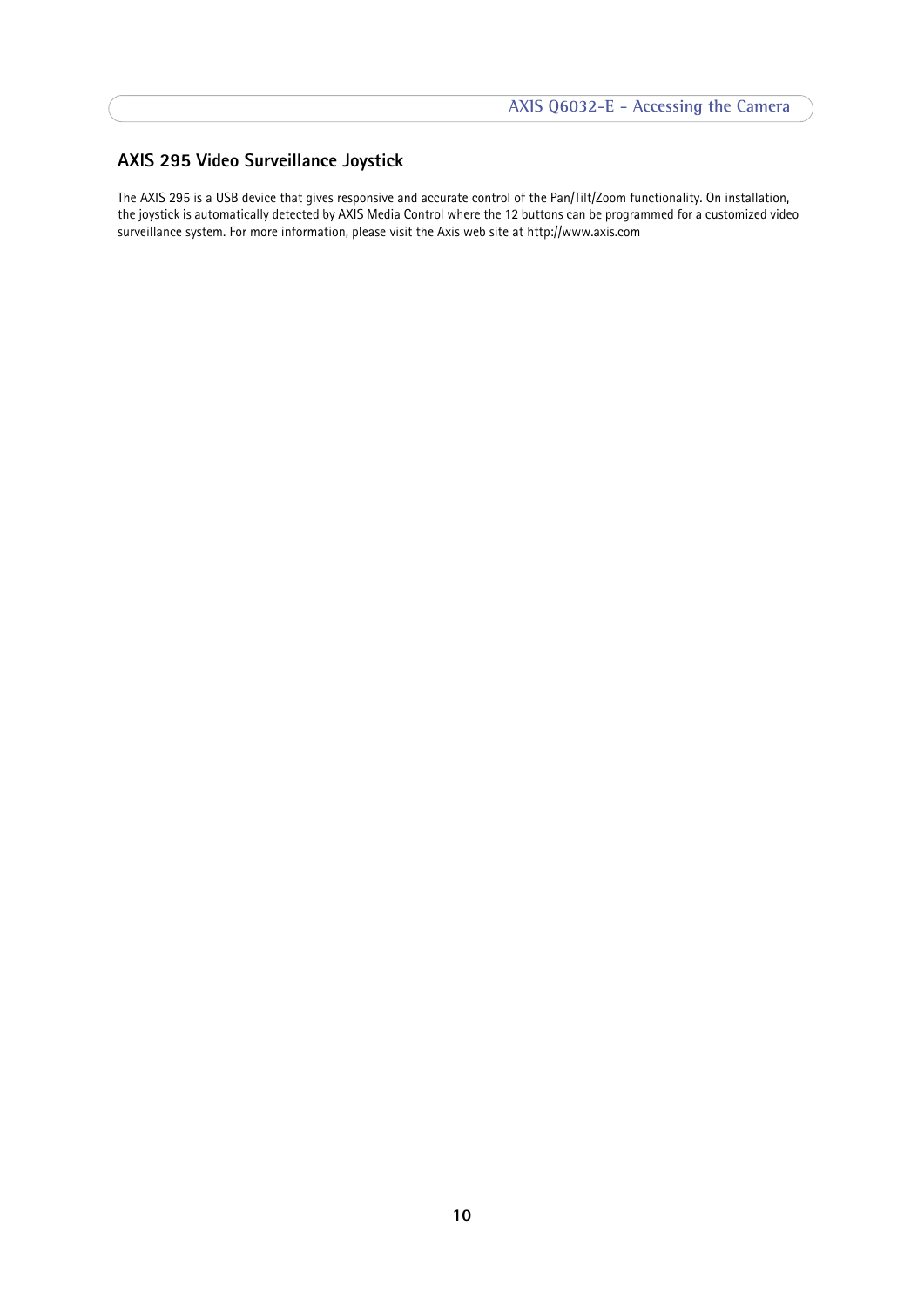# <span id="page-10-0"></span>**Video Streams**

The network camera provides several image and video stream formats. Your requirements and the properties of your network will determine the type you use.

The Live View page in the network camera provides access to H.264 and Motion JPEG video streams, and to the list of available stream profiles. Other applications and clients can also access these video streams/images directly, without going via the Live View page.

# <span id="page-10-1"></span>**How to stream H.264**

This video compression standard makes good use of bandwidth, and can provide high quality video streams at less than 1 Mbit/s.

Deciding which combination of protocols and methods to use depends on your viewing requirements, and on the properties of your network. The available options in AMC are:

| <b>Unicast RTP</b>      | This unicast method (RTP over UDP) should be<br>your first consideration for live unicast video.<br>especially when it is important to always have an<br>up-to-date video stream, even if some images are<br>dropped.                                                                                        | Unicasting is used for video-on-demand broadcasting,<br>so that there is no video traffic on the network until a |  |
|-------------------------|--------------------------------------------------------------------------------------------------------------------------------------------------------------------------------------------------------------------------------------------------------------------------------------------------------------|------------------------------------------------------------------------------------------------------------------|--|
| RTP over RTSP           | This unicast method (RTP tunneled over RTSP) is<br>useful as it is relatively simple to configure fire-<br>walls to allow RTSP traffic.                                                                                                                                                                      | client connects and requests the stream.<br>Note that there are a maximum of 10 simultaneous                     |  |
| RTP over RTSP over HTTP | This unicast method can be used to traverse fire-<br>walls. Firewalls are commonly configured to allow<br>the HTTP protocol, thus allowing RTP to be tun-<br>neled.                                                                                                                                          | unicast connections.                                                                                             |  |
| <b>Multicast RTP</b>    | This method (RTP over UDP) should be used for live multicast video. The video stream is always up-to-date,<br>even if some images are dropped.                                                                                                                                                               |                                                                                                                  |  |
|                         | Multicasting provides the most efficient usage of bandwidth when there are large numbers of clients viewing<br>simultaneously. A multicast broadcast cannot however, pass a network router unless the router is configured<br>to allow this. It is not possible to multicast over the Internet, for example. |                                                                                                                  |  |
|                         | Note also that all multicast viewers count as one unicast viewer in the maximum total of 10 simultaneous<br>connections.                                                                                                                                                                                     |                                                                                                                  |  |

AMC negotiates with the camera to determine the transport protocol to use in the order listed above. This order can be changed and the options disabled, to suit specific requirements.

#### **Important!**

H.264 is licensed technology. The network camera includes one viewing client license. Installing additional unlicensed copies of the viewing client is prohibited. To purchase additional licenses, contact your Axis reseller.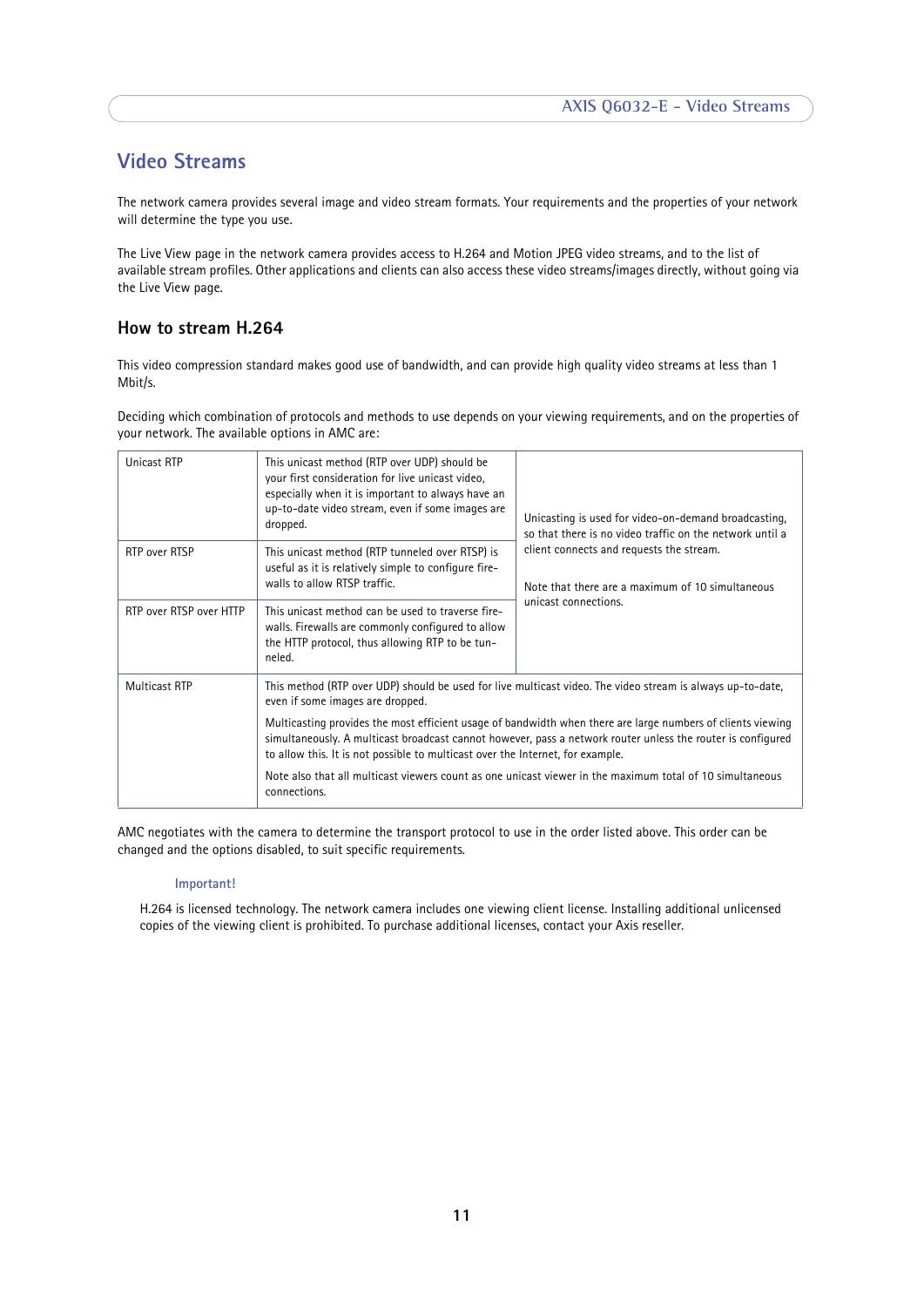# **AXIS Q6032-E - Video Streams**

### <span id="page-11-2"></span>**AXIS Media Control (AMC)**

The recommended method of accessing live video from the network camera is to use the AXIS Media Control (AMC) in Microsoft Internet Explorer in Windows.

The AMC control panel can be used to configure various video settings. Please see the readme file included in the tool for more information.

The AMC control panel is automatically installed on first use, after which it can be configured.

Open the AMC Control Panel from:

- Windows Control Panel (from the Start menu)
- Alternatively, right-click the video image in Internet Explorer and click **Settings** to access the AMC window.

## <span id="page-11-3"></span><span id="page-11-0"></span>**Motion JPEG**

This format uses standard JPEG still images for the video stream. These

images are then displayed and updated at a rate sufficient to create a stream that shows constantly updated motion.

The Motion JPEG stream uses considerable amounts of bandwidth, but provides excellent image quality and access to every image contained in the stream. The recommended method of accessing Motion JPEG live video from the network camera is to use the AXIS Media Control (AMC) in Microsoft Internet Explorer in Windows.

## <span id="page-11-1"></span>**Alternative methods of accessing the video stream**

Video/images from the network camera can also be accessed in the following ways:

- Motion JPEG server push (if supported by the client, Firefox, for example). This option maintains an open HTTP connection to the browser and sends data as and when required, for as long as required.
- Still JPEG images in a browser. Enter the path http://<ip>/axis-cgi/jpg/image.cgi?
- Windows Media Player. This requires AMC and the H.264 viewing client to be installed. The paths that can be used are listed below in the order of preference:
	- Unicast via RTP: axrtpu://<ip>/axis-media/media.amp
	- Unicast via RTSP: axrtsp://<ip>/axis-media/media.amp
	- Unicast via RTSP, tunneled via HTTP: axrtsphttp://<ip>/axis-media/media.amp
	- Multicast: axrtpm://<ip>/axis-media/media.amp
- To access the video stream from **QuickTime™** the following paths can be used:
	- rtsp://<ip>/axis-media/media.amp
	- $\bullet$  rtsp://<ip>/axis-media/media.3qp

#### **Notes:**

- The network camera supports QuickTime 6.5.1 and later
- QuickTime adds latency to the video stream (up to 3 seconds)
- It may be possible to use other players to view the H.264 stream using the paths above, although Axis does not guarantee this
- For input parameters to media.amp, refer to the VAPIX Application Programming Interface (API). See www.axis.com for more information.

|                     | <b>AXIS Media Control</b>                                                                                                        |                                                                                   |                     |       |
|---------------------|----------------------------------------------------------------------------------------------------------------------------------|-----------------------------------------------------------------------------------|---------------------|-------|
| Audio<br>General    | <b>Network</b>                                                                                                                   | <b>PTZ</b><br>Snapshot                                                            | Recording<br>MPEG-4 | H 264 |
| Versions            | AXIS Media Control<br>Copyright @ 2004-2008 Axis Communications AB<br>Version 5.04                                               |                                                                                   |                     |       |
| Item<br>File Writer | Media Control<br>Audio Component<br><b>RTP Source Filter</b><br>MPEG-4 Video Decoder<br>H.264 Video Decoder<br>AAC Audio Decoder | Version<br>5.4.16.0<br>21110<br>2.3.8.0<br>1.1.0.11<br>2.1.4.0<br>1220<br>2.0.3.0 |                     |       |
| View License        |                                                                                                                                  |                                                                                   | View Llser's Manual |       |
|                     |                                                                                                                                  | OK                                                                                | Cancel              | Apply |

 $<$ ip $>$  = IP address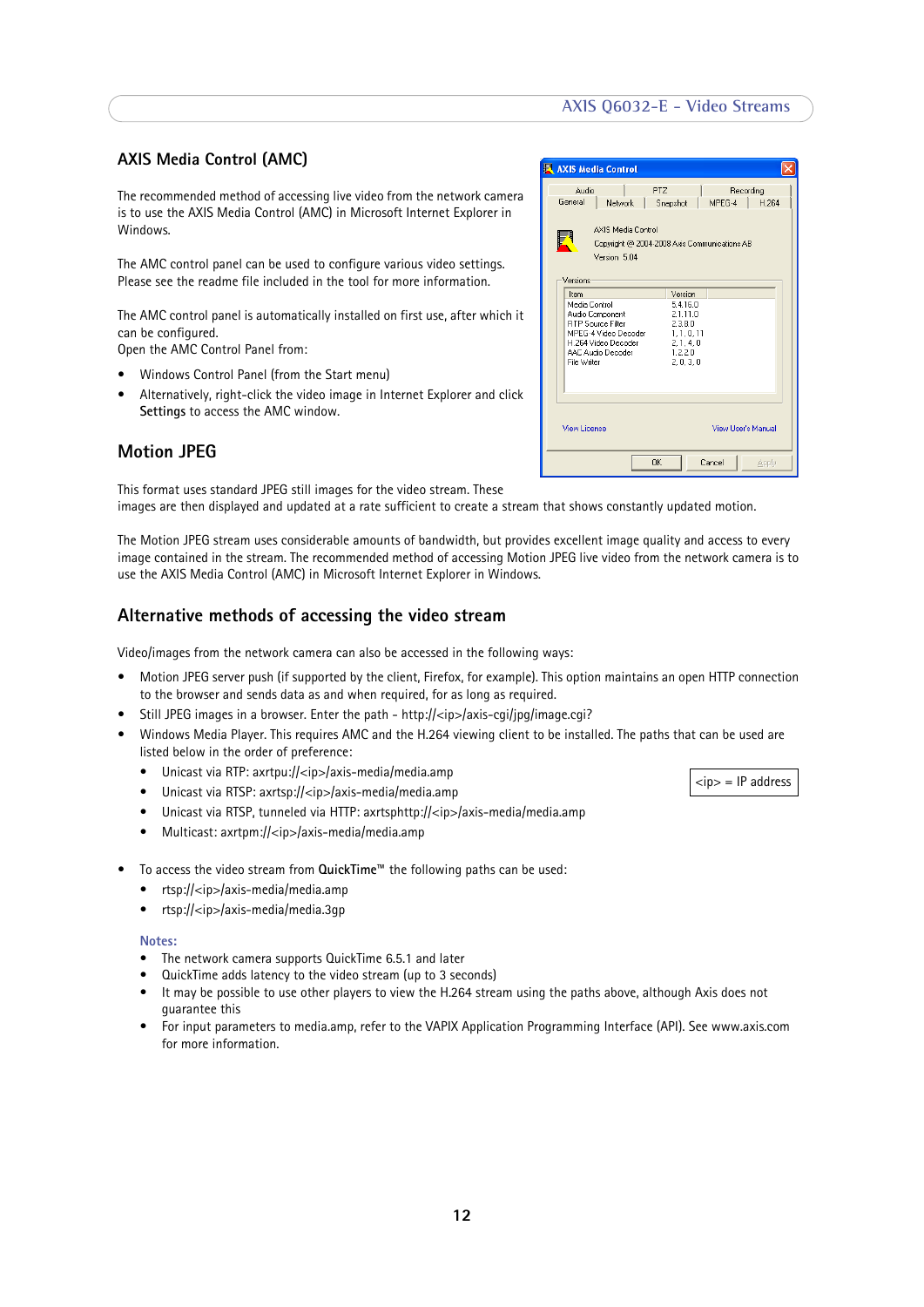# <span id="page-12-0"></span>**Video Stream Settings**

This section describes how to configure the camera, and is intended for product **Administrators,** who have unrestricted access to all the Setup tools; and **Operators**, who have access to the settings for Basic Setup, Video and Events. Refer to the online help files  $\bullet$  for detailed information.

You can access the configuration pages by clicking **Setup** in the top right-hand corner.

## <span id="page-12-1"></span>**Video Stream**

The video stream settings are in 3 tabs:

- Image
- <span id="page-12-7"></span><span id="page-12-6"></span>• H.264
- MJPEG

**Image**

### **Image Appearance**

Use these settings to modify the image resolution and compression. Setting the compression level affects the image quality and the amount of bandwidth required, the lower the compression, the higher the image quality with higher bandwidth requirements.

<span id="page-12-3"></span>

|                                                                          | Setup-                                                                                                                      |  |
|--------------------------------------------------------------------------|-----------------------------------------------------------------------------------------------------------------------------|--|
| <b>AXISA</b>                                                             | <b>AXIS Q6032-E Network Camera</b><br>Live View   Setup   Help                                                              |  |
| <b>Basic Setup</b>                                                       | <b>Video Stream Settings</b>                                                                                                |  |
| - Video                                                                  | H.264<br><b>MIPEG</b><br>Image                                                                                              |  |
| <b>Video Stream</b>                                                      | <b>Image Appearance</b>                                                                                                     |  |
| <b>Stream Profiles</b><br><b>Camera Settings</b><br><b>Overlay Image</b> | Resolution:<br>Aspect ratio correction<br>4CIF (704 $\times$ 576) $\times$                                                  |  |
| <b>Privacy Mask</b>                                                      | Compression:<br>30<br>[0100]                                                                                                |  |
| <b>Live View Config</b>                                                  | $\vee$ degrees<br>Rotate image:<br>$\circ$<br>Black & White V<br>Color setting:                                             |  |
| Dome                                                                     | <b>Video Stream</b>                                                                                                         |  |
| <b>Events</b><br><b>Recording List</b>                                   | Maximum frame rate:<br>$\circ$<br>Unlimited<br>Limited to<br>[130] fps per viewer                                           |  |
| System Options                                                           | <b>Text Overlay Settings</b><br>Include date<br>Include time                                                                |  |
| <b>About</b>                                                             | Include text:                                                                                                               |  |
|                                                                          | Text color: white V Text background color: black<br>$\checkmark$<br>Place text/date/time at top<br>of image<br>$\checkmark$ |  |
|                                                                          |                                                                                                                             |  |
|                                                                          |                                                                                                                             |  |
|                                                                          | <b>Preview</b>                                                                                                              |  |
|                                                                          | View image stream while configuring.<br>MJPEG V<br>Video format:<br>Open<br>Save<br>Reset                                   |  |

### <span id="page-12-8"></span>**Video Stream**

To avoid bandwidth problems on the network, the **frame rate** allowed to each viewer can be limited. Select the **Unlimited** radio button to allow the highest available frame rate or select the **Limited to**... radio button and enter a value (1-30) fps in the field.

### <span id="page-12-2"></span>**Text Overlay Settings**

Use these settings to include a text, date, and time as overlay in the video stream. Click  $\bullet$  for information on available options.

### **Preview**

For a preview of the image before saving, select video format and **Open**. When satisfied with the settings, click **Save**.

<span id="page-12-4"></span>

#### **H.264**

# <span id="page-12-5"></span>**GOV Settings**

The GOV structure describes the composition of the video stream and setting the GOV-length to a higher value saves considerably on bandwidth but may have an adverse effect on image quality.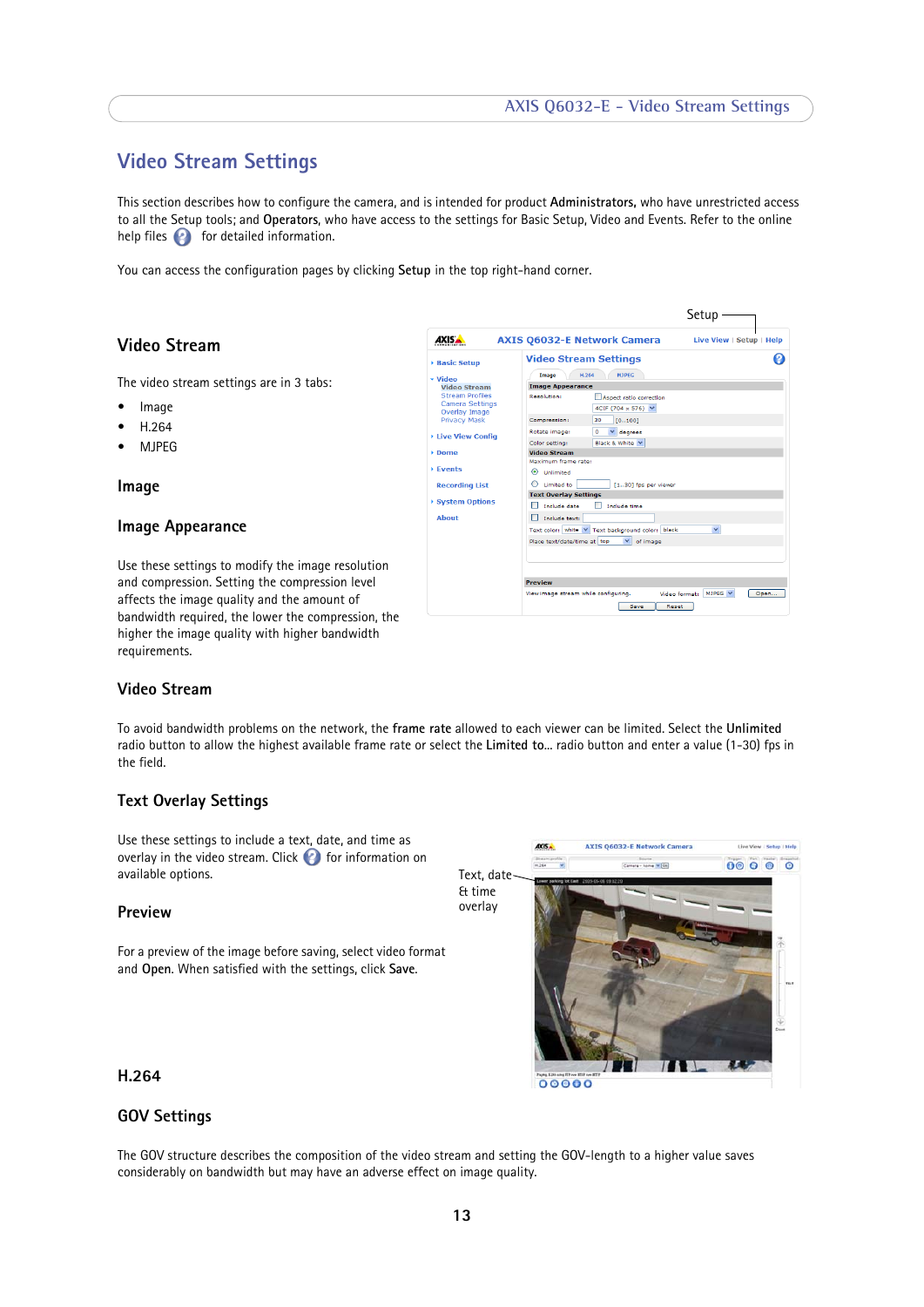## <span id="page-13-0"></span>**Bit Rate Control**

<span id="page-13-3"></span><span id="page-13-1"></span>The bit rate can be set as **Variable Bit Rate** (VBR) or **Constant Bit Rate** (CBR). VBR adjusts the bit rate according to the image complexity, using up bandwidth for increased activity in the image, and less for lower activity in the monitored area.

CBR allows you to set a fixed **Target bit rate** that consumes a predictable amount of bandwidth. As the bit rate would usually need to increase for increased image activity, but in this case cannot, the frame rate and image quality are affected negatively. To partly compensate for this, it is possible to prioritize either the frame rate or the image quality whenever the bit rate needs to be increased. Not setting a priority means the frame rate and image quality are equally affected.

#### **Note:**

To determine a reasonable bit rate, go to **Setup > Video > Video Stream > Image**, check the **Include** checkbox and enter the code **#b** in the **Include text**: field. The current bit rate will display as a text overlay on the Live View page.

To view the image stream while configuring the GOV settings and Bit rate control, select **Open...** under **Preview.**

### <span id="page-13-2"></span>**MJPEG**

Sometimes the image size is large due to low light or complex scenery. Adjusting the maximum frame size helps to control the bandwidth and storage used by the Motion JPEG video stream in these situations. Defining the frame size as **Unlimited** provides consistently good image quality at the expense of increased bandwidth and storage usage during low light. Limiting the frame size optimizes bandwidth and storage usage, but may give poor image quality. To prevent increased bandwidth and storage usage, the maximum frame size should be set to an optimal value.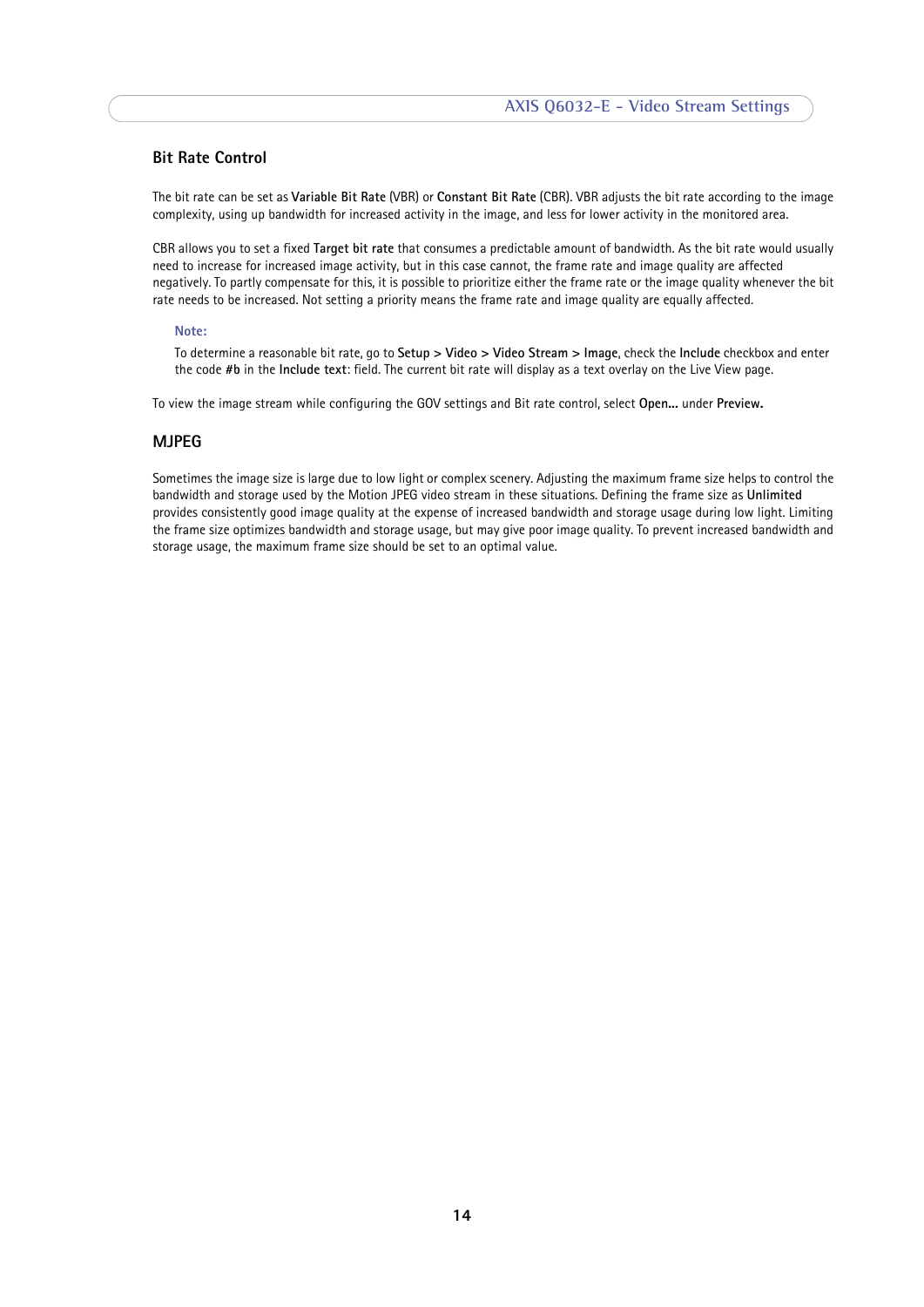# <span id="page-14-1"></span>**Stream Profiles**

There are 4 pre-programmed stream profiles available for quick set-up. These settings can be adjusted and new, customized profiles can be created. Each profile has a descriptive name, describing its usage and/or purpose. The profiles can be accessed from the Live View page.

- To add a new stream profile, click **Add** to bring up the Stream Profile Settings panel.
- Choose a descriptive name and enter a description for your profile.
- <span id="page-14-6"></span>• Choose the form of **Video encoding** you wish to use from the drop-down list:
- **H.264** Also known as MPEG-4 Part 10. This is the new generation compression standard for digital video. This function offers higher video resolution than Motion JPEG or MPEG-4 at the same bit rate and bandwidth, or the same quality video at a lower bit rate.

<span id="page-14-7"></span>**Motion JPEG -** Delivers a high quality video stream, from which individual images can be extracted and saved.

- **Copy** an existing stream profile to your system and rename the copy
- **Modify** an existing stream profile based on the light situation and motion to be captured by your camera. See Stream Profile Settings for more information.
- Highlight the stream profile you wish to remove, then click **Remove** to remove it from the list.

Please see the online help files  $\bullet$  for a description of each available setting.

# <span id="page-14-0"></span>**Camera Settings**

This page provides access to the image settings for the AXIS Q6032-E.

### **Image Appearance**

- <span id="page-14-3"></span>**Color level -** Select an appropriate level by entering a value in the range 0-100. Lower values mean less color saturation, whilst the value 100 gives maximum color saturation.
- <span id="page-14-8"></span><span id="page-14-2"></span>**Brightness -** The image brightness can be adjusted in the range 0-100, where a higher value produces a brighter image.
- <span id="page-14-4"></span>**Sharpness -** Controls the amount of sharpening applied to the image.

**Contrast -** Controls the contrast of the image.

### <span id="page-14-9"></span>**White balance**

**White balance -** This is used to compensate for the different colors present in different light sources, to make the colors in the image appear the same. The AXIS Q6032-E can be set to automatically identify the light source and compensate for its color. Alternatively, the type of light source can be selected from the drop-down list.

#### <span id="page-14-10"></span>**Wide dynamic range**

**Wide dynamic range -** Corrects the exposure when the contrast between light and dark in an image is extreme. Test the different levels to find the one that works best for your light conditions.

#### <span id="page-14-5"></span>**Exposure Settings**

**Exposure control -** This setting is used to adapt to the amount or type of light used. Automatic is the default setting and can be used in most situations. The shutter speed is automatically set to produce optimum image quality. Use Manual if you have special requirements for the exposure setting. Allow slow shutter can be enabled/disabled when the exposure control is set to Automatic.

**Max exposure time -** Increasing the exposure time will improve image quality, but at the expense of the frame rate. There may also be an increase in motion blur.

**Enable Backlight compensation -** Backlight compensation makes the subject appear clearer when the image background is too bright, or the subject too dark.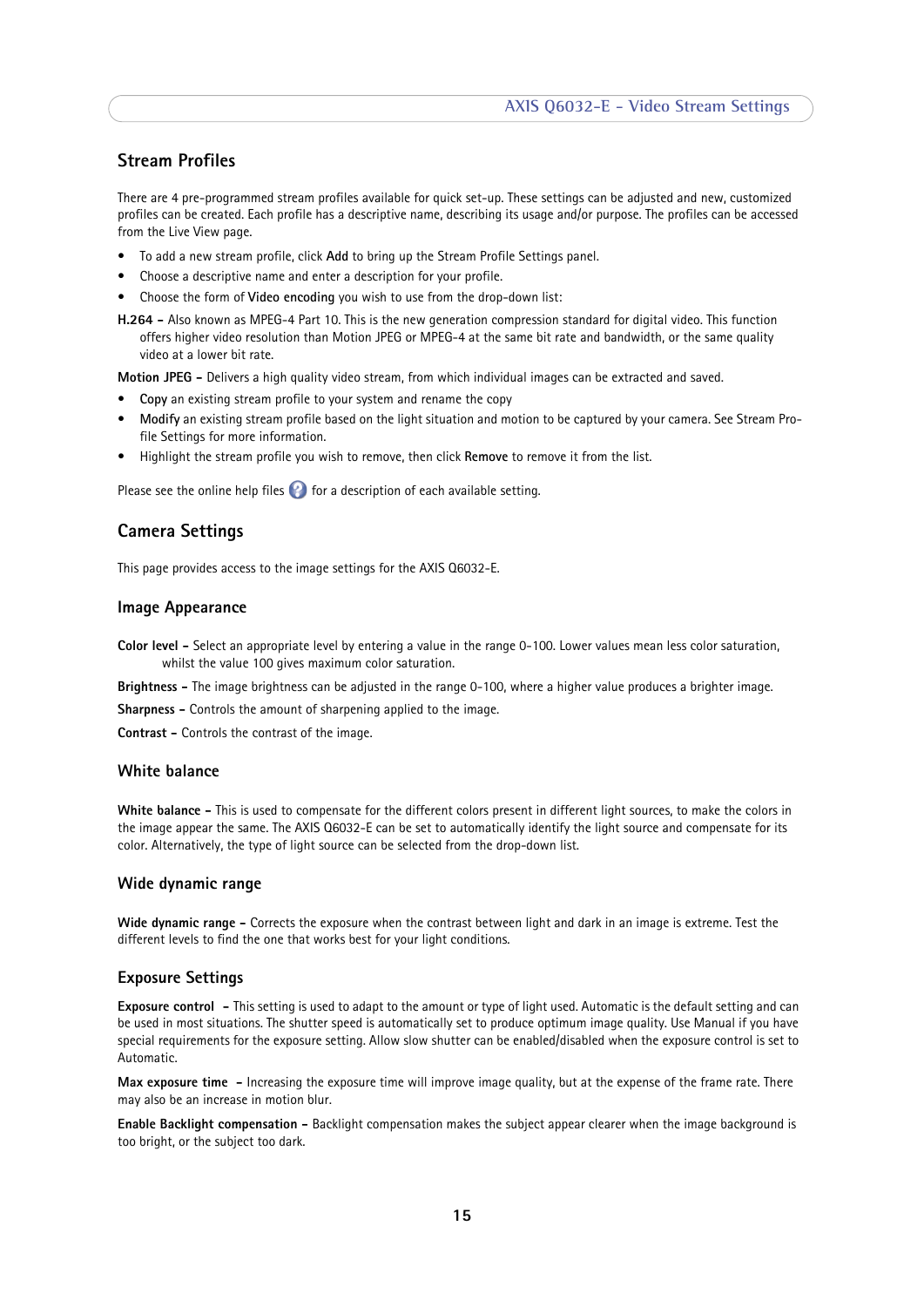**Exposure zones -** This setting determines which part of the image will be used to calculate the exposure. The Auto setting can be used in many situations, but for particular requirements, select one of the other predefined areas.

<span id="page-15-3"></span>**IR cut filter -** Set this filter to **Off** to allow the camera to 'see' infrared light, making the image clearer in low light conditions, e.g. at night. If set to **Auto**, the camera will automatically switch between IR cut filter **On** and **Off**, according to the current lighting conditions.

**Max gain -** Measured in decibels (dB). A high level of amplification may provide a better image in very low light situations. Configure the exposure settings to suit the image quality requirements in relation to lighting, frame rate and bandwidth considerations.

Please see the online help files  $\bullet$  for a description of each available setting.

### **Image Settings**

<span id="page-15-5"></span>**Autofocus enabled -** Enables the camera's automatic focusing function. Enabled by default.

**Stabilizer -** When monitoring an environment that is subject to vibrations (such as traffic control) images can appear unsteady. To improve image quality, choose High frequency if the vibrations in your environment have high frequency, or choose Low frequency if the vibrations have low frequency.

<span id="page-15-2"></span>**Image freeze on PTZ -** Choose **All movements** from the drop-down list to freeze the image during camera movement. Once the camera reaches its new position the current image is shown. **Presets** freezes the image only when the camera moves between preset positions.

See the online help files  $\bullet$  for a description of each available setting.

### <span id="page-15-0"></span>**Overlay Image**

The following options are available for the overlay image settings:

**Upload own image -** an overlay image is a text and/or a static image superimposed over the video image. To upload an image to the camera, e.g. a logotype, browse to the image on the computer and click **Upload.** 

**Use overlay image -** Once uploaded the image can be used as an overlay in the video stream. Select an image from the drop-down list.

To place the overlay image at specific coordinates in the live view image, check **Include overlay image at the coordinates** and enter the X and Y coordinates.

Once satisfied, click **Save.** Click **View** to view the overlay image in the video stream.

#### <span id="page-15-1"></span>**Privacy mask**

Privacy masks are up to 8 configurable areas of solid color that allow concealment of parts of the image that are not to be viewable. Privacy masks cannot even be bypassed via the VAPIX® Application Programming Interface (API).

#### <span id="page-15-4"></span>**Privacy Mask List**

The Privacy Mask List shows all the masks that are currently configured in AXIS Q6032-E Dome Network Camera and if they are enabled.

### **Add/Edit Mask**

To define a new mask:

- 1. Click **Add.**
- 2. Place the rectangle over the desired area to conceal.
- 3. To resize, click and pull the sides of the mask.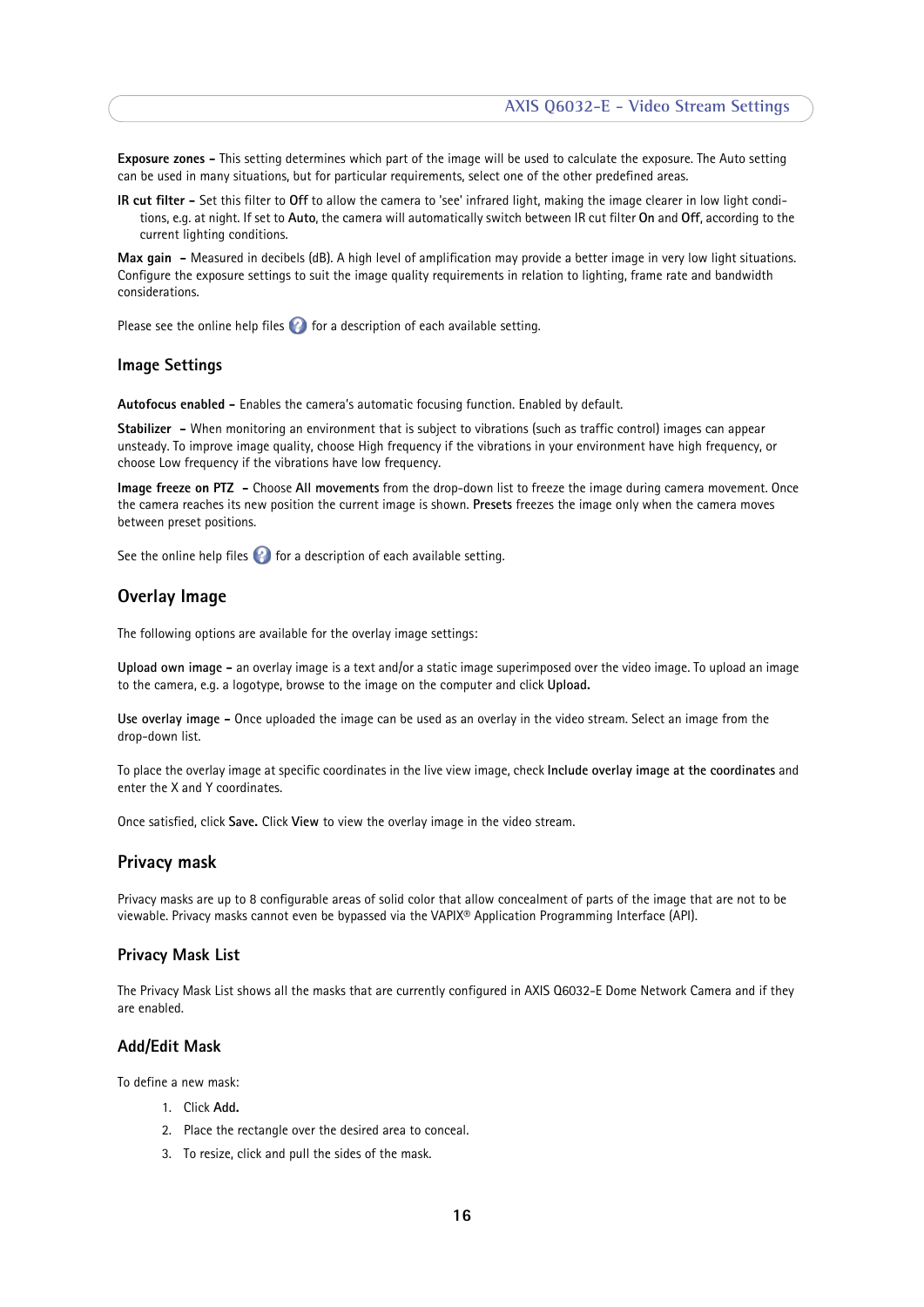- 4. Choose a color, black, white, gray or red for the box from the drop-down list **Privacy mask color**
- 5. Enter a descriptive name in **Mask name**.
- 6. Click **Save**.

**Notes:**

- A total of 8 privacy masks are possible, but only 4 masks are configurable in the same view.
- One color is chosen for all privacy masks.

To edit a privacy mask, select it and reshape, move or change color as needed.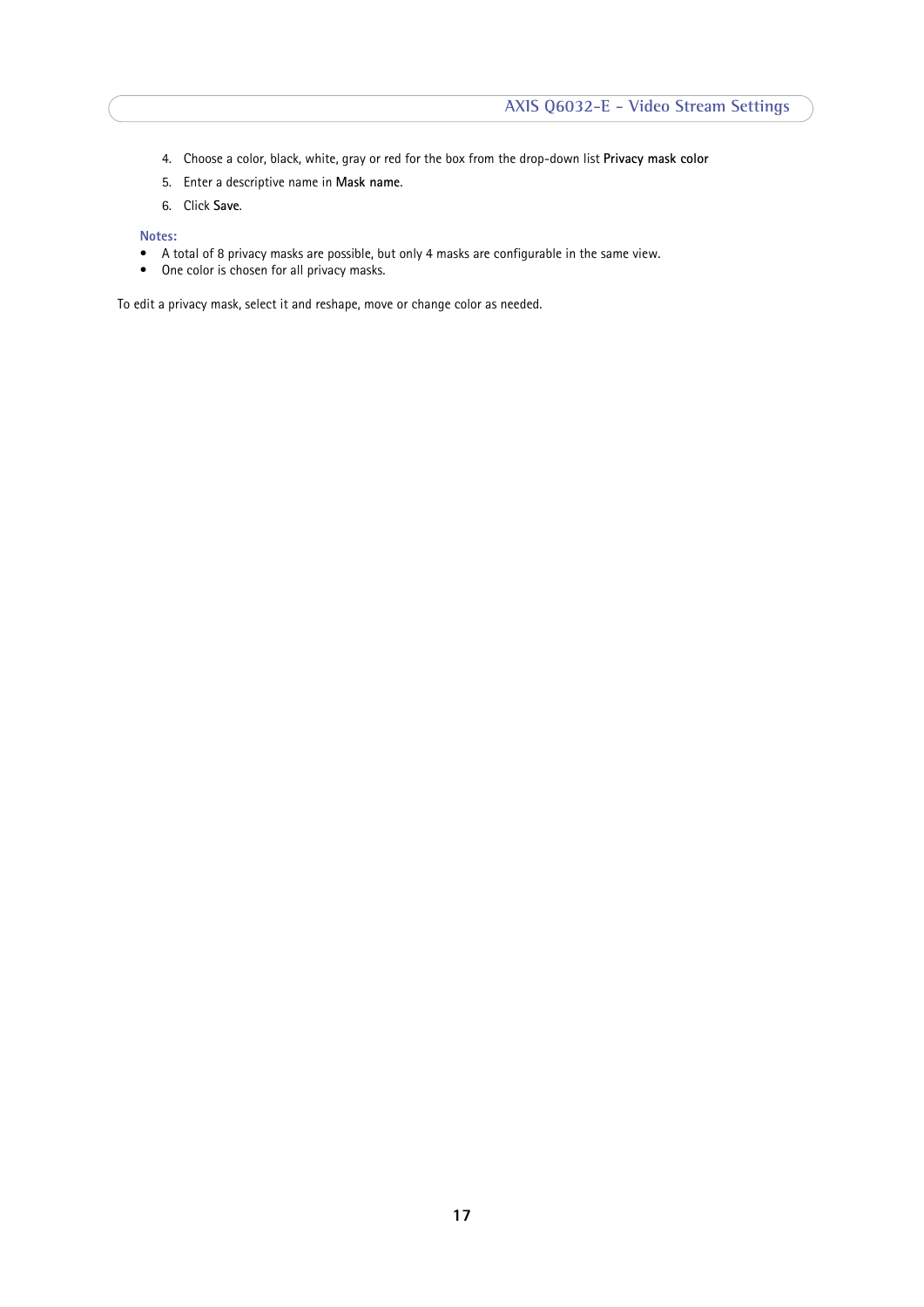# **AXIS Q6032-E - Live View Config**

# <span id="page-17-2"></span><span id="page-17-0"></span>**Live View Config**

# <span id="page-17-1"></span>**Layout**

| AXIS.                     | AXIS Q6032-E Network Camera                                                                                                                         | Live View $\vert$ Setup $\vert$ Help               |
|---------------------------|-----------------------------------------------------------------------------------------------------------------------------------------------------|----------------------------------------------------|
| ▶ Basic Setup             | <b>Live View Layout</b>                                                                                                                             |                                                    |
|                           | <b>Stream Profile</b>                                                                                                                               |                                                    |
| ▶ Video                   | Stream profile:   Motion JPEG V                                                                                                                     |                                                    |
| <b>v</b> Live View Config | Show stream profile selection                                                                                                                       |                                                    |
| Layout                    | <b>Default Viewer</b>                                                                                                                               |                                                    |
| ▶ Dome                    | Windows Internet Explorer:                                                                                                                          | AMC (ActiveX) $\vee$                               |
| ▶ Events                  | Other Browsers:                                                                                                                                     | Server push V                                      |
|                           | Note: QuickTime is only used with H.264. Motion JPEG will be shown with AMC in Windows<br>Internet Explorer and with server push in other browsers. |                                                    |
| <b>Recording List</b>     | <b>Viewer Settings</b>                                                                                                                              |                                                    |
| ▶ System Options          | Show viewer toolbar                                                                                                                                 |                                                    |
| <b>About</b>              | Enable H.264 decoder installation                                                                                                                   |                                                    |
|                           | Show crosshair in PTZ joystick mode <sup>*</sup>                                                                                                    |                                                    |
|                           | Use PTZ joystick mode as default*                                                                                                                   |                                                    |
|                           | Enable recording button                                                                                                                             |                                                    |
|                           | "Not applicable to AMC (ActiveX).                                                                                                                   |                                                    |
|                           | <b>Action Buttons</b>                                                                                                                               |                                                    |
|                           | Show manual trigger button                                                                                                                          |                                                    |
|                           | Show snapshot button                                                                                                                                |                                                    |
|                           | Show auto tracking button                                                                                                                           |                                                    |
|                           | Show fan button                                                                                                                                     | Activate for 5<br>minutes.                         |
|                           | IV Show heater button                                                                                                                               | Activate for 5<br>minutes.                         |
|                           | <b>User Defined Links</b>                                                                                                                           |                                                    |
|                           | Show custom link 1                                                                                                                                  | $\odot$ cgi link<br>$\bigcirc$ web link<br>Use as: |
|                           | Name: Custom link 1                                                                                                                                 | URL: http://                                       |
|                           | Show custom link 2                                                                                                                                  | $\odot$ cgi link<br>$\bigcirc$ web link<br>Use as: |
|                           | Name: Custom link 2                                                                                                                                 | URL: http://                                       |
|                           | Show custom link 3                                                                                                                                  | $\bigcirc$ web link<br>$\odot$ cai link<br>Use as: |
|                           | Name: Custom link 3                                                                                                                                 | URL: http://                                       |
|                           | Show custom link 4                                                                                                                                  | $\odot$ cgi link<br>$\bigcirc$ web link<br>Use as: |
|                           | Name: Custom link 4                                                                                                                                 | URL: http://                                       |
|                           | Save                                                                                                                                                | Reset                                              |

# **Stream Profile**

From the **Stream Profile** drop-down list, select the stream profile that is to be used for the Live View page. Listed are the standard stream profiles as well as the ones created under **Video > Stream Profiles**.

Check **Show stream profile selection** to place a stream profile drop-down list in Live View enabling the user to choose a profile for viewing.

See the online help files  $\bullet$  on this page for more information.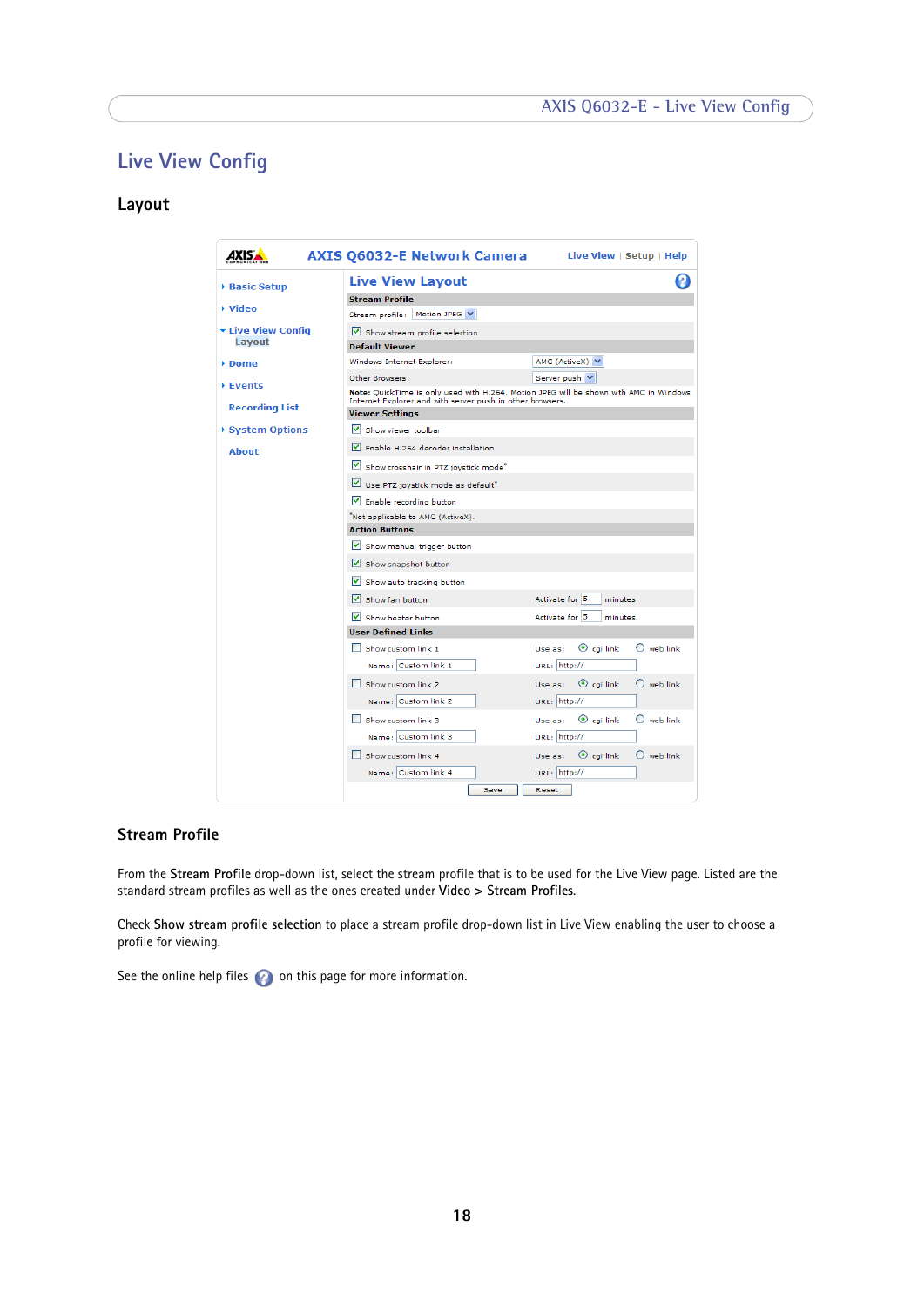# <span id="page-18-1"></span>**Default Viewer**

From the drop-down lists, select the default method for viewing video images for your browser. The camera attempts to show the video images in the selected video format and viewer. If this is not possible, the camera overrides the settings and selects the best available combination.

<span id="page-18-2"></span>

| <b>Browser</b>    | Viewer           | <b>Description</b>                                                                          |
|-------------------|------------------|---------------------------------------------------------------------------------------------|
|                   | AMC              | Recommended viewer in Windows Internet Explorer (H.264/Motion JPEG).                        |
|                   | <b>OuickTime</b> | H.264 only.                                                                                 |
| <b>Windows</b>    | Java applet      | A slower imaging alternative to AMC. Requires one of the following installed on the client: |
| Internet Explorer |                  | JVM (J2SE) 1.4.2 or higher<br>JRE (J2SE) 5.0 or higher                                      |
|                   | Still image      | Displays still images only. Hit the Refresh button in your browser to view a new image.     |
|                   | Server Push      | Recommended viewer for other browsers (Motion JPEG).                                        |
| Other browsers    | <b>OuickTime</b> | H.264 only.                                                                                 |
|                   | Java applet      | A slower imaging alternative to Server Push (Motion JPEG only).                             |
|                   | Still image      | Displays still images only. Hit the Refresh button in your browser to view a new image.     |

# **Viewer Settings**

Check the **Show viewer toolbar** box to display the AXIS Media Control (AMC) or the QuickTime viewer toolbar under the video image in your browser.

The administrator can disable the installation of the **H.264 decoder** included with AMC. This is used to prevent the installation of unlicensed copies. Further decoder licenses can be purchased from your Axis dealer.

**Show crosshair in PTZ joystick mode** enables the display of a cross in the center of the video image when the PTZ mode is set to **Joystick**.

**Use PTZ joystick mode as default** sets the PTZ joystick mode as the default mode. The mode can be temporarily changed on the PTZ Control Panel, but will default to joystick if this is selected.

Check the **Enable recording button** to enable recording from the Live View page. The recording is saved in the folder specified under the recording tab in the AMC Control Applet. This button is only available when viewing with AMC.

### **Action Buttons**

The **Show manual trigger button** can be used to manually trigger and stop an event from the Live View page. See *[Events,](#page-23-3)* on [page 24](#page-23-3) .

<span id="page-18-0"></span>Check the **Show snapshot button** to save a snapshot from the video stream. This button is mainly intended for use with browsers other than Internet Explorer, or when not using AXIS Media Control (AMC) to view the video stream. AMC for Internet Explorer provides its own snapshot button.

**Show auto tracking button** - When displayed on the Live View page, this button (Stop/Start Auto Track) manually stops and starts the auto tracking feature. Auto tracking detects movement in the camera's field of view and will follow the motion, e.g. a person or vehicle, until it disappears from the monitored area. See *[Auto Tracking,](#page-20-2)* on page 21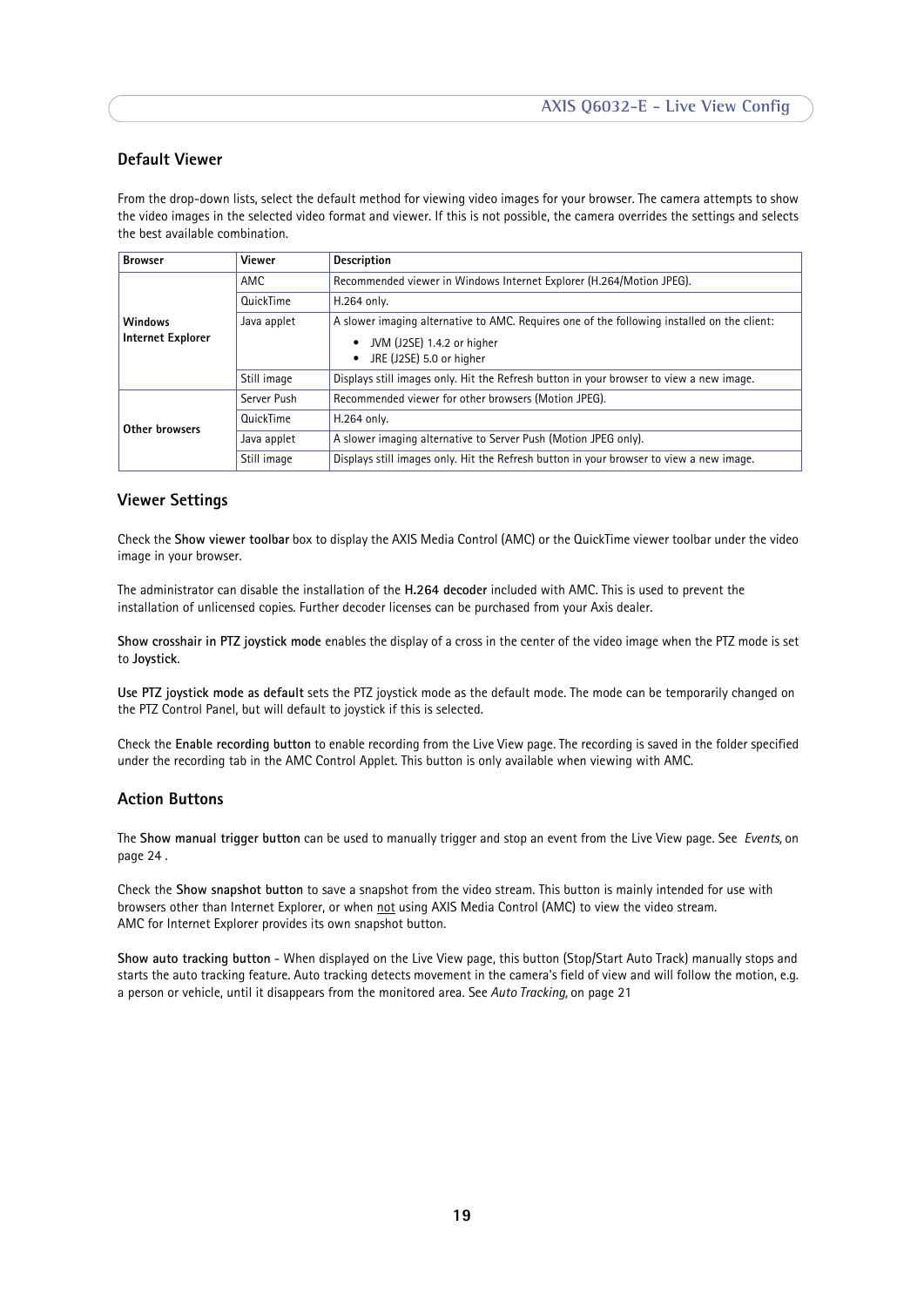# **AXIS Q6032-E - Live View Config**

# **User Defined Links**

User defined links can be CGI links or web links. Once configured, the link(s) appear on the Live View page.

To set up a web link, select the **Use as web link** radio button, enter a descriptive name and enter the URL in the provided field. Click Save and the link appears in the Live View page.

User defined CGI links can be used to issue VAPIX API requests.

For more information on the VAPIX Application Programming Interface (API), see the Network Video Developer Pages on the Axis Web site at http://www.axis.com/developer

See the online help files  $\bullet$  on this page for more information.



User defined link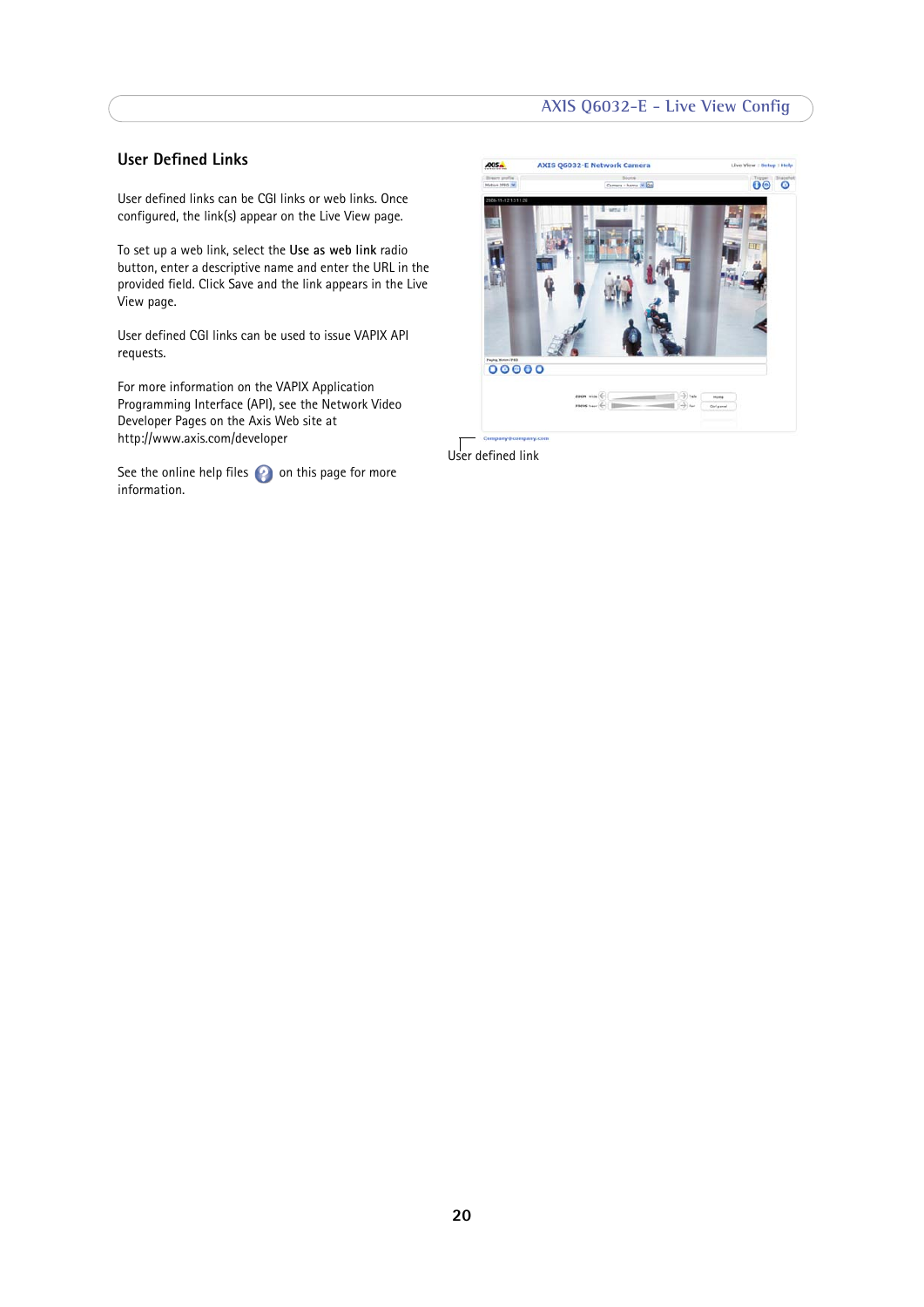# <span id="page-20-0"></span>**Dome**

# <span id="page-20-1"></span>**Preset Positions**

A preset position is a pre-defined camera view than can be used to quickly move the camera to a specific location.

From **Preset Position Setup**, use the Pan, Tilt and Zoom (PTZ) controls to steer the camera to the required position. When satisfied with the camera's position, enter a descriptive name. The camera position, iris and focus settings are then saved as a preset position.

This position can be assumed at any time, by selecting the preset's name from the **Preset positions** drop-down list. Preset positions can be selected in Live View, in Event Types, and in the Guard Tour.

One position can be set as the **Home** position, which is readily accessible by clicking the **Home** button in both the Preset Position Setup window and the Live View window. The position's name will have (H) added, for example, Office Entrance (H).

The AXIS Q6032-E can also be configured to return to the **Home** position when the camera has been inactive for a specified length of time. Enter the length of time in the field **Return to home when inactive** and click **Save**.

See *[Text Overlay Settings,](#page-12-2)* on page 13, for information about including the preset position name in the overlay image text.

# <span id="page-20-2"></span>**Auto Tracking**

The AXIS Q6032-E can detect movement in the camera's field of view, for example a moving vehicle or person. If auto tracking is enabled, the camera will automatically pan and tilt to follow the moving object or, in case there is lots of simultaneous movement, the area with the most movement. Auto tracking continues until the moving object stops or disappears from the monitored area. Movement in areas blocked by privacy masks and in exclude areas does not trigger auto tracking.

It is strongly recommended to enable the **PTZ Control Queue** if Auto Tracking and Guard Tour are simultaneously enabled. In the PTZ Control Queue, the Guard Tour has lower priority than Auto Tracking so the camera will not abandon Auto Tracking to start a Guard Tour.

### **Configuration**

**Start/Stop Auto Tracking** - To enable auto tracking, click the **Start** button. To disable auto tracking, click the **Stop** button.

**Settings** - The Movement trigger sensitivity level can be set to Low, Medium or High. Medium is usually a good choice, but in some situations a low or high sensitivity might be more suitable, depending on the size of the moving objects and the image contrast.

### **Exclude Areas**

Exclude areas are areas where movement is to be ignored. Note that movement in an area blocked by a privacy mask is always ignored.

To create an exclude area, click **Add** area. The area (the blue rectangle) can be resized and moved to the desired position. Enter a descriptive name and click **Save**. To enable or disable an area, click the name of the area and click the **Enable/Disable** button.

### **Max Limits**

The pan and tilt limits restrict the area where auto tracking is allowed. This may prove useful, for example, to avoid tracking birds in the sky. Click **Enable Tilt Limit** and **Enable Pan Limit** to enable the pan and tilt limits, respectively.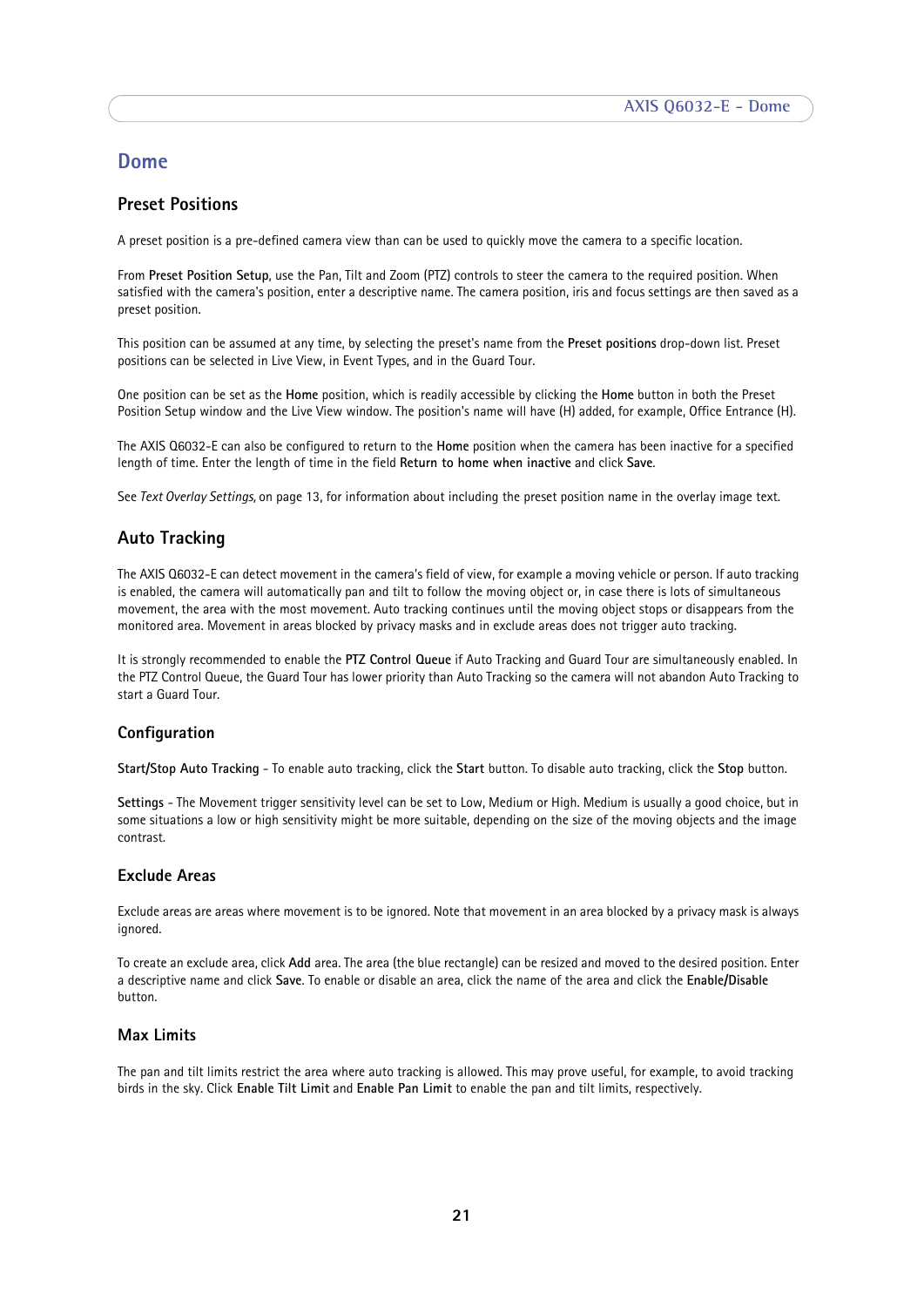Enter the limits (in degrees) of the **Lower tilt angle** and **Upper tilt angle,** or click the links and move the blue horizontal bars in the preview window. To set the pan limits, enter the values (in degrees) in the **Pan Limit Start** and **Pan Limit End** fields, or click the links and move the blue vertical bars in the preview window. Auto tracking is allowed between the pan start and end limits going clockwise, see the illustration below.



# <span id="page-21-0"></span>**Guard Tour**

A guard tour displays preset positions, one-by-one, in a pre-determined order or at random, and for configurable time periods. Once a preset position has been set and added to the guard tour, the following settings can be made:

- Pause between runs
- Move Speed sets the speed of the Pan/Tilt movements to the preset position
- View Time in seconds or minutes
- View Order (or Random)

# <span id="page-21-2"></span><span id="page-21-1"></span>**OSDI Zones**

On-screen Direction Indicator (OSDI) Zones can be included in the overlay text to aid the user to navigate the camera. Each OSDI Zone is set up with coordinates and a descriptive name.

The camera uses the coordinates of the center of the image to set the lower left and upper right zone areas. First navigate to where you would like the lowermost left point of the OSDI Zone to be located. By clicking the Get button the coordinates are set. Proceed to where the upper right point of the zone should be located and click its Get button. Give the zone a descriptive name and click Ok. See Overlay Settings, on page 19, for information about including the name of the OSDI Zone in the overlay text.

### **Advanced**

#### **Limits**

Define the pan, tilt, zoom and focus limits for the AXIS Q6032-E. Movements to the left and right, up and down, can be restricted to narrow the area under surveillance. The near focus limit can be set to avoid focusing on objects too close to the camera.

Once a limit has been saved, this position cannot be exceeded by the AXIS Q6032-E unless the values have been reset and saved to a greater value first (reset the default values of the mechanical restrictions).

Move speed sets the speed of the camera's Pan/Tilt movements. The default setting is maximum speed.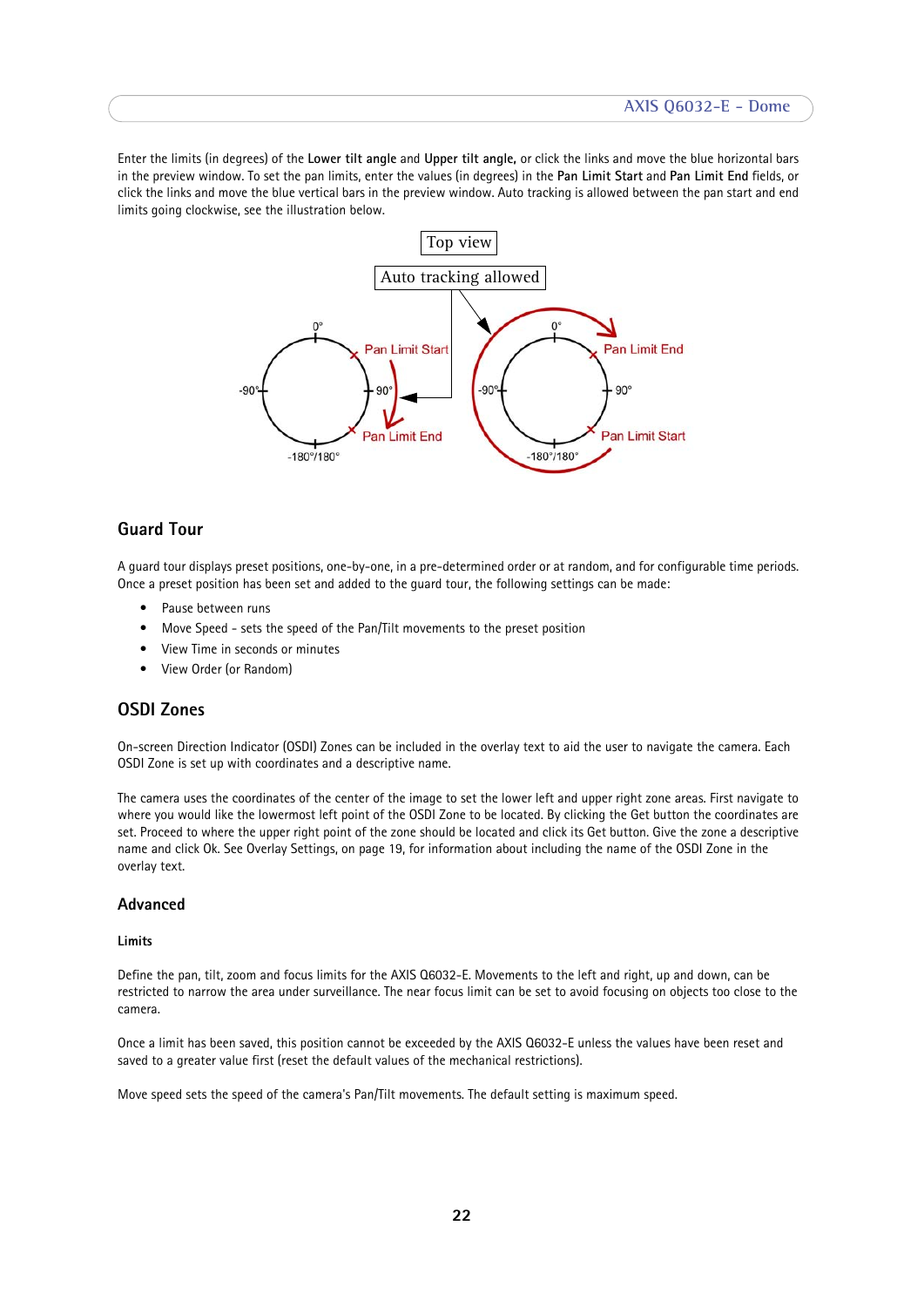### **Controls**

Shortcut command buttons can be created to provide direct access to various commands provided by the AXIS Q6032-E. The buttons are then displayed in the PTZ Panel which is available on the Live View page by clicking << Ctrl Panel (see page 10)>>. Axis' VAPIX® API allows you to create your own commands. For more information go to www.axis.com

# **Control Queue**

The administrator can set up a queue for the PTZ controllers. Once set up, the **PTZ Control Queue** buttons appear on the Live View page offering one viewer exclusive control for a limited amount of time. Other users will be placed in the queue.

|                                                                                                                                        | <b>AXIS Q6032-E Network Camera</b>       | Live View   Setup   Help |
|----------------------------------------------------------------------------------------------------------------------------------------|------------------------------------------|--------------------------|
| <b>Basic Setup</b>                                                                                                                     | <b>PTZ Control Queue</b>                 |                          |
|                                                                                                                                        | <b>Control Queue Settings</b>            |                          |
| ▶ Video                                                                                                                                | Enable PTZ control queue                 |                          |
| ▶ Live View Config                                                                                                                     | Limit number of users in queue to:<br>20 | [1100]                   |
| $\star$ Dome<br><b>Preset Positions</b><br>Auto Tracking<br><b>Guard Tour</b><br><b>OSDI Zones</b><br>Advanced<br><b>Control Queue</b> | 20<br>Control queue politime:<br>Save    | [53600]<br>Reset         |
| $\triangleright$ Events                                                                                                                |                                          |                          |
| <b>Recording List</b>                                                                                                                  |                                          |                          |
| System Options                                                                                                                         |                                          |                          |
| <b>About</b>                                                                                                                           |                                          |                          |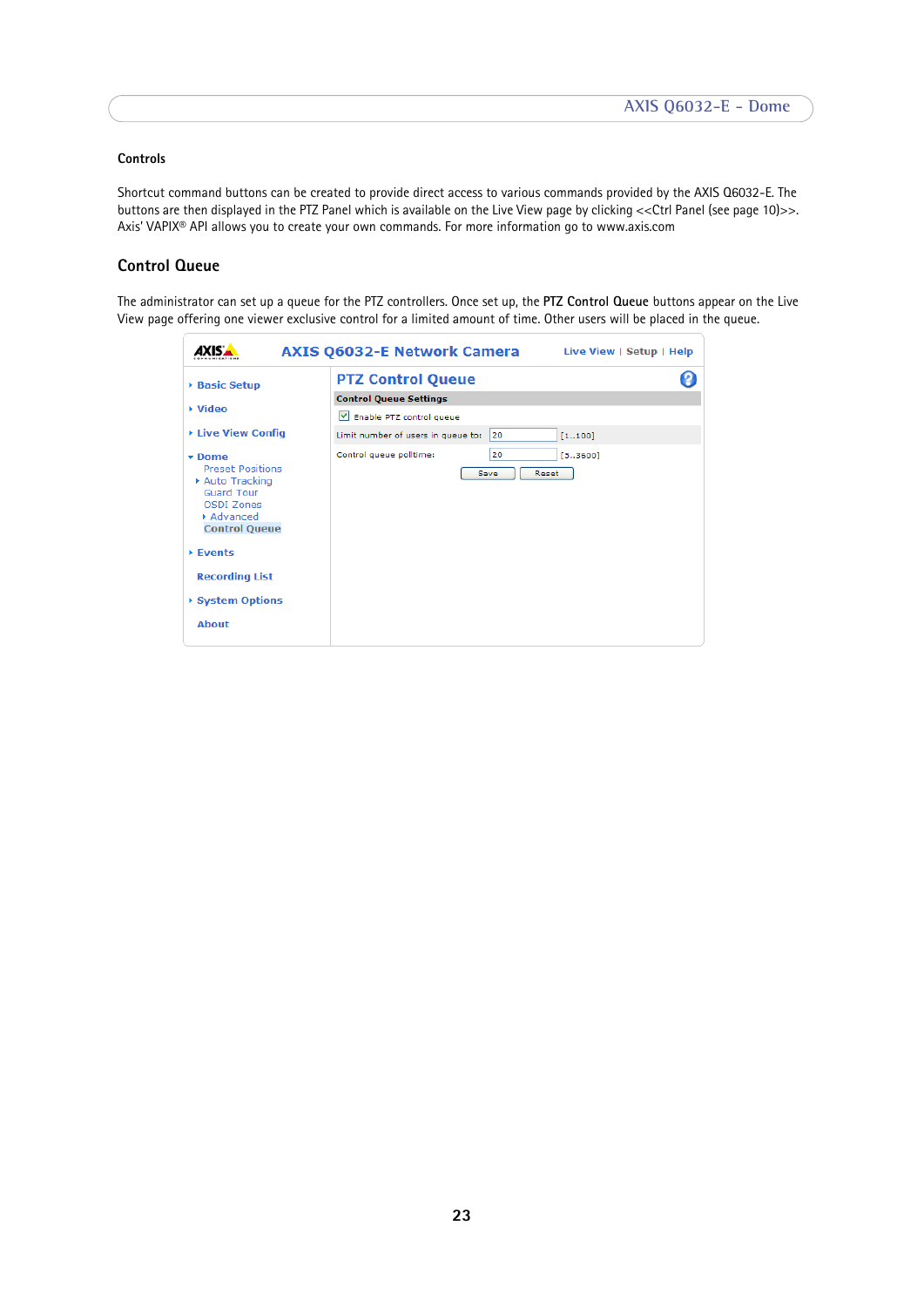# <span id="page-23-3"></span><span id="page-23-0"></span>**Events**

An event triggers actions when activated. An event type is a set of parameters that defines the actions. A common event type is an alarm that causes the camera to upload images. Many event types require an **Event Server**, to receive uploaded images.

This section describes how to configure the camera to perform certain actions when events occur.

### **Definitions**

<span id="page-23-11"></span><span id="page-23-9"></span>

| Event type                    | A set of parameters describing how and when the camera performs certain actions                               |
|-------------------------------|---------------------------------------------------------------------------------------------------------------|
| Triggered Event - see page 25 | An event that is started by, for example, motion detection, or system event.                                  |
| Scheduled Event - see page 26 | Pre-programmed time period(s) during which an event will run.                                                 |
| Action                        | This occurs when the event runs, for example, uploading of images to an FTP server, or email<br>notification. |

# <span id="page-23-5"></span><span id="page-23-4"></span><span id="page-23-1"></span>**Event Servers**

Event servers are used to receive uploaded image files and/or notification messages. To set up Event Server connections in your camera, go to **Setup > Events > Event Servers** and enter the required information for the server type.

<span id="page-23-8"></span><span id="page-23-7"></span>

| Server type        | Purpose                                                    | Information required                                                                                    |
|--------------------|------------------------------------------------------------|---------------------------------------------------------------------------------------------------------|
| <b>FTP Server</b>  | Receives uploaded images                                   | Descriptive name of your choice<br>Network address (IP address or host name)<br>User Name and Password  |
| <b>HTTP Server</b> | Receives notification messages<br>Receives uploaded images | Descriptive name of your choice<br>URL (IP address or host name)<br>User Name and Password<br>$\bullet$ |
| <b>TCP Server</b>  | Receives notification messages<br>٠                        | Descriptive name of your choice<br>Network address (IP address or host name)<br>Port number             |

<span id="page-23-10"></span>For details on each setting, see the online help  $\bullet$  available from each web page.

When the setup is complete, the connection can be tested by clicking the **Test** button (the connection test takes approximately 10 seconds).

# <span id="page-23-6"></span><span id="page-23-2"></span>**Event Types**

An **Event Type** describes how and when the camera is to perform certain actions.

**Example:** If a person or object passes in front of a camera and an event has been configured to detect and respond to motion, the camera can record and save images to an FTP server, and can send a notification e-mail to an e-mail address. Images can be sent as e-mail attachments.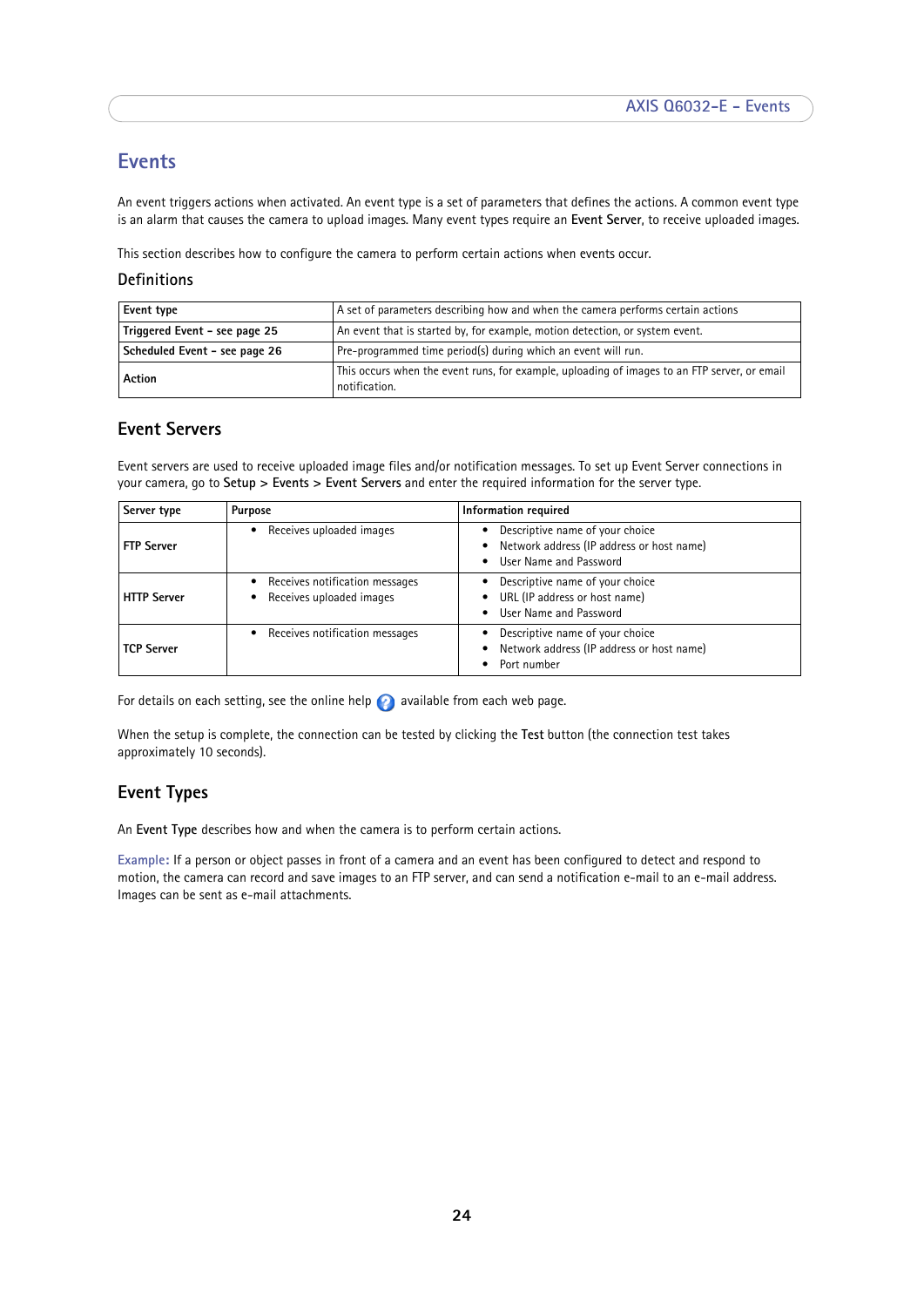# <span id="page-24-0"></span>**Triggered Event**

A triggered event can be activated (triggered) by:

- <span id="page-24-7"></span>• **Manual trigger** - a manually activated action, such as from an action button in the web interface
- **Motion detection** detected movement in a configured motion detection window
- <span id="page-24-8"></span>• **On boot** - on restart (reboot), after power loss
- <span id="page-24-5"></span>• **Pan Tilt Zoom** - when the camera stops at a preset position
- <span id="page-24-2"></span>• **Disk full** - when the memory card is full
- **Auto Tracking** Auto Tracking detects movement in the camera's field of view and will follow the motion, e.g. a person or vehicle, until it disappears from the monitored area.
- <span id="page-24-6"></span>Specify whether to trigger the event when motion starts or when motion stops
- **Fan malfunction** when the fan is not working properly

### <span id="page-24-1"></span>**How to set up a triggered event**

The following example describes how to set up a triggered event.

- 1. Go to **Setup > Events > Event Types.**
- 2. Click the **Add triggered...** button. The **Triggered Event Type Setup** page appears.
- 3. Enter a descriptive **Name** for the event, such as 'Main door open'.
- 4. Set the **Priority** High, Normal or Low (see the online help).
- **5. Set min time interval between triggers** is the minimum time between triggers, to avoid repeated triggers from the same event. Can be set from 0-24 hours.
- 6. Set the **Respond to Trigger...** parameters to define when the event is active, for example, after office hours.
- 7. Select the trigger alternative from the **Triggered by...** drop-down list. For example, select motion detection.
- 8. Set the **When Triggered...** parameters, that is, define what the camera will do if the main door is opened upload images to an FTP server or send an e-mail notification.
- 9. Click **OK** to save the event in the Event Types list.

See the online help  $\bigcirc$  for descriptions of each available option.

#### **Note:**

<span id="page-24-9"></span><span id="page-24-4"></span>Up to 10 event types can be configured in the camera, and up to three of these can be configured to upload images. File names can be formatted according to specific requirements. See File Naming & Date/Time Formats online help.

### <span id="page-24-10"></span>**Pre-trigger and Post-trigger buffers**

This function is very useful when checking to see what happened immediately before and/or after a trigger, for example, 30 seconds before and/or after a door was opened. Check the **Save stream** checkbox under **Event Types > Add Triggered... > When Triggered...** to view the options. All uploaded images are JPEG images.

<span id="page-24-3"></span>**Include pre-trigger buffer** - images stored internally in the server from the time immediately preceding the trigger. Check the box to enable the pre-trigger buffer, enter the desired length of time and specify the required image frequency.

**Include post-trigger buffer** - contains images from the time immediately after the trigger. Configure as for pre-trigger.

#### **Notes**

- Pre-trigger and Post-trigger buffers will be lost if the connection to the event server fails
- The maximum length of the pre-/post-buffer depends on the video image size and selected frame rate
- If the pre- or post-buffer is too large for the camera's internal memory, the frame rate is reduced and individual images may be missing. If this occurs, an entry is created in the unit's log file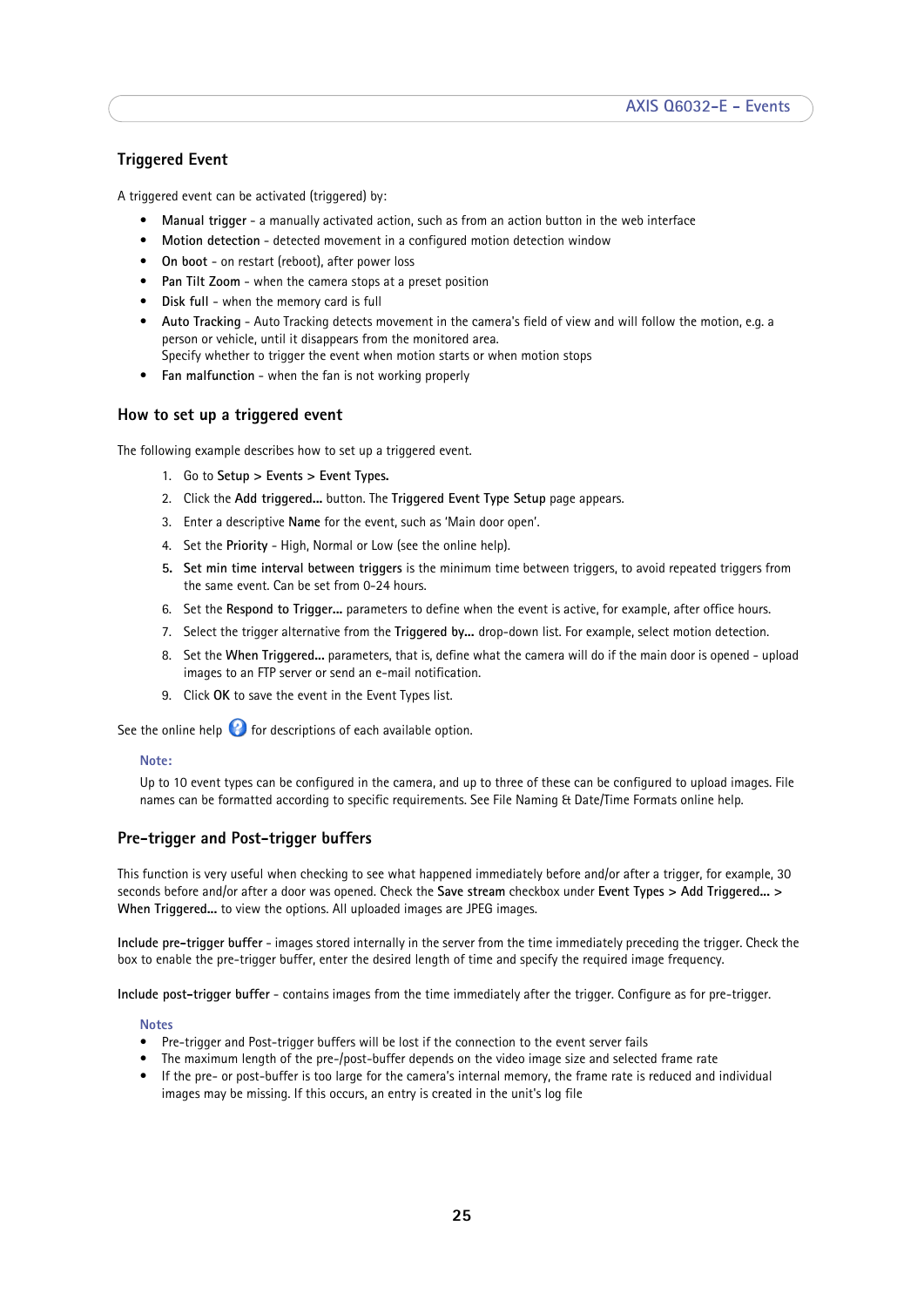**Continue image upload (unbuffered)** - enables the upload of video images for a fixed length of time. Specify the length of time for the uploaded recording, in seconds, minutes or hours, or for as long as the trigger is active. Finally, set the desired image frequency to the maximum (the maximum available) or to a specified frame rate. The frame rate will be the best possible, but might not be as high as specified, especially if uploading via a slow connection.

# <span id="page-25-4"></span><span id="page-25-1"></span>**Scheduled Event**

A **Scheduled event** can be activated at preset times, in a repeating pattern on selected weekdays.

## **Configuration example:**

The following example describes how to set up a scheduled event.

- 1. Go to **Setup > Events > Event Types.**
- 2. Click the **Add scheduled...** button. The **Scheduled Event Type Setup** page appears.
- 3. Enter a descriptive **Name** for the event, such as 'Scheduled e-mail upload'.
- 4. Set the **Priority** (High, Normal or Low).
- 5. Set the **Activation Time** parameters (24h clock) for the event start on Sundays at 13.00 with a duration of 12 hours.
- 6. Set the **When Activated...** parameters, (what the camera would do at the specified time) for example, send uploaded images to an e-mail address.
- <span id="page-25-2"></span>7. Click **OK** to save the Event in the Event Types list.

Please see the online help  $\bullet$  for descriptions of each available option.

# <span id="page-25-3"></span><span id="page-25-0"></span>**Motion Detection**

Motion detection is used to generate an alarm whenever movement occurs (or stops) in the video image. A total of 10 Include and/or Exclude windows can be configured.

- **Included** windows target specific areas within the whole video image
- **Excluded** windows define areas within an Include window that should be ignored (areas outside Include windows are automatically ignored)

Once configured, the motion detection windows appear in the list of available triggers, for triggering events. See *[How to set](#page-24-1)  [up a triggered event, on page 25](#page-24-1)*.

#### **Note:**

Using the motion detection feature may decrease the camera's overall performance.

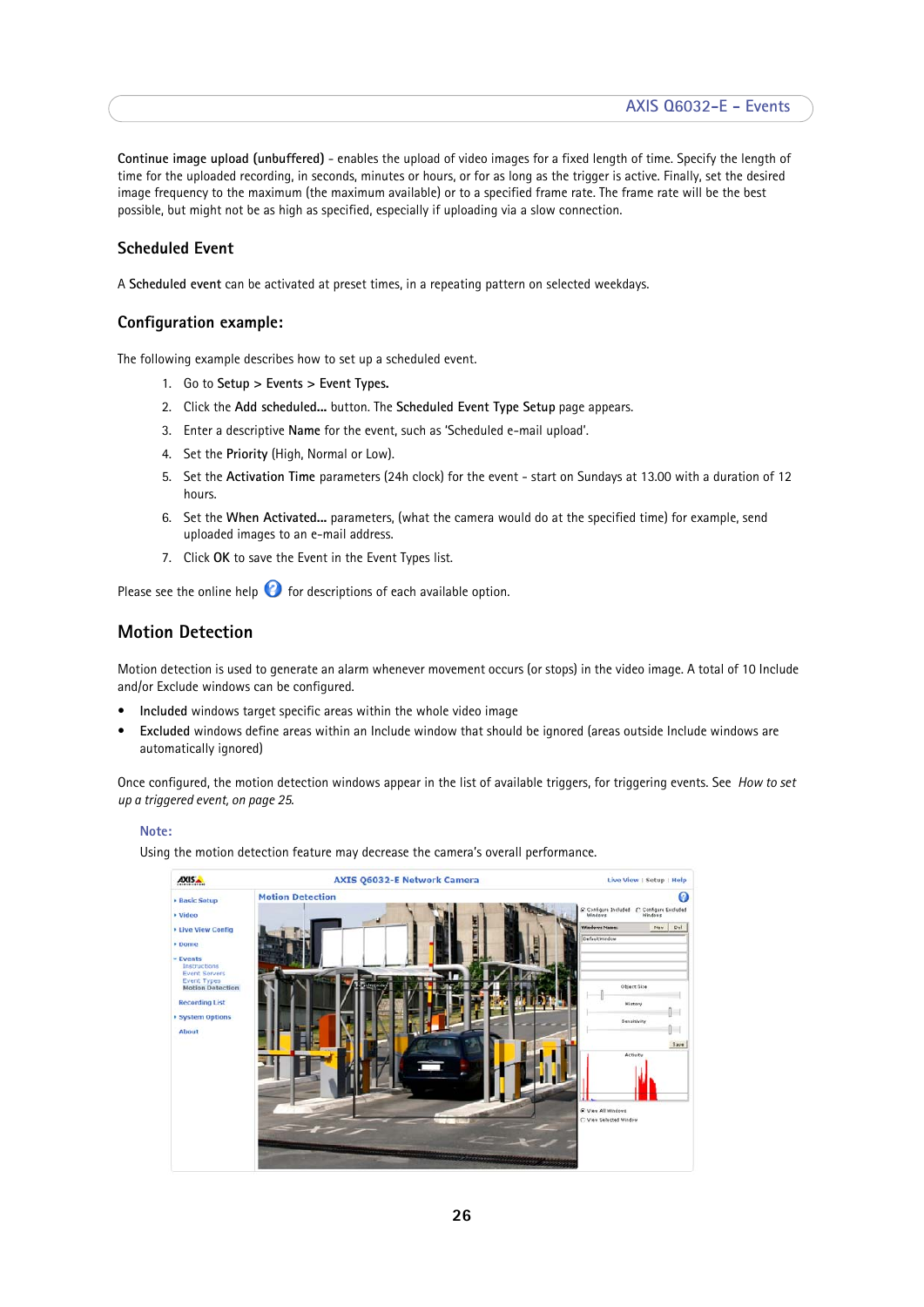# **Configuring Motion Detection**

The following example describes how to configure the camera for motion detection.

- 1. Go to **Setup > Events > Motion Detection.**
- 2. Select **Configure Included Windows** or **Configure Excluded Windows** to define an Include or Exclude window, and enter a descriptive name in the field below.
- 3. Click **New**.
- 4. Adjust the size (drag the bottom right-hand corner) and position (click on the text at the top and drag to the desired position) of the active window.
- 5. Adjust the **Object Size**, **History** and **Sensitivity** profile sliders (see table below for details). Any detected motion within an active window is then indicated by red peaks in the **Activity** window (the active window has a red frame).
- 6. Click **Save**.

To exclude parts of the Include window, select the **Exclude** option and position the Exclude window as required, within the Include window.

Please see the online help  $\bullet$  for descriptions of each available option.

|               | <b>Object Size</b>                                  | History                                                                                               | Sensitivity                                                                              |
|---------------|-----------------------------------------------------|-------------------------------------------------------------------------------------------------------|------------------------------------------------------------------------------------------|
| High level    | Only very large objects<br>trigger motion detection | An object that appears in the region will<br>trigger the motion detection for a long<br>period        | Ordinary colored objects on ordinary<br>backgrounds will trigger the motion<br>detection |
| Low level     | Even very small objects<br>trigger motion detection | An object that appears in the region will<br>trigger motion detection for only a very<br>short period | Only very bright objects on a dark back-<br>ground trigger motion detection              |
| Default value | Low                                                 | High                                                                                                  | High                                                                                     |

#### **Examples:**

- Avoid triggering on small objects in the video image by setting the **object size** level to high.
- Use several small Motion Detection windows rather than one large window, if triggers on small movements or objects are desired.
- To reduce the number of triggers if there is a lot of movement during a short period of time, select a high **history** level.
- To only detect flashing light, select low **sensitivity**. In other cases, a high **sensitivity** level is recommended.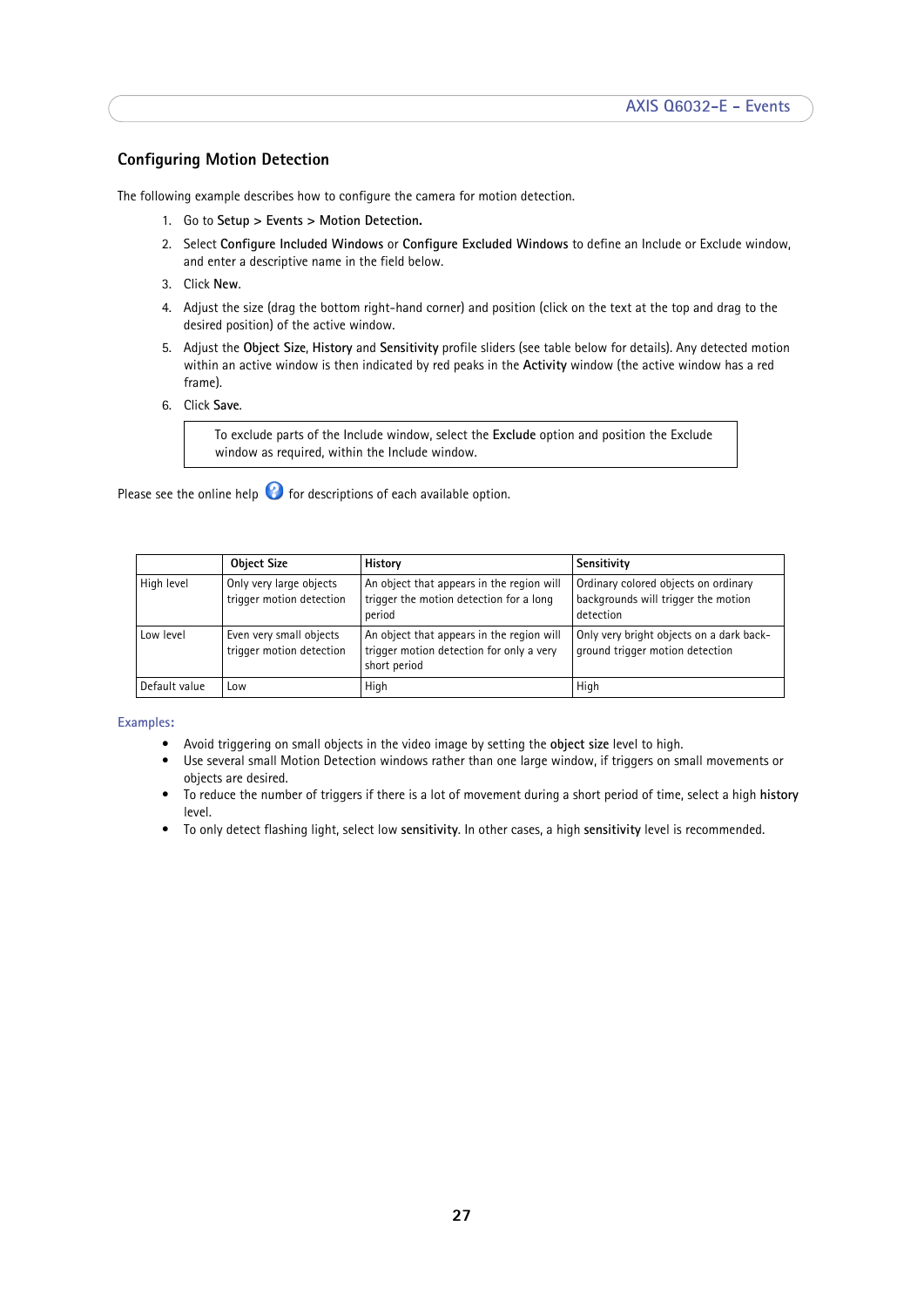# <span id="page-27-1"></span><span id="page-27-0"></span>**Recording List**

<span id="page-27-2"></span>The Recording List window contains a list of recordings made to the SD memory card. It shows each recording's start time, length, the event type, and indicates if the recording is locked so that it can neither be deleted nor recorded over.

To view a recording, select it from the list and click the **Play...** button.

For detailed recording and video information, select an individual recording from the list and click the **Properties...** button.

| ▶ Basic Setup         | <b>Recording List</b> |             |              |        |
|-----------------------|-----------------------|-------------|--------------|--------|
|                       | <b>Recording</b>      |             |              |        |
| <b>▶ Video</b>        | Starttime             | Length      | Triggered by | locked |
| ▶ Live View Config    | 2009-05-06 08:48:05   | 00:00:37    | New Event.   | ves    |
|                       | 2009-05-06 08:23:48   | 00:00:30    | New Event    | no     |
| ▶ Dome                | 2009-05-06 08:22:53   | 00:00:10    | New Event.   | nn     |
|                       | 2009-05-05 13:43:15   | 00:00:10    | New Event.   | ves    |
| ▶ Fvents              | 2009-05-05 13:36:47   | 00:00:10    | New Event.   | no     |
|                       | 2009-05-05 12:40:46   | 00:00:10    | New Event.   | nn     |
| <b>Recording List</b> |                       |             |              |        |
| ▶ System Options      |                       |             |              |        |
| About                 | Properties<br>Play    | Lock/Unlock | Remove       |        |

Use the **Lock/Unlock** button to define whether a recording can be removed or recorded over, or if the recording is important and needs to be saved for future use. Locking the recording can help prevent its accidental removal.

The **Remove** button is used to delete unlocked recordings.

Recordings are made to the SD memory card once an event has been set up on under **Setup > Event Types > Add triggered.../Add scheduled> Save stream > Select type.** Select Local Storage from the drop-down list.

See **Setup > System Options > Storage > SD Card** to connect, format and monitor the status and available recording space of the SD memory card.

#### **Note:**

• The SD memory card is optional and not included in the product.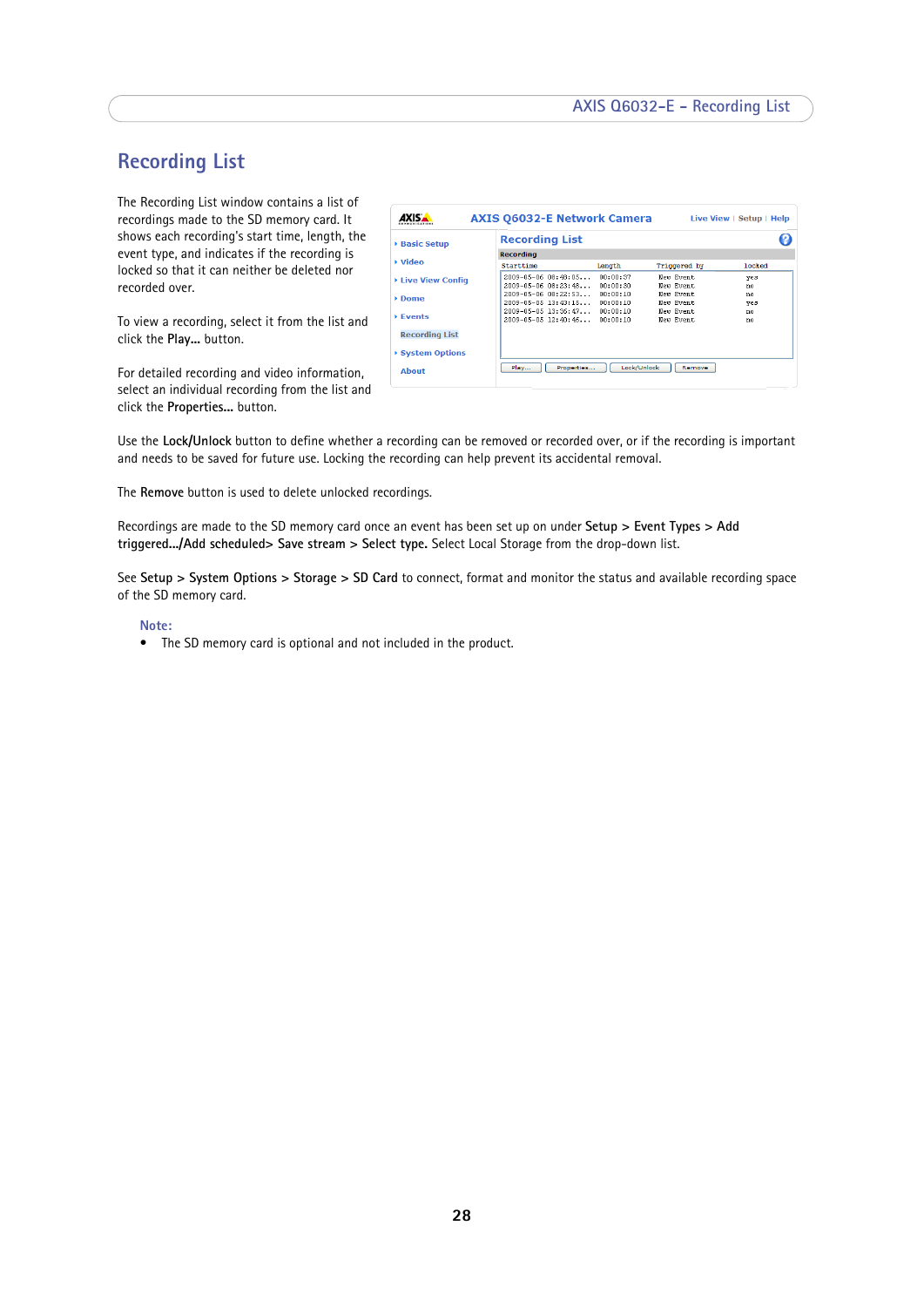# <span id="page-28-8"></span><span id="page-28-0"></span>**System Options**

# <span id="page-28-7"></span><span id="page-28-1"></span>**Security**

### <span id="page-28-9"></span>**Users**

User access control is enabled by default. An administrator can set up other users, by giving these user names and passwords. It is also possible to allow anonymous viewer login, which means that anybody may access the Live View page, as described below:

The **user list** displays the authorized users and user groups (levels):

<span id="page-28-10"></span><span id="page-28-5"></span><span id="page-28-2"></span>

| Viewer        | Provides the lowest level of access, which only allows access to the Live View page.                                                                   |
|---------------|--------------------------------------------------------------------------------------------------------------------------------------------------------|
| Operator      | An operator can view the Live View page, create and modify events, and adjust certain other settings.  <br>Operators have no access to System Options. |
| Administrator | An administrator has unrestricted access to the Setup tools and can determine the registration of all $\parallel$<br>other users.                      |

<span id="page-28-6"></span>**HTTP/RTSP Password Settings -** Select the type of password to allow. You may need to allow unencrypted passwords if there are viewing clients that do not support encryption, or if you recently upgraded the firmware and the existing clients do support encryption, but need to log in again, and be configured to use this functionality.

#### **User Settings**

- Check the checkbox to enable **anonymous viewer login** to allow any viewer direct access to the Live View page.
- Check the checkbox to enable **anonymous PTZ control login** to allow anonymous users to join a queue for gaining control of the PTZ controls.
- **Enable Basic Setup** before using the AXIS Q6032-E Dome Network Camera, there are certain settings that should be made, most of which require Administrator access privileges. To quickly access these settings, use the Basic Setup in the menu. All settings are also available from the standard setup links in the menu. Basic Setup is enabled by default but can be disabled and removed from the menu.

# <span id="page-28-4"></span>**IP Address Filter**

Enable IP Address Filtering to allow or deny access to the network cameras**.** Once enabled, the IP addresses in the list are allowed or denied access according to the choice made in the drop-down list **Allow/Deny the following IP addresses.**

The administrator can add up to 256 IP address entries to the list (a single entry can contain multiple IP addresses). The users from these IP addresses need to be specified in the user list with the appropriate access rights. This is done from **Setup > System Options > Security > Users**.

# <span id="page-28-3"></span>**HTTPS**

The network cameras support encrypted browsing using HTTPS.

A **self-signed certificate** can be used until a Certificate Authority-issued certificate has been obtained. Click the **Create self-signed Certificate** button to install a self-signed certificate. Although self-signed certificates are free and offer some protection, true security is only implemented after the installation of a signed certificate issued by a certificate authority.

A signed certificate can be obtained from an issuing Certificate Authority by clicking the **Create Certificate Request** button. When the signed certificate is returned, click the **Install signed certificate** button to import the certificate. The properties of any certificate request currently resident in the camera or installed can also be viewed by clicking the **Properties...** button. The HTTPS Connection Policy must also be set in the drop-down lists to enable HTTPS in the camera.

For more information, refer to the online help  $\bigcirc$ .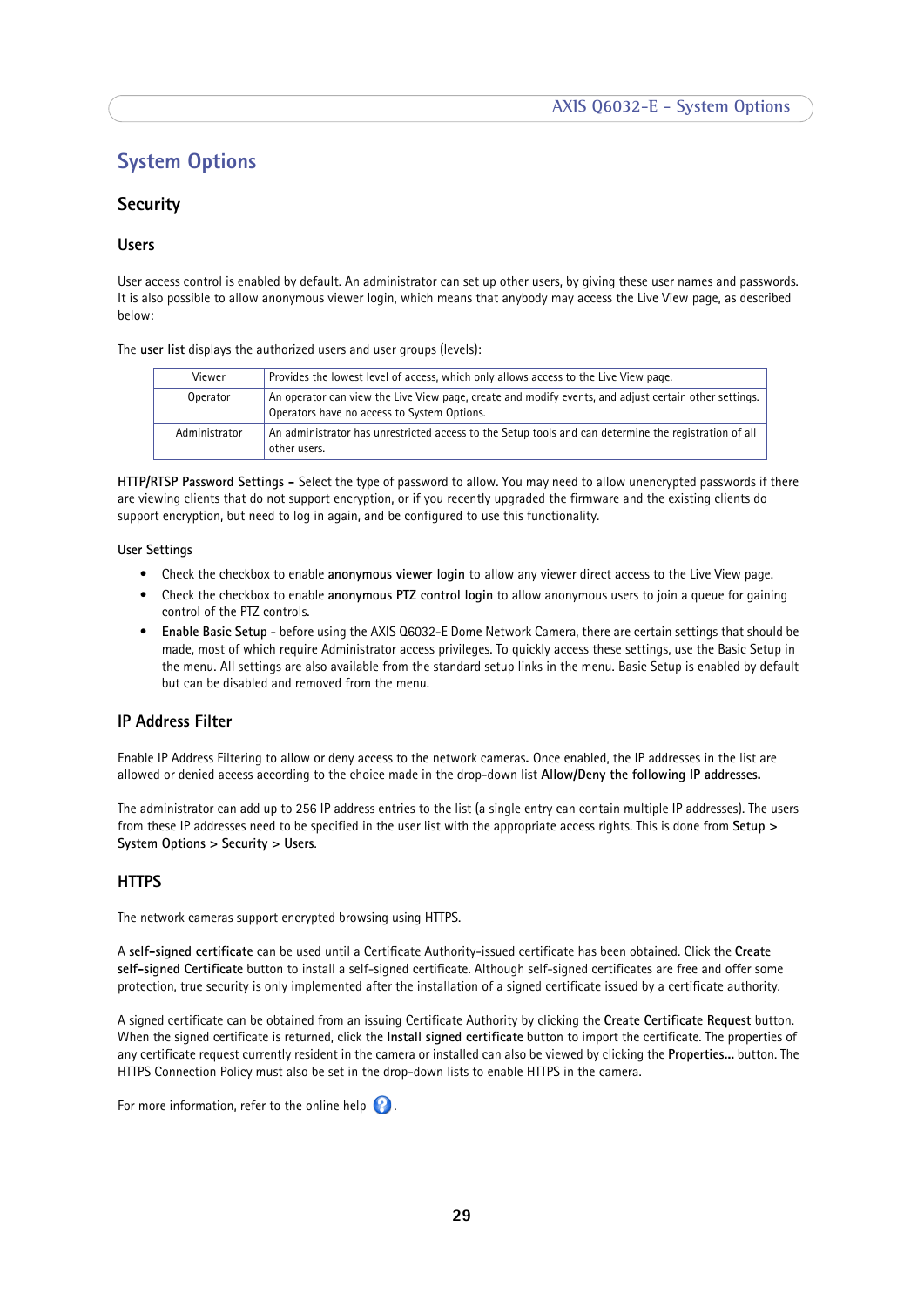# **IEEE 802.1X**

<span id="page-29-6"></span>IEEE 802.1X is an IEEE standard for port-based Network Admission Control. It provides authentication to devices attached to a network port (wired or wireless), establishing a point-to-point connection, or, if authentication fails, preventing access on that port. 802.1X is based on EAP (Extensible Authentication Protocol).

In a 802.1X enabled network switch, clients equipped with the correct software can be authenticated and allowed or denied network access at the Ethernet level.

<span id="page-29-8"></span><span id="page-29-2"></span>Clients and servers in an IEEE 802.1X network may need to authenticate each other by some means. In the Axis implementation this is done with the help of digital certificates provided by a **Certification Authority**. These are then validated by a third-party entity, such as a **RADIUS server**, examples of which are Free Radius and Microsoft Internet Authentication Service. To perform the authentication, the RADIUS server uses various EAP methods/protocols, of which there are many. The one used in the Axis implementation is EAPOL using EAP-TLS (EAP-Transport Layer Security).

The Axis network video device presents its certificate to the network switch, which in turn forwards this to the RADIUS server. The RADIUS server validates or rejects the certificate and responds to the switch, and sends its own certificate to the client for validation. The switch then allows or denies network access accordingly, on a preconfigured port.

### <span id="page-29-1"></span>**Certificates**

**CA Certificate -** This certificate is created by the Certification Authority for the purpose of validating itself, so the AXIS Q6032-E needs this certificate to check the server's identity. Provide the path to the certificate directly, or use the **Browse...** button to locate it. Then click the **Upload** button. To remove a certificate, click the **Remove** button.

**Client certificate/private key -** AXIS Q6032-E must also authenticate itself, using a client certificate and a private key. Provide the path to the certificate in the first field, or use the **Browse...** button to locate it. Then click the **Upload** button. To remove a certificate, click the **Remove** button.

Alternatively, it may be possible to upload the certificate and key in one combined file, (e.g. a PFX file or PEM file). Provide the path to the file, or use the **Browse...** button to locate it. Click **Upload** to load the file. To remove a certificate and key, click the **Remove** button.

#### **Settings**

<span id="page-29-5"></span>**EAPOL version -** Select the EAPOL version (1 or 2) as used in your network switch.

<span id="page-29-4"></span>**EAP identity - Enter the user identity associated with your certificate. A maximum of 16 characters can be used.** 

**Private key password -** Enter the password (maximum 16 characters) for your user identity.

**Enable IEEE 802.1X -** Check the provided box to enable the IEEE 802.1X protocol.

# <span id="page-29-3"></span><span id="page-29-0"></span>**Date & Time**

**Current Server Time -** displays the current date and time (24h clock). The time can be displayed in 12h clock format in the overlay (see below).

<span id="page-29-9"></span>**New Server Time -** select your time zone from the drop-down list. If you want the server clock to automatically adjust for daylight savings time, select the **Automatically adjust for daylight saving time changes**.

From the **Time Mode** section, select the preferred method to use for setting the time:

- <span id="page-29-10"></span><span id="page-29-7"></span>• **Synchronize with computer time** - sets the time from the clock on your computer.
- **Synchronize with NTP Server** the camera will obtain the time from an NTP server every 60 minutes.
- **Set manually** this option allows you to manually set the time and date.

#### **Note:**

If using a host name for the NTP server, a DNS server must be configured under **TCP/IP** settings. See **Network > Basic TCP/IP Settings** [page 32](#page-31-0).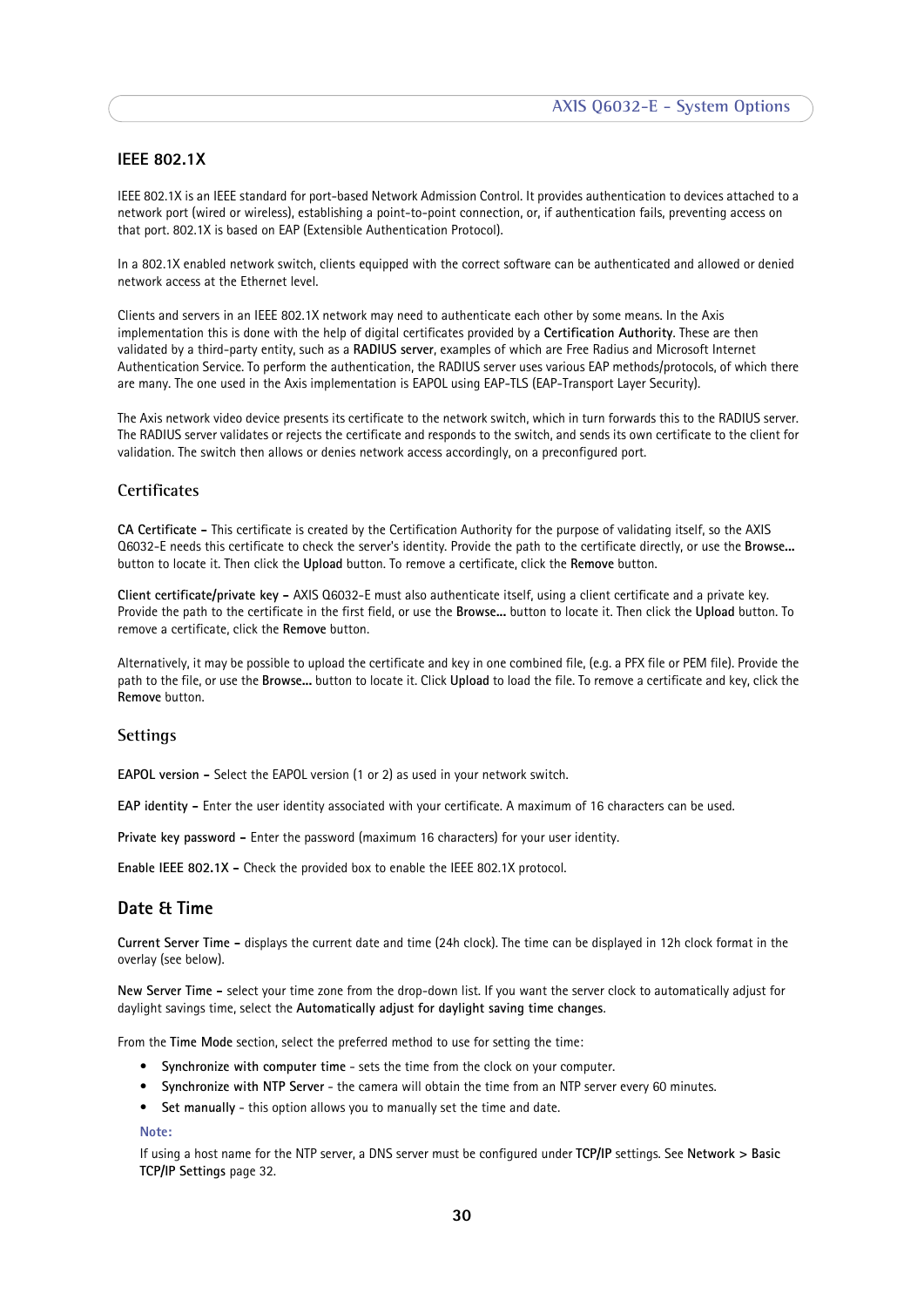**Date & Time Format Used in Images** - specify the formats for the date and time (12h or 24h) displayed in the video streams.

Use the predefined formats or use your own custom date and time formats. See **Advanced File Naming & Date/Time Formats**  in the online help  $\bullet$  for information on how to create your own date and time formats.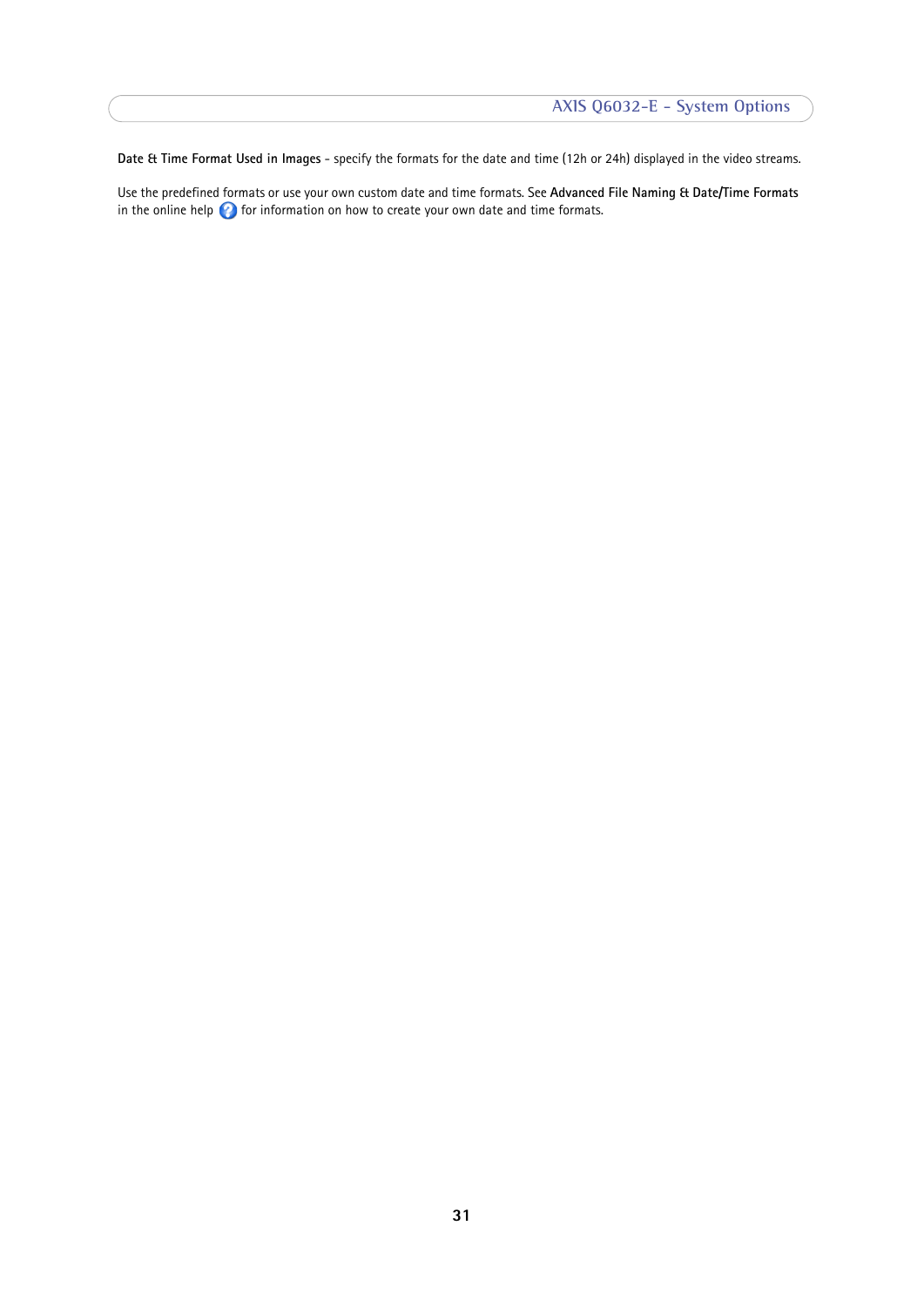# <span id="page-31-8"></span>**Network**

## <span id="page-31-9"></span><span id="page-31-0"></span>**Basic TCP/IP Settings**

AXIS Q6032-E support both IP version 4 and IP version 6. Both versions may be enabled simultaneously, and at least one version must always be enabled. When using IPv4, the IP address for the camera can be set automatically via DHCP, or a static IP address can be set manually. If IPv6 is enabled, the network cameras receive an IP address according to the configuration in the network router. There are also options for setting up notification of changes in the IP address, and for using the AXIS Internet Dynamic DNS Service. For more information on setting the IP address, please see the online help.

**Network Settings -** Click the **View** button for an overview of the IP configuration of the network camera.

<span id="page-31-6"></span>**IPv4 Address Configuration -** Check this box to enable IPv4.

**Obtain IP address via DHCP -** Dynamic Host Configuration Protocol (DHCP) is a protocol that lets network administrators centrally manage and automate the assignment of IP addresses on a network. DHCP is enabled by default. Although a DHCP server is mostly used to set an IP address dynamically, it is also possible to use it to set a static, known IP address for a particular MAC address.

#### **Note:**

DHCP should only be enabled if your DHCP server can update a DNS server, which then allows you to access the AXIS Q6032-E Dome Network Camera by name (host name). If DHCP is enabled and you cannot access the unit, run AXIS IP Utility to search the network for connected Axis products or reset the network camera to factory default settings and then perform the installation again.

**Use the following IP address -** To use a static IP address for the AXIS Q6032-E Dome Network Camera, check the radio button and then make the following settings:

- IP address Specify a unique IP address for your AXIS Q6032-E Dome Network Camera. (To check if the IP address you intend to use is available or not, click the Test button)
- Subnet mask Specify the mask for the subnet the AXIS Q6032-E Dome Network Camera is located on
- Default router Specify the IP address of the default router (gateway) used for connecting devices attached to different networks and network segments.

<span id="page-31-7"></span>**IPv6 Address Configuration -** Check the box to enable IPv6. Other settings for IPv6 are configured in the network router.

<span id="page-31-5"></span><span id="page-31-1"></span>**Services - Enable ARP/Ping setting of IP address** - The IP address can be set using the ARP/Ping method, which associates the unit's MAC address with an IP address. Check this box to enable the service. Leave disabled to prevent unintentional resetting of the IP address.

#### **Notes:**

- The ARP/Ping service is automatically disabled two minutes after the unit is started, or as soon as an IP address is set. In order to reset the IP address, the camera must be restarted to activate ARP/Ping for an additional two minutes.
- Pinging the unit is still possible when this service is disabled.

<span id="page-31-2"></span>**AXIS Internet Dynamic DNS Service** - Use the AXIS Internet Dynamic DNS service to assign a host name for easy access to your network camera (requires Internet access).

Click **Settings...** to register the camera with the Axis Internet Dynamic DNS service, or to modify the existing settings (requires access to the Internet). The domain name currently registered at the Axis Internet Dynamic DNS service for your product can at any time be removed.

For more information, please refer to the online help.

### **Advanced TCP/IP Settings**

<span id="page-31-3"></span>**DNS Configuration -** DNS (Domain Name Service) provides the translation of host names to IP addresses on your network.

<span id="page-31-4"></span>**Obtain DNS server address via DHCP** - automatically use the DNS server settings provided by the DHCP server. Click the **View** button to see the current settings.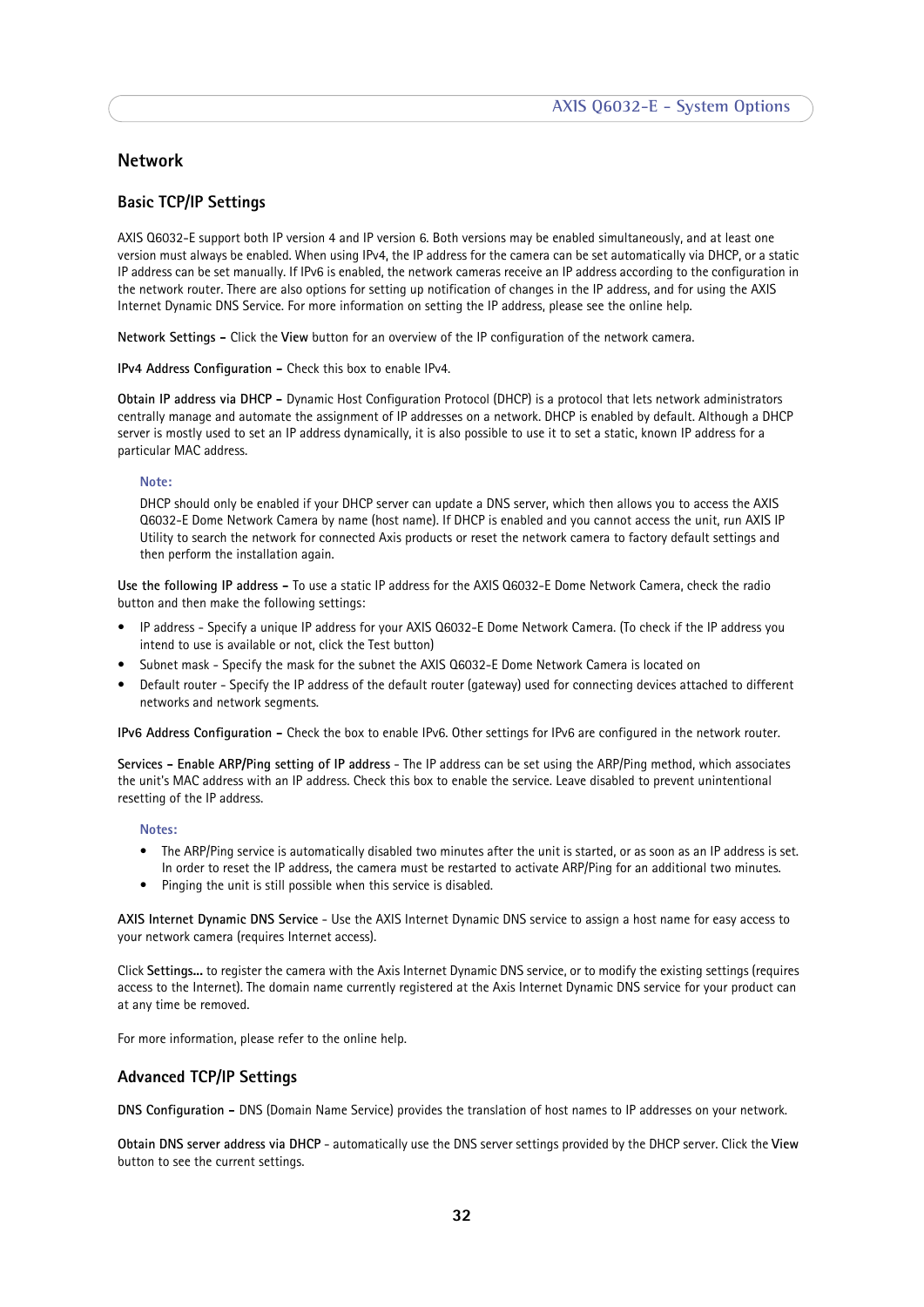**Use the following DNS server address** - enter the desired DNS server by specifying the following:

<span id="page-32-2"></span>**Domain name** - enter the domain(s) to search for the host name used by the network cameras. Multiple domains can be separated by semicolons (;). The host name is always the first part of a Fully Qualified Domain Name, for example, **myserver** is the host name in the Fully Qualified Domain Name **myserver.mycompany.com** where mycompany.com is the Domain name.

<span id="page-32-1"></span>**DNS servers** - enter the IP addresses of the primary, and secondary DNS servers.

#### **Note:**

This is not mandatory with regard to secondary DNS servers.

<span id="page-32-6"></span>**NTP Configuration - Obtain NTP server address via DHCP** - check this radio button to automatically look up and use the NTP server settings as provided by DHCP. Click the **View** button to see the current settings.

**Use the following NTP server address -** to create manual settings, check this radio button and enter the host name or IP address of the NTP server.

<span id="page-32-3"></span>**Host Name Configuration -** The network cameras can be accessed using a host name, instead of an IP address. The host name is usually the same as the assigned DNS Name.

For more information, please see *Security,* [on page 29.](#page-28-1)

<span id="page-32-7"></span><span id="page-32-5"></span>**Link-Local IPv4 Address -** This is enabled by default and assigns the network cameras an additional IP address for use with UPnP**™**. The camera can have both a Link-Local IP and a static/DHCP-supplied IP address at the same time - these will not affect each other.

<span id="page-32-4"></span>**HTTP and HTTPS -** The default HTTP/HTTPS port numbers (80 and 443 respectively) can be changed to any port within the range 1024-65535. This is useful for simple security port mapping, for example.

<span id="page-32-0"></span>**NAT traversal (port mapping) for IPv4 -** A broadband router allows devices on a private network (LAN) to share a single connection to the Internet. This is done by forwarding network traffic from the private network to the "outside", that is, the Internet. Security on the private network (LAN) is increased since most broadband routers are pre-configured to stop attempts to access the private network (LAN) from the public network/Internet.

Use **NAT traversal** when your network cameras are located on an intranet (LAN) and you wish to make it available from the other (WAN) side of a NAT router. With NAT traversal properly configured, all HTTP traffic to an external HTTP port in the NAT router is forwarded to the camera.



#### **Notes:**

- For NAT traversal to work, this must be supported by the broadband router.
- The broadband router has many different names: "NAT router", "Network router", Internet Gateway", "Broadband sharing device" or "Home firewall" but the essential purpose of the device is the same.

**Enable/Disable** - when enabled, the network cameras attempt to configure port mapping in a NAT router on your network, using UPnP™. Note that UPnP™ must be enabled in the camera (see **System Options > Network > UPnP**).

**Use manually selected NAT router** - select this option to manually select a NAT router and enter the IP address for the router in the field provided.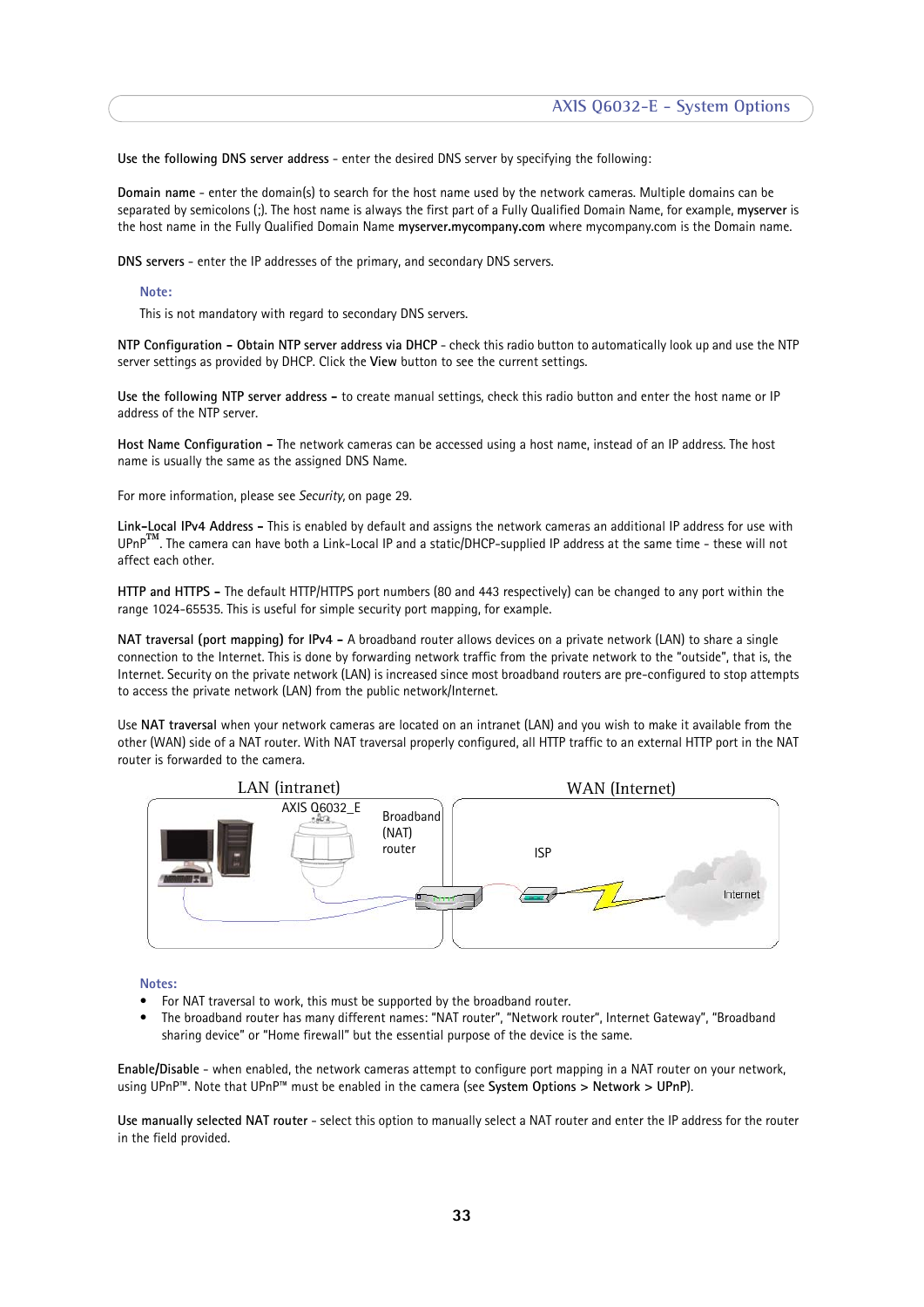If a router is not manually specified, the network cameras automatically search for NAT routers on your network. If more than one router is found, the default router is selected.

**Alternative HTTP port** - select this option to manually define an external HTTP port. Enter the port number in the field provided. If no port is entered here a port number is automatically selected when NAT traversal is enabled.

#### **Notes:**

- An alternative HTTP port can be used/be active even if NAT traversal is disabled. This is useful if your NAT router does not support UPnP and you need to manually configure port forwarding in the NAT router.
- If you attempt to manually enter a port that is already in use, another available port is automatically selected.
- When the port is selected automatically it is displayed in this field. To change this enter a new port number and click Save.

<span id="page-33-1"></span>**FTP -** The FTP server running in the network cameras enables the upload of new firmware, and user applications. Check the box to enable the service.

<span id="page-33-3"></span>**RTSP -** The RTSP protocol allows a connecting client to start an H.264 stream. Check the box to enable the server and enter the RTSP port number to use. The default setting is 554. Note that H.264 video streams will not be available if this service is not enabled.

### <span id="page-33-0"></span>**SOCKS**

SOCKS is a networking proxy protocol. The Axis network camera can be configured to use a SOCKS server to reach networks on the other side of a firewall/proxy server. This functionality is useful if the network camera is located on a local network behind a firewall, and notifications, uploads, alarms, and such need to be sent to a destination outside the local network (such as the Internet). See the online help  $\bullet$  for more information.

### <span id="page-33-2"></span>**QoS (Quality of Service)**

Quality of Service (QoS) guarantees a certain level of a specified resource to selected traffic on a network. Quality can be defined as a maintained level of bandwidth, low latency, and no packet losses. The main benefits of a QoS-aware network can be summarized as:

- The ability to prioritize traffic and thus allow critical flows to be served before flows with lesser priority.
- Greater reliability in the network, thanks to the control of the amount of bandwidth an application may use, and thus control over bandwidth races between applications.

The QoS in Axis network video products marks the data packets for various types of network traffic originating from the product. This makes it possible for network routers and switches to reserve a fixed amount of bandwidth for these types of traffic. The network cameras mark the following types of traffic:

- video
- event/alarm
- management network traffic

**QoS Settings -** For each type of network traffic supported by your Axis network video product, enter a DSCP (Differentiated Services Codepoint) value. This value is used to mark the traffic's IP header. When the marked traffic reaches a network router or switch, the DSCP value in the IP header tells the router or switch the type of treatment to apply to this type of traffic, for example, how much bandwidth to reserve for it. Note that DSCP values can be entered in decimal or hex form, but saved values are always shown in decimal.

For more information on Quality of Service, please see the Axis support web at www.axis.com/techsup

### <span id="page-33-4"></span>**SMTP (email)**

Enter the host names (or IP addresses) and port numbers for your primary and secondary mail servers in the fields provided, to enable the sending of notifications and image email messages from the camera to predefined addresses via SMTP.

If your mail server requires authentication, check the box for **Use authentication to log in to this server** and enter the necessary information. See the online help  $\bullet$  for more information.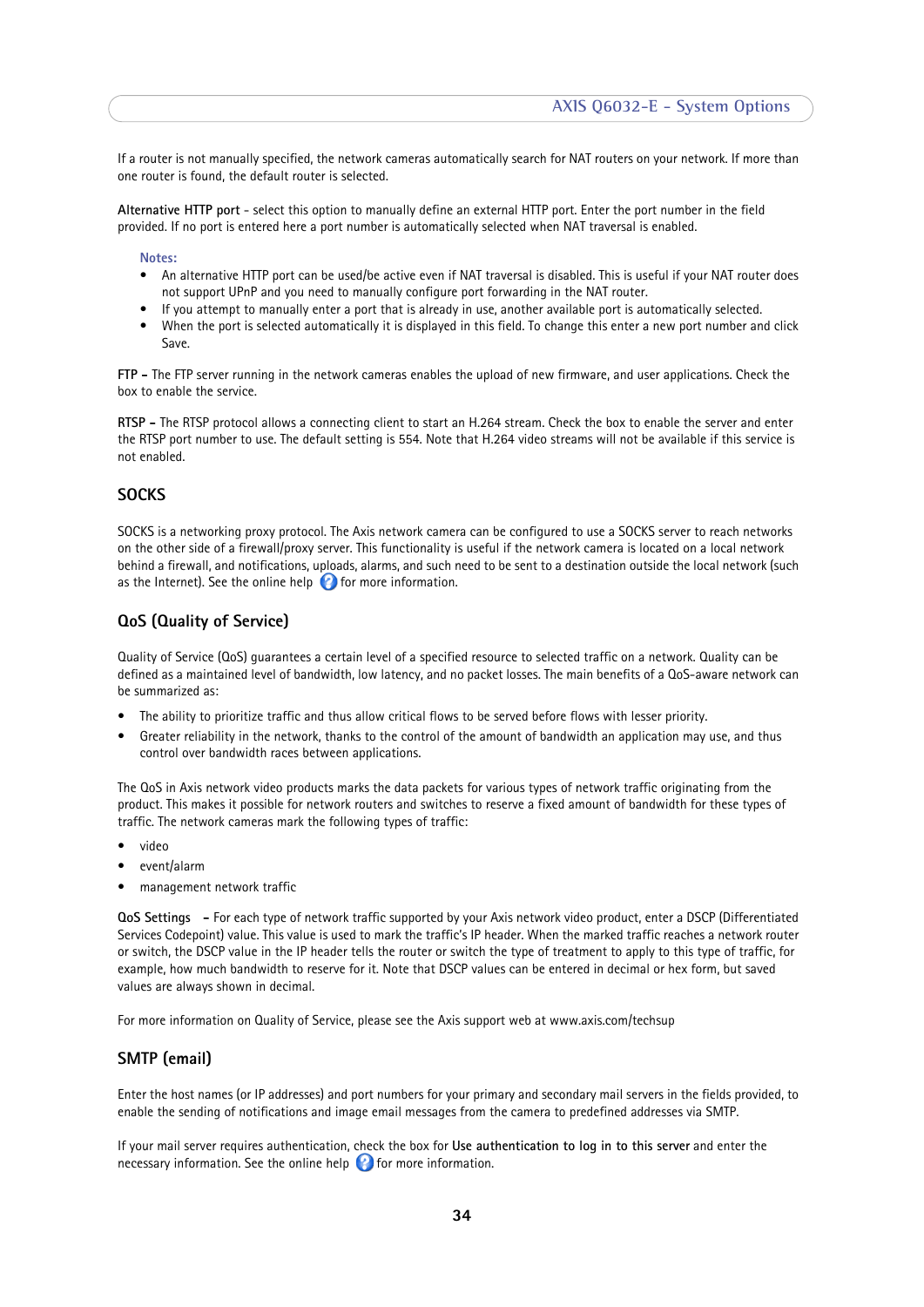### <span id="page-34-5"></span>**SNMP**

The Simple Network Management Protocol (SNMP) allows remote management of network devices. Depending on the level of security required, select the version of SNMP to use. The three levels of security are:

- SNMP V1 includes no security.
- SNMP V2c uses very simple security. The community name can be specified as a password for read or read/write access to all supported SNMP objects. The community is the the group of network devices using SNMP.
- SNMP V3 provides encryption and secure passwords. HTTPS must be enabled.

### <span id="page-34-9"></span>**UPnP™**

The network camera includes support for UPnP™. UPnP™ is enabled by default, and the network camera then is automatically detected by operating systems and clients that support this protocol.

#### **RTP/H.264**

These settings are the port range, IP address, port number, and Time-To-Live value to use for the video stream(s) in multicast H.264 format. Only certain IP addresses and port numbers should be used for multicast streams. For more information, please see the online help  $\bullet$ .

#### <span id="page-34-3"></span>**Bonjour**

The network cameras include support for Bonjour. When enabled, the camera is automatically detected by operating systems and clients that support this.

### <span id="page-34-6"></span><span id="page-34-0"></span>**Storage**

The Disk Management window is used to set up and manage local storage. it is used to connect memory cards for recording video, monitoring a disk's status, enabling automatic cleanup and preventing the memory card from being overwritten.

#### <span id="page-34-7"></span><span id="page-34-1"></span>**Storage Device**

Storage device is used to identify and monitor the status of the SD card. it shows the size of the memory card and how much free space is available for storage. It is also used to mount and format SD cards for local storage.

### **Device Settings**

Device settings is used to configure removal of recorded video. Automatic disk cleanup can be enabled and set up according to a schedule, and an SD card can be locked to prevent storage removal.

## <span id="page-34-2"></span>**Maintenance**

- <span id="page-34-4"></span>Restart - the camera is restarted without changing any settings.
- **Restore** the unit is restarted and most current settings are reset to factory default values. The settings that do not reset are:
	- the boot protocol (DHCP or static)
	- the static IP address
	- the default router
	- the subnet mask
	- the system time
- **Default** the default button should be used with caution. Pressing this returns the camera's settings to the factory default values (including the IP address).

<span id="page-34-8"></span>**Upgrade Server -** See *[Updating the Firmware](#page-37-4)*, on page 38.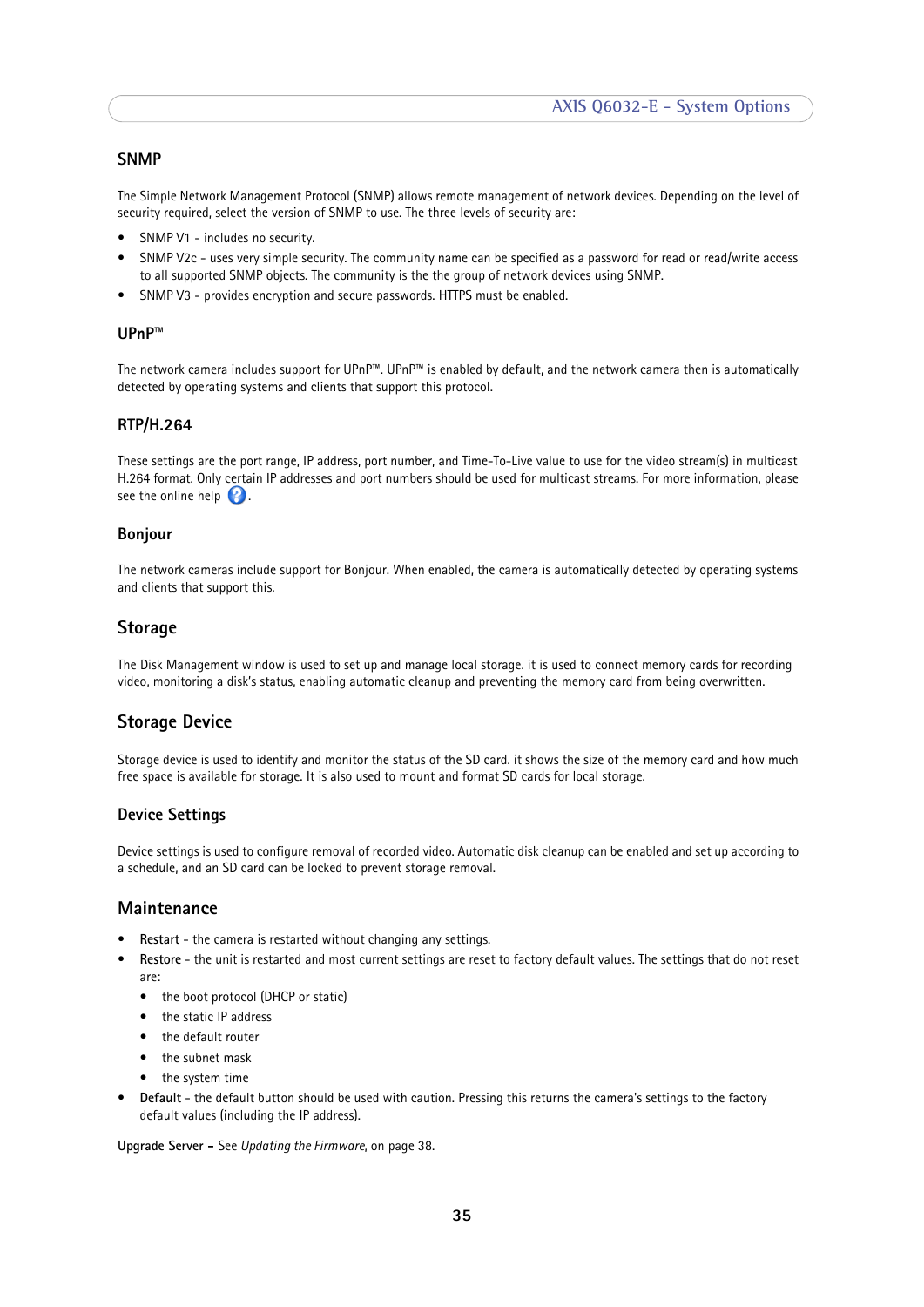# <span id="page-35-4"></span><span id="page-35-0"></span>**Support**

### **Support Overview**

The **Support Overview** page provides valuable information on troubleshooting and contact information, should you require technical assistance.

### **System Overview**

**System Overview** provides an overview of the camera's status and settings. Information that can be found here includes the camera's firmware version, IP address, security, event and image settings and recent log items. Many of the captions are also links to the proper **Setup page** to conveniently make adjustments in the camera's settings.

|                                          | <b>AXIS Q6032-E Network Camera</b><br>Live View   Setup   Help                                                                                    |
|------------------------------------------|---------------------------------------------------------------------------------------------------------------------------------------------------|
| <b>Basic Setup</b>                       | <b>Support Overview</b>                                                                                                                           |
|                                          | <b>Troubleshooting</b>                                                                                                                            |
| <b>Video</b>                             | If you have problems, please try the troubleshooting quide before contacting your local<br>supplier.                                              |
| <b>Eive View Config</b>                  | <b>Server Report</b>                                                                                                                              |
| <b>EDome</b>                             | Always attach the Server Report when contacting your support channel.                                                                             |
|                                          | <b>Axis Support Services</b>                                                                                                                      |
| <b>Events</b>                            | Should you require any technical assistance, please contact your Axis reseller. If your                                                           |
| <b>Recording List</b>                    | questions cannot be answered immediately, your reseller will forward your queries<br>through the appropriate channels to ensure a rapid response. |
| <b>* System Options</b>                  | If you are connected to the Internet, you can:                                                                                                    |
| ▶ Security                               | . Download user documentation and firmware updates                                                                                                |
| Date & Time<br><b>Network</b>            | . Find answers to resolved problems in the FAO database. Search by product.                                                                       |
| $\blacktriangleright$ Storage            | category, or phrases<br>. Report problems to Axis support staff by logging in to your private support area                                        |
| Maintenance                              |                                                                                                                                                   |
| $\blacktriangleright$ Support            |                                                                                                                                                   |
| <b>Support Overview</b>                  | Visit the Axis Support Web at www.axis.com/techsup/                                                                                               |
| <b>System Overview</b><br>Logs & Reports |                                                                                                                                                   |
| <b>Mannesot</b>                          |                                                                                                                                                   |
|                                          |                                                                                                                                                   |
| <b>About</b>                             |                                                                                                                                                   |

### <span id="page-35-6"></span>**Logs & Reports**

When contacting Axis support, please be sure to provide a valid Server Report with your query. The Access Log is automatically included in the server report.

#### **Information**

<span id="page-35-8"></span><span id="page-35-7"></span>the **Server Report** and **Parameter List** may prove useful when troubleshooting a problem or when contacting the Axis support web.

- <span id="page-35-9"></span><span id="page-35-3"></span>• **System Log** - Provides information about system events.
- **Access Log** By default, the Access Log lists all failed attempts to access the camera but can be configured to list all connections to the camera, whether successful or not. Go to **Support > Logs & Reports > Configuration** and select the desired level of information from the list. See *[Configuration,](#page-35-2)* on page 36 for more information. The Access Log is useful for various purposes such as tracking all access to the camera, simple web attraction tracking, system analysis and troubleshooting.

| AXIS.                                                                                                                                                                                                                                                                        | <b>AXIS Q6032-E Network Camera</b><br>Live View   Setup   Help                                                                                                                                                                                                                                                                                                                                                  |
|------------------------------------------------------------------------------------------------------------------------------------------------------------------------------------------------------------------------------------------------------------------------------|-----------------------------------------------------------------------------------------------------------------------------------------------------------------------------------------------------------------------------------------------------------------------------------------------------------------------------------------------------------------------------------------------------------------|
| <b>Basic Setup</b><br>Video<br><b>Live View Config</b>                                                                                                                                                                                                                       | <b>Logs &amp; Reports</b><br>The log files and reports may prove useful when troubleshooting a problem or when<br>contacting the Axis support web.<br>Note: Depending on your connection, these pages may take a while to load.<br>Logs                                                                                                                                                                         |
| <b>Dome</b><br><b>Fvents</b>                                                                                                                                                                                                                                                 | System log information.<br>System Log<br>Access log information.<br>Access Log                                                                                                                                                                                                                                                                                                                                  |
| <b>Recording List</b><br>System Options<br><b>E</b> Security<br>Date & Time<br><b>KNotwork</b><br>▶ Storage<br>Maintenance<br>$\div$ Support<br>Support Overview<br><b>System Overview</b><br>* Logs & Reports<br>Information<br>Configuration<br>· Advanced<br><b>About</b> | <b>Reports</b><br>Server Report<br>Important information about the server's status.<br><b>Parameter List</b><br>The unit's parameters and their current settings.<br>Connection list information.<br>Connection List<br>Detailed information about the server's internal status. This report<br>Crash Report<br>may contain sensitive information.<br>For more information, please read Axis Privacy statement. |

- **Server Report** Provides information about the server status and should always be included when requesting support.
- <span id="page-35-5"></span>• **Parameter List** - Shows the unit's parameters and their current settings.
- **Connection List** Lists all clients that are currently accessing video. It is also used for system analysis and troubleshooting.

#### <span id="page-35-2"></span>**Configuration**

From the drop-down lists, select the level of information to be added to the **System Log** and **Access Log** files and the permitted size of the log files.

The default information level for the Access Log is set to Critical & Warnings, i.e. failed connections. However, in an error situation and when requesting support, set it to the highest information level - Critical & Warnings & Info.

For the Log Level for Email, select from the drop-down list the level of information to send as email and enter the destination email address.

# <span id="page-35-1"></span>**Advanced**

Scripting is an advanced function that enables you to customize and use scripts. This function is a very powerful tool.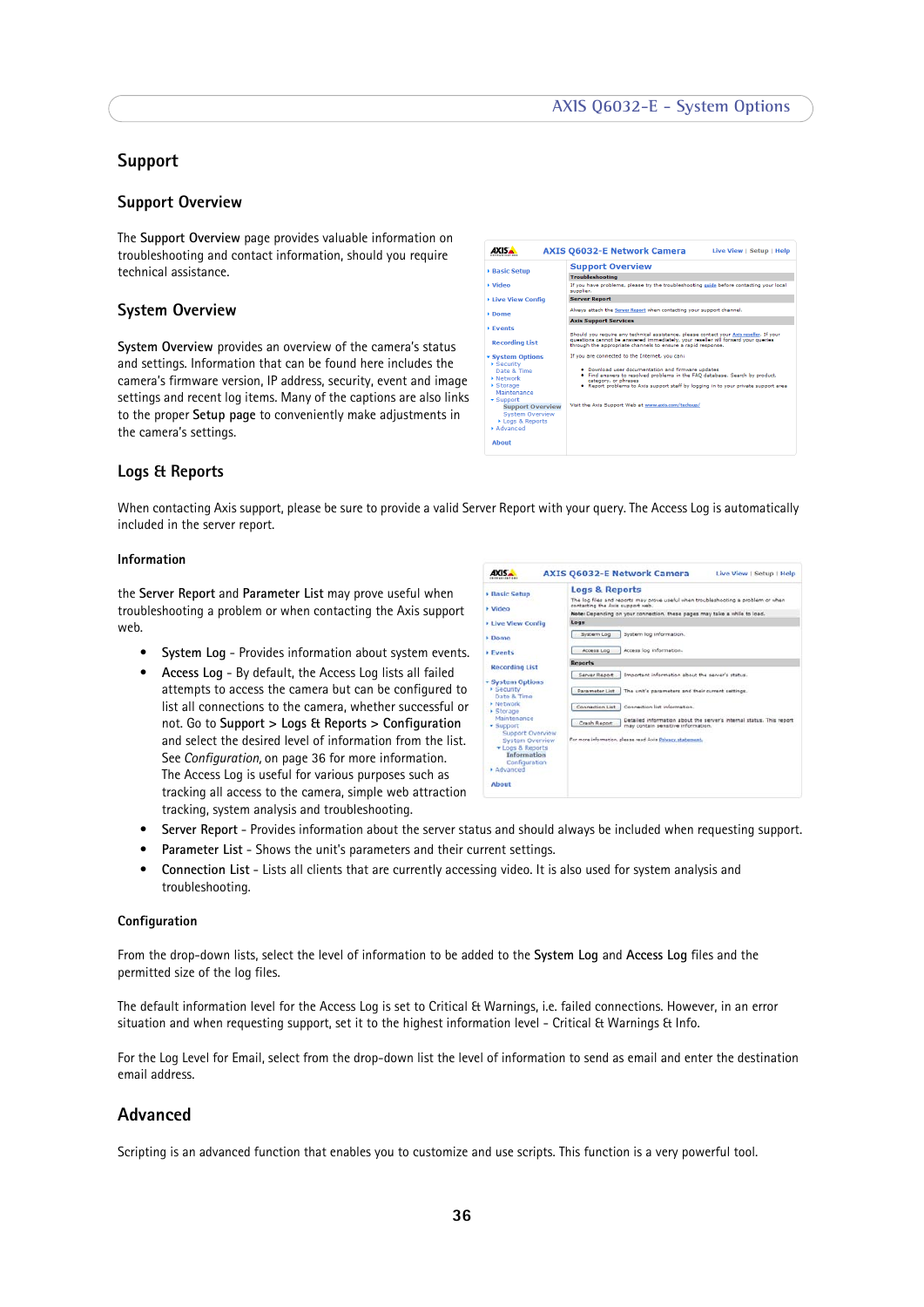# **Caution!**

Improper use may cause unexpected behavior or even cause loss of contact with the unit. If a script does cause problems, reset the unit to its factory default settings. A backup file may be of use to return the unit to its latest configuration.

**Axis strongly recommends that you do not use this function unless you understand the consequences.** Note that Axis support does not provide assistance for problems with customized scripts.

For more information, please visit the Developer pages at www.axis.com/developer

**Plain Config** - this function is for the advanced user with experience of Axis network camera configuration. All parameters can be set and modified from this page. Help is available from the standard help pages.

# <span id="page-36-0"></span>**About**

Here you can find basic information about your network camera. You can also view third party software licenses.

# <span id="page-36-4"></span><span id="page-36-2"></span><span id="page-36-1"></span>**Resetting to the Factory Default Settings**

To reset the camera to the original factory default settings, go to the **System Options > Maintenance** web page (as described in *[Maintenance,](#page-34-2)* on page 35) or use the **Control button** on the side of the camera (see [page 5\)](#page-4-1) as described below:

### <span id="page-36-3"></span>**Using the Control Button**

To reset the camera to the factory default settings using the Control Button:

- 1. Remove the dome cover from the camera unit, this will automatically disconnect power from the camera.
- 2. Press and hold the Control button and the Power button, see illustration on [page 5](#page-4-1).
- 3. Keep the both buttons pressed until the Status indicator LED flashes amber (this may take up to 15 seconds).
- 4. Release the Control button. When the Status indicator LED displays green (which can take up to 1 minute) the process is complete and the camera has been reset.

#### **Note:**

The Status indicator LED will display green for 10 seconds only. After that it will be unlit. Refer to the Status LED table on [page 6](#page-5-1) for more information.

- 5. Release the Power button and replace the dome cover, this will automatically reconnect power to the camera.
- 6. Re-assign the IP address.
- 7. It is also possible to reset parameters to the original factory default settings via the web interface. For more information, please see the online help or the user's manual.

For other methods of setting the IP address, refer to the product's Installation Guide that accompanies the product, or download a copy from www.axis.com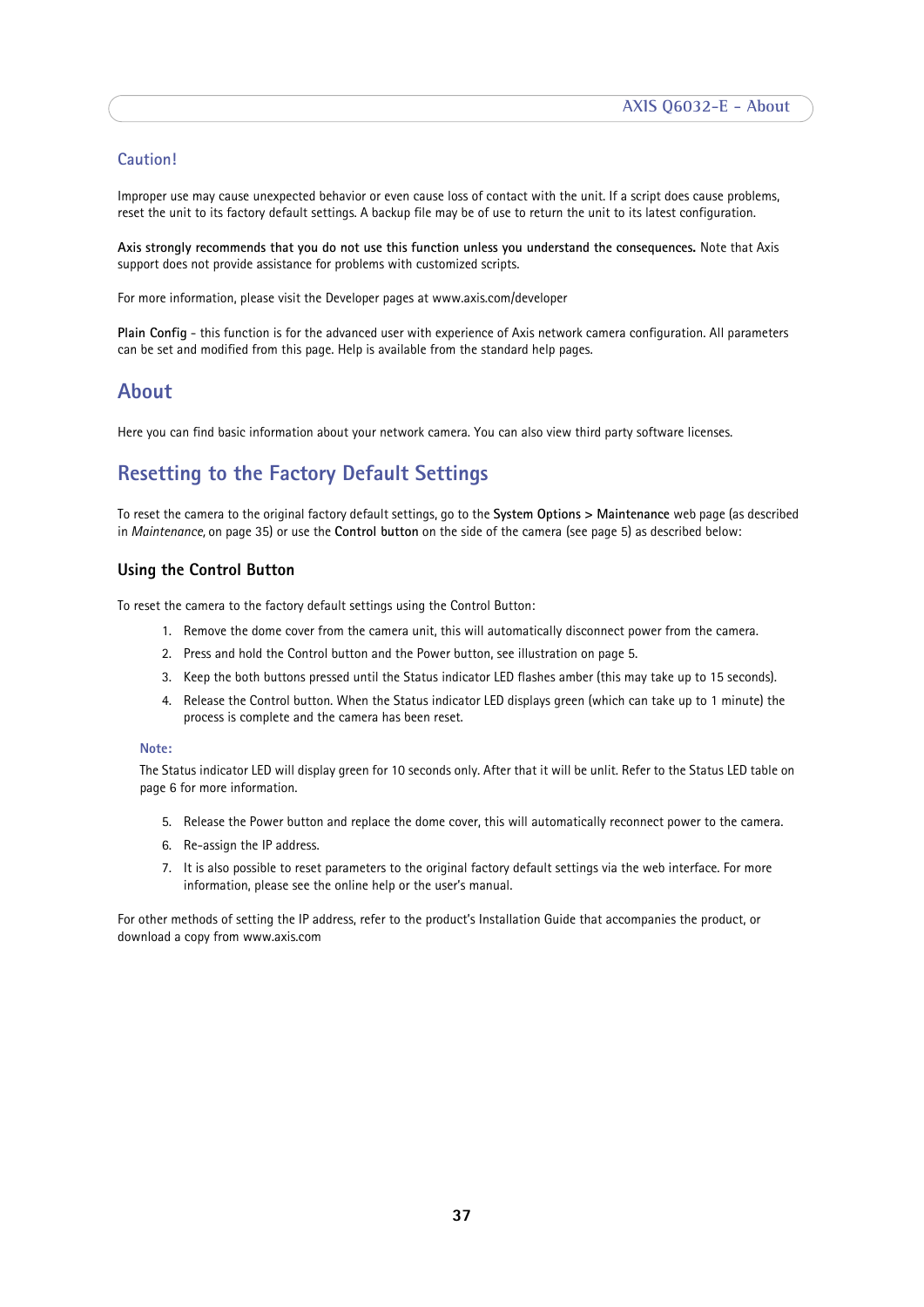# <span id="page-37-8"></span><span id="page-37-0"></span>**Troubleshooting**

## <span id="page-37-6"></span><span id="page-37-1"></span>**Checking the Firmware**

One of your first actions when troubleshooting a problem should be to check the firmware version. The latest version may contain a correction that fixes your particular problem. See the support section at **http://www.axis.com/techsup** for information on the latest available firmware. The current software version in your AXIS Q6032-E is available from the product web pages under **Setup > Basic Configuration.**

# <span id="page-37-4"></span><span id="page-37-2"></span>**Updating the Firmware**

The firmware is software that determines the functionality of the AXIS Q6032-E. When you upgrade to the latest available firmware from the Axis web site, your Axis product receives the latest available functionality. Always read the upgrade instructions and release notes available with each new release, before upgrading the firmware.

New firmware can be uploaded to the AXIS Q6032-E over the network.

#### **Note:**

Preconfigured and customized settings are retained for use when the new firmware is running (providing that the features are available in the new firmware) although this is not guaranteed by Axis Communications.

- 1. Save the firmware file to your computer. The latest version of the AXIS Q6032-E firmware is available free of charge from the Axis web site at http://www.axis.com/techsup or from your local distributor.
- 2. Go to **Setup > System Options > Maintenance** in the AXIS Q6032-E web pages.
- 3. In the **Upgrade Server** section, click **Browse** to locate the desired firmware file on your computer. Click **Upgrade**.

#### **Note:**

After starting the process, you should always wait at least 20 minutes before restarting the AXIS Q6032-E, even if you suspect the procedure has failed.

<span id="page-37-5"></span>

| Upgrade Server                                                                                                                                    |  |  |
|---------------------------------------------------------------------------------------------------------------------------------------------------|--|--|
| Upgrade the AXIS Q6032-E with the latest firmware.                                                                                                |  |  |
| [Browse ] and click  <br>Specify the firmware to upgrade to:<br>Upgrade                                                                           |  |  |
| Note: Do not disconnect power to the unit during the upgrade. The unit restarts automatically after<br>the upgrade has completed. (1-10 minutes.) |  |  |
|                                                                                                                                                   |  |  |

# <span id="page-37-7"></span><span id="page-37-3"></span>**Emergency Recovery Procedure**

If power or the network connection to the AXIS Q6032-E is lost during the upgrade, the process will fail and the unit will become unresponsive. When the status indicator flashes red it indicates a failed upgrade. To recover the unit, follow the steps below. The serial number is found on the label on the product casing and was included on an extra label included in the package.

1. **Unix/Linux** - From the command line, type the following: arp -s <IP address of AXIS Q6032-E> <Serial number> temp ping -s 408 <IP address of AXIS Q6032-E>

**Windows** - From a command/DOS prompt, type the following: arp -s <IP address of AXIS Q6032-E> <Serial number> ping -l 408 -t <IP address of AXIS Q6032-E>

#### **Note:**

The **ping -l** command is the lower-case letter (L).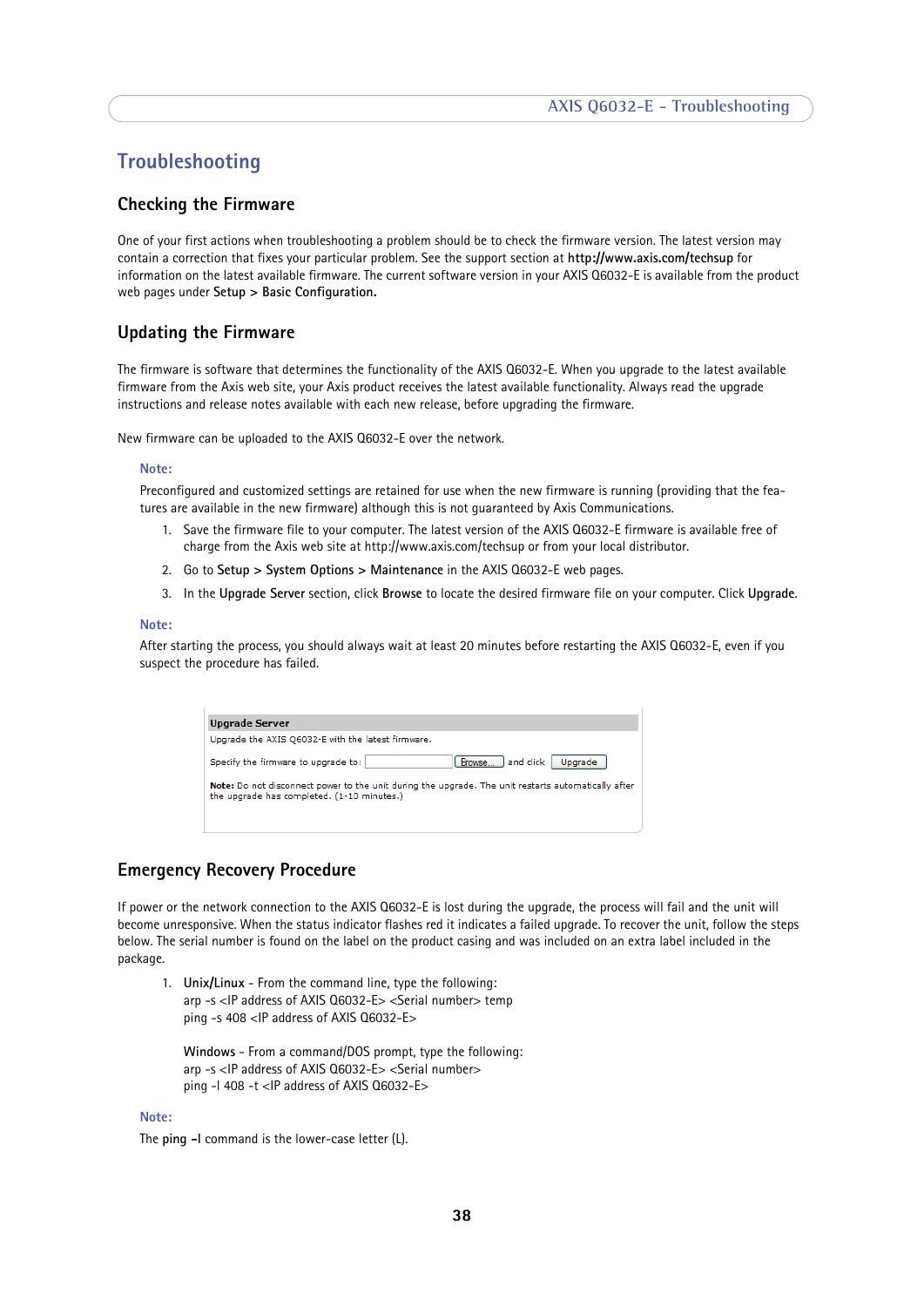- 2. If the unit does not reply within a few seconds, restart it and wait for a reply. Press CTRL+C to stop Ping.
- 3. Open a browser and type in the AXIS Q6032-E's IP address. In the page that appears, use the **Browse** button to select the upgrade file to use, for example, axisq6032\_e.bin. Then click the **Load** button to restart the upgrade process.
- 4. After the upgrade is complete (1-10 minutes), the unit automatically restarts and shows a steady green (for about 10 seconds) on the status indicator before returning to its normal unlit status.
- 5. Reinstall the AXIS Q6032-E.

If the emergency recovery procedure does not get the AXIS Q6032-E up and running again, contact Axis support at www.axis.com/techsup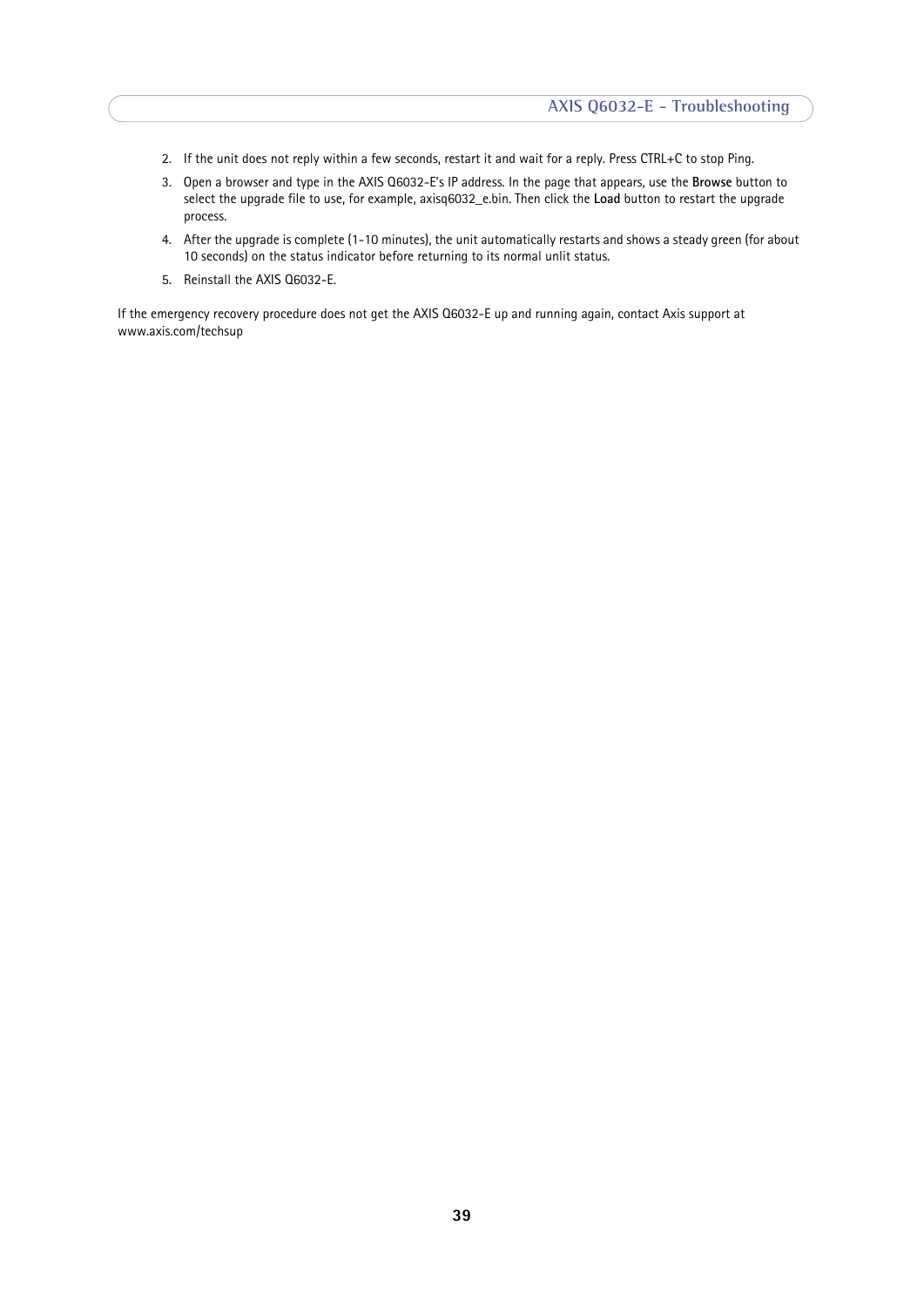# <span id="page-39-3"></span><span id="page-39-2"></span><span id="page-39-0"></span>**LED Indicator flash routine**

| Case                           | Color     | Description                                                           |
|--------------------------------|-----------|-----------------------------------------------------------------------|
| Normal boot<br>sequence        | Unlit     | Power on<br>RFL check*                                                |
|                                | Amber     | Kernel booting                                                        |
|                                |           | System initiating                                                     |
|                                | Green     | Shows steady green for 10 sec. for normal                             |
|                                |           | operation after restart.                                              |
|                                | Unlit     | Steady connection/normal operation                                    |
| <b>Hard Factory</b><br>Default | Unlit     | Power on<br>RFL check*                                                |
|                                | Amber     | Steady - Kernel booting                                               |
|                                |           | Flashes - Firmware restore                                            |
|                                | Green     | Steady - System initiating                                            |
|                                |           | Shows steady green for 10 sec. for normal<br>operation after restart. |
|                                | Unlit     | Steady connection/normal operation                                    |
| <b>Flash Upgrade</b>           | Unlit     | Steady connection/normal operation                                    |
|                                | Amber     | Flashes - Firmware upgrade                                            |
|                                | Unlit     | Reset<br>RFL check*                                                   |
|                                | Amber     | Steady - Kernel booting                                               |
|                                |           | Flashes - Firmware restore                                            |
|                                |           | Steady - System initiating                                            |
|                                | Green     | Shows steady green for 10 sec. for normal<br>operation after restart. |
|                                | Unlit     | Steady connection/normal operation                                    |
| No Network                     | Unlit     | Power on<br>RFL check*                                                |
|                                | Amber     | Kernel booting<br>System initiating                                   |
|                                | Amber/red | Flashes - No network                                                  |
|                                | Green     | Network connected/normal operation                                    |
|                                |           | $(10 \text{ sec.})$                                                   |
|                                | Unlit     | Steady connection/normal operation                                    |
| <b>AXIS DynDNS</b>             | Unlit     | Steady connection/normal operation                                    |
|                                | Green     | Flashes- Dyn DNS connecting<br>Steady - DynDNS successful (10 sec.)   |
|                                | Red       | Steady - DynDNS failed (10 sec)                                       |
|                                | Unlit     | Steady connection/normal operation                                    |
| <b>Bad Checksum</b>            | Red       | Flashes - RFL check* failed                                           |

\* RFL (Resident Firmware Loader) check is a checksum method used to ensure that the software loading and starting the firmware works correctly.

# <span id="page-39-4"></span><span id="page-39-1"></span>**Support**

If you contact Axis Customer Services, please help us to resolve your problems expediently by providing a Server Report and a brief description of the problem.

**Server Report** - go to **Setup > System Options > Support**. The Server Report contains important information about the server and its software, as well as a list of the current parameters. The System and Access log files are also included in the Server Report.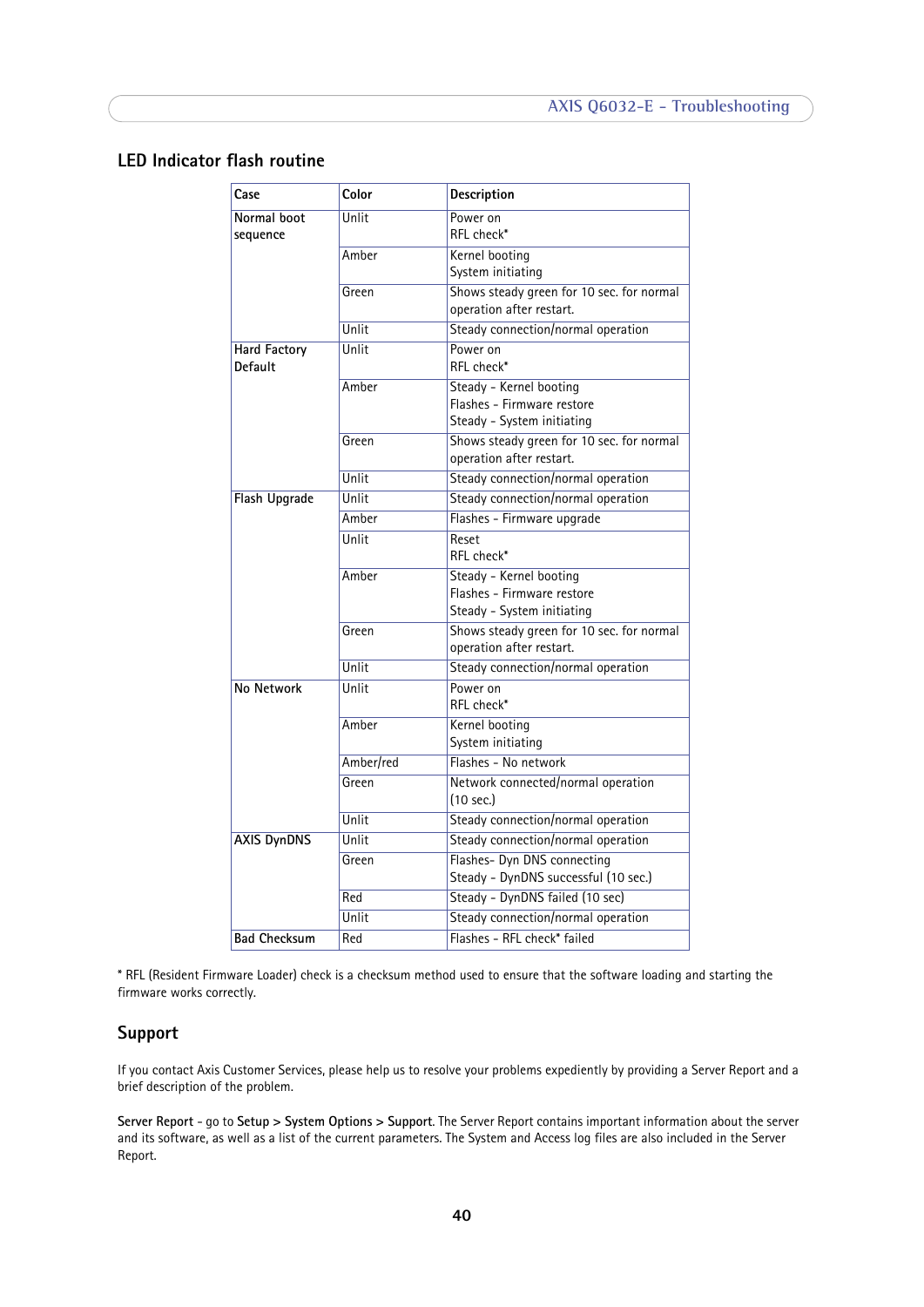# **Symptoms, Possible Causes and Remedial Actions**

|                                                                                                                                                                                                | Problems setting the IP address                                |                                                                                                                                                                                                                                                                                                                                                                                                                                                                                                                                                                                                                                                                                                                    |  |  |  |
|------------------------------------------------------------------------------------------------------------------------------------------------------------------------------------------------|----------------------------------------------------------------|--------------------------------------------------------------------------------------------------------------------------------------------------------------------------------------------------------------------------------------------------------------------------------------------------------------------------------------------------------------------------------------------------------------------------------------------------------------------------------------------------------------------------------------------------------------------------------------------------------------------------------------------------------------------------------------------------------------------|--|--|--|
|                                                                                                                                                                                                | Using ARP Ping                                                 | The IP address must be set within two minutes after the power has been applied to the AXIS<br>Q6032-E, restart the camera and try again. Also, make sure the ping length is set to 408. See<br>the ARP ping description in the installation section.                                                                                                                                                                                                                                                                                                                                                                                                                                                               |  |  |  |
|                                                                                                                                                                                                | The AXIS 06032-E is located on<br>a different subnet           | If the IP address intended for the AXIS Q6032-E and the IP address of your computer are<br>located on different subnets, you will not be able to set the IP address. Contact your network<br>administrator for an IP address on the same subnet as the computer you are performing the<br>installation from.                                                                                                                                                                                                                                                                                                                                                                                                       |  |  |  |
|                                                                                                                                                                                                | The IP address is being used by<br>another device              | Disconnect the power from the AXIS Q6032-E.<br>Run the Ping command (in a Command/DOS window, type ping and the IP address of the unit).                                                                                                                                                                                                                                                                                                                                                                                                                                                                                                                                                                           |  |  |  |
|                                                                                                                                                                                                |                                                                | If you receive: Reply from <ip address="">: bytes = 32; time = 10 ms - this means that the IP<br/>address may already be in use by another device on your network. You must obtain a new IP<br/>address and reinstall the unit.</ip>                                                                                                                                                                                                                                                                                                                                                                                                                                                                               |  |  |  |
|                                                                                                                                                                                                |                                                                | If you receive: Request timed out - this means that the IP address is available for use with your<br>AXIS Q6032-E. In this case, check all cabling and reinstall the unit.                                                                                                                                                                                                                                                                                                                                                                                                                                                                                                                                         |  |  |  |
|                                                                                                                                                                                                | The AXIS Q6032-E cannot be accessed from a web browser         |                                                                                                                                                                                                                                                                                                                                                                                                                                                                                                                                                                                                                                                                                                                    |  |  |  |
|                                                                                                                                                                                                | Cannot log in                                                  | If the AXIS Q6032-E has been configured to use HTTPS, check that the protocol in the URL used<br>to access the unit is correct. You may need to type this in manually (i.e. http or https) in the<br>browser's address field.                                                                                                                                                                                                                                                                                                                                                                                                                                                                                      |  |  |  |
|                                                                                                                                                                                                | by DHCP                                                        | The IP address has been changed 1) Move the AXIS Q6032-E to an isolated network or to one with no DHCP or BOOTP server. Set<br>the IP address again, using AXIS IP Utility or the ARP Ping command.<br>2) Access the unit and disable BOOTP and DHCP in the TCP/IP settings. Return the unit to the<br>main network. The unit now has a fixed IP address that will not change.<br>3) As an alternative to 2), if dynamic IP address via DHCP or BOOTP is required, select the<br>required service and then configure IP address change notification from the network settings.<br>Return the unit to the main network. The unit will now have a dynamic IP address, but will<br>notify you if the address changes. |  |  |  |
|                                                                                                                                                                                                | Other networking problems                                      | Test the network cable by connecting it to another network device, then Ping that device from<br>your workstation. See instructions above.                                                                                                                                                                                                                                                                                                                                                                                                                                                                                                                                                                         |  |  |  |
|                                                                                                                                                                                                |                                                                | Cannot send notifications, uploads, alarms, etc, to a destination outside the local network                                                                                                                                                                                                                                                                                                                                                                                                                                                                                                                                                                                                                        |  |  |  |
| Firewall protection<br>The AXIS Q6032-E can be configured to use a SOCKS server to reach networks on the other side<br>of a firewall/proxy server. See SOCKS, on page 34 for more information. |                                                                |                                                                                                                                                                                                                                                                                                                                                                                                                                                                                                                                                                                                                                                                                                                    |  |  |  |
| Your AXIS Q6032-E is accessible locally, but not externally                                                                                                                                    |                                                                |                                                                                                                                                                                                                                                                                                                                                                                                                                                                                                                                                                                                                                                                                                                    |  |  |  |
|                                                                                                                                                                                                | Firewall protection                                            | Check the Internet firewall with your system administrator.                                                                                                                                                                                                                                                                                                                                                                                                                                                                                                                                                                                                                                                        |  |  |  |
|                                                                                                                                                                                                | Default routers required                                       | Check if you need to configure the default router settings.                                                                                                                                                                                                                                                                                                                                                                                                                                                                                                                                                                                                                                                        |  |  |  |
|                                                                                                                                                                                                | The Internet site is too heavily<br>loaded                     | Use a script running on your web server to relay images from the AXIS Q6032-E to the Internet.                                                                                                                                                                                                                                                                                                                                                                                                                                                                                                                                                                                                                     |  |  |  |
|                                                                                                                                                                                                | The status indicator flashes red                               |                                                                                                                                                                                                                                                                                                                                                                                                                                                                                                                                                                                                                                                                                                                    |  |  |  |
|                                                                                                                                                                                                | A firmware upgrade has been<br>interrupted or the firmware has | A rescue firmware is running in the product. First, set the IP address using AXIS IP utility or ARP<br>and Ping.                                                                                                                                                                                                                                                                                                                                                                                                                                                                                                                                                                                                   |  |  |  |
|                                                                                                                                                                                                | in some other way been dam-<br>aged.                           | Then, from a web browser, access the unit and upgrade the latest firmware to the product, see<br>Updating the Firmware, on page 38.                                                                                                                                                                                                                                                                                                                                                                                                                                                                                                                                                                                |  |  |  |
|                                                                                                                                                                                                | No images are displayed in the web interface                   |                                                                                                                                                                                                                                                                                                                                                                                                                                                                                                                                                                                                                                                                                                                    |  |  |  |
|                                                                                                                                                                                                | Problem with AMC<br>(Internet Explorer only)                   | To enable the updating of images in Windows Internet Explorer, set your web browser to allow<br>ActiveX controls. Also, make sure that AXIS Media Control (AMC) component is installed on<br>your workstation.                                                                                                                                                                                                                                                                                                                                                                                                                                                                                                     |  |  |  |
|                                                                                                                                                                                                | component restricted or prohib-<br>ited                        | Installation of additional ActiveX Configure your AXIS Q6032-E to use a Java applet for updating the images under<br>Live View Config > Layout > Default Viewer for Internet Explorer. See help files for more infor-<br>mation.                                                                                                                                                                                                                                                                                                                                                                                                                                                                                   |  |  |  |
| Video Image Problems                                                                                                                                                                           |                                                                |                                                                                                                                                                                                                                                                                                                                                                                                                                                                                                                                                                                                                                                                                                                    |  |  |  |
|                                                                                                                                                                                                | Image too dark or too light.                                   | See the online help files on Video Stream Settings                                                                                                                                                                                                                                                                                                                                                                                                                                                                                                                                                                                                                                                                 |  |  |  |
|                                                                                                                                                                                                | Problems uploading own files                                   | There is only limited space available for the upload of your own files. Try deleting one or more<br>existing files, to free up space.                                                                                                                                                                                                                                                                                                                                                                                                                                                                                                                                                                              |  |  |  |
|                                                                                                                                                                                                | Missing images in uploads                                      | This can occur when trying to use a larger image buffer than is actually available. Try lowering<br>the frame rate or the upload period.                                                                                                                                                                                                                                                                                                                                                                                                                                                                                                                                                                           |  |  |  |
|                                                                                                                                                                                                | Slow image update                                              | Configuring e.g. pre-buffers, hi-res images, high frame rate etc will reduce the performance of<br>the AXIS Q6032-E.                                                                                                                                                                                                                                                                                                                                                                                                                                                                                                                                                                                               |  |  |  |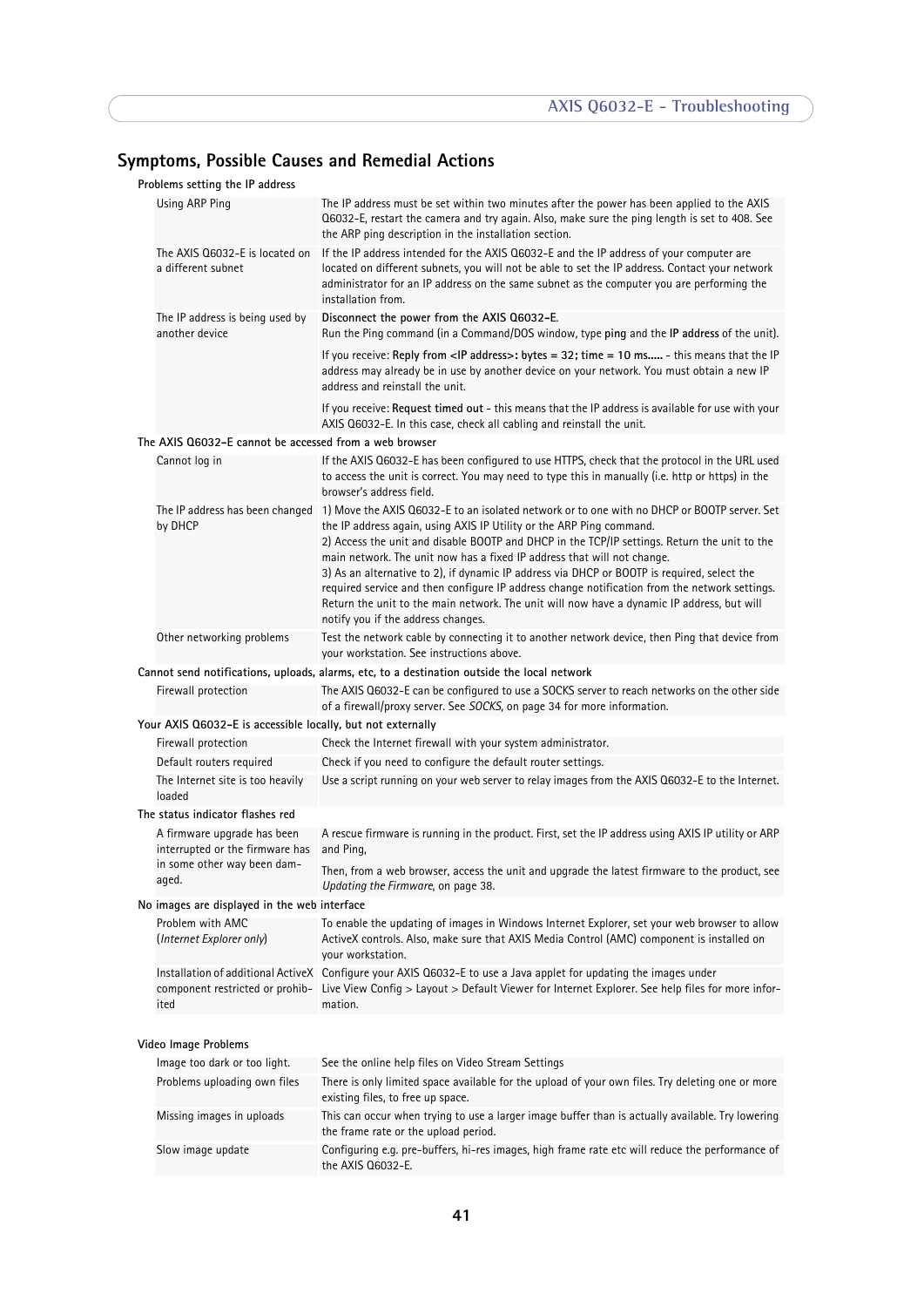| Slow performance                                          | Slow performance may be caused by e.g. heavy network traffic, many users with access to unit,<br>low performing client, use of features such as Event handling, Image rotation.                                    |
|-----------------------------------------------------------|--------------------------------------------------------------------------------------------------------------------------------------------------------------------------------------------------------------------|
| Bad snapshot images                                       |                                                                                                                                                                                                                    |
|                                                           | Display incorrectly configured on In Display Properties, configure your display to show at least 65536 colors, i.e. at least 16-bit.                                                                               |
| your workstation                                          | Using only 16 or 256 colors on your display will produce dithering artifacts in the image.                                                                                                                         |
| Problems with the H.264 format                            |                                                                                                                                                                                                                    |
| No H.264 displayed in the<br>client                       | Check that the correct network interface is selected in the AMC control panel applet (network<br>tab).                                                                                                             |
|                                                           | Check that the relevant H.264 connection methods are enabled in the AMC control panel<br>applet (network tab).                                                                                                     |
|                                                           | In the AMC control applet, select the H.264 tab and click the button Set to default H.264<br>decoder.                                                                                                              |
| No multicast H.264 displayed in<br>the client.            | Check with your network administrator that the multicast addresses used by the<br>AXIS Q6032-E are valid for your network.                                                                                         |
|                                                           | Check with your network administrator to see if there is a firewall preventing viewing.                                                                                                                            |
| Multicast H.264 only accessible<br>by local clients.      | Check if your router supports multicasting, or if the router settings between the client and the<br>server need to be configured. The TTL (Time To Live) value may need to be increased.                           |
|                                                           | Poor rendering of H.264 images. Color depth set incorrectly on clients. Set to 16-bit or 32-bit color.                                                                                                             |
|                                                           | In the case of blurred text overlays, or other rendering problems, you may need to enable<br>Advanced Video Rendering from the H.264 tab in the AMC control panel applet.                                          |
|                                                           | Ensure that your graphics card is using the latest device driver. The latest drivers can usually be<br>downloaded from the manufacturer's web site.                                                                |
| Color saturation is different in<br>H.264 and Motion JPEG | Modify the settings for your graphics adapter. Please see the adapter's documentation for more<br>information.                                                                                                     |
| Lower frame rate than expected                            | Reduce number of applications running on the client computer.                                                                                                                                                      |
|                                                           | Limit the number of simultaneous viewers.                                                                                                                                                                          |
|                                                           | Check with the system administrator that there is enough bandwidth available. See also the<br>online help.                                                                                                         |
|                                                           | Check in the AMC control panel applet (H.264 tab) that video processing is not set to Decode<br>only I frames.                                                                                                     |
|                                                           | Lower the image resolution.                                                                                                                                                                                        |
| Image degeneration                                        | Decrease the GOV length, see the online help for more information.                                                                                                                                                 |
| Unexpected PTZ behavior                                   |                                                                                                                                                                                                                    |
| Problem with hardware                                     | Go to System Options > Maintenance > Dome Status and click Test to test the camera and<br>dome mechanics for errors. Contact Axis Customer Services if you receive an error message as<br>the result of this test. |

For additional assistance, please contact your reseller or check the product's support pages on the Axis web site at http://www.axis.com/techsup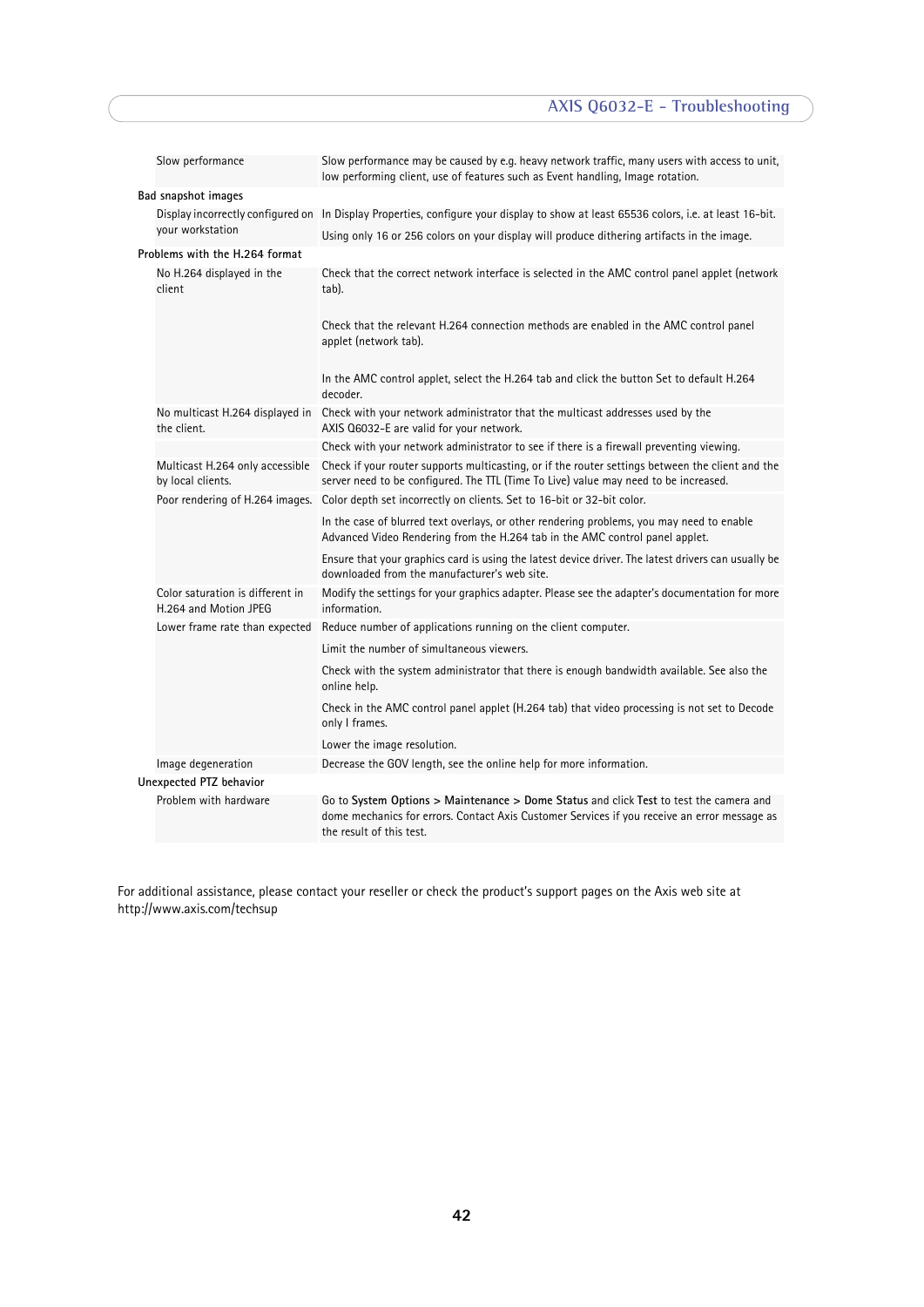# <span id="page-42-1"></span><span id="page-42-0"></span>**Technical Specifications**

| Function/group | ltem                             | Specification                                                                                                                                                                                                                                                                                                           |
|----------------|----------------------------------|-------------------------------------------------------------------------------------------------------------------------------------------------------------------------------------------------------------------------------------------------------------------------------------------------------------------------|
| Camera         | <b>Models</b>                    | AXIS 06032-E                                                                                                                                                                                                                                                                                                            |
|                | Image sensor                     | 1/4" ExView HAD Progressive Scan CCD                                                                                                                                                                                                                                                                                    |
|                | Lens                             | $\bullet$ 3.4 - 119 mm, F1.4 - 4.2<br>• autofocus<br>• automatic day/night<br>• horizontal angle of view: 1.7° - 55.8°                                                                                                                                                                                                  |
|                | Light sensitivity                | Color: 0.5 lux at 30 IRE<br>B/W: 0.008 lux at 30 IRE                                                                                                                                                                                                                                                                    |
|                | Shutter time                     | • NTSC: $1/30000 s - 0.5 s$<br>• PAL: $1/30000s - 1.5s$                                                                                                                                                                                                                                                                 |
|                | Pan/Tilt/Zoom                    | E-flip<br>100 preset positions<br>Pan: 360° endless, 0.05 - 450°/s<br>Tilt: 220°, 0.05 - 450°/s<br>35x optical zoom and 12x digital zoom, total 420x zoom<br><b>Guard Tour</b><br>Control queue                                                                                                                         |
| Video          | Video compression                | $\bullet$ H.264<br>• Motion JPEG                                                                                                                                                                                                                                                                                        |
|                | Resolutions                      | NTSC: 704x480 to 176x120<br>PAL: 704x576 to 176x144                                                                                                                                                                                                                                                                     |
|                | Frame rate H.264                 | • Up to 30/25fps (NTSC/PAL) in all resolutions                                                                                                                                                                                                                                                                          |
|                | Frame rate<br><b>Motion JPEG</b> | • Up to 30/25fps (NTSC/PAL) in all resolutions                                                                                                                                                                                                                                                                          |
|                | Video streaming                  | • Multi-stream H.264 and Motion JPEG: 3 simultaneous, individually<br>configured streams in max. resolution at 30/25 fps (NTSC/PAL);<br>more streams if identical or limited in frame rate/resolution<br>• Controllable frame rate and bandwidth<br>• VBR/CBR H.264                                                     |
|                | Image settings                   | · Wide Dynamic Range (WDR), Electronic Image Stabilization (EIS), manual<br>shutter time, compression, color, brightness, contrast, sharpness, rotation,<br>aspect ratio correction<br>• Text and image overlay<br>• Privacy mask<br>• Image freeze on PTZ                                                              |
|                | <b>Users</b>                     | · 20 simultaneous users<br>· Unlimited number of users using multicast (H.264/MPEG-4)                                                                                                                                                                                                                                   |
| Network        | Security                         | • Password protection, IP address filtering, HTTPS encryption, IEEE 802.1X<br>network access control, digest authentication, user access log                                                                                                                                                                            |
|                | Supported protocols              | IPv4/v6, HTTP, HTTPS, SSL/TLS*, QoS Layer 3 DiffServ, FTP, SMTP, Bonjour,<br>UPnP, SNMPv1/v2c/v3(MIB-II), DNS, DynDNS, NTP, RTSP, RTP, TCP, UDP,<br>IGMP, RTCP, ICMP, DHCP, ARP, SOCKS, etc.<br>*This product includes software developed by the Open SSL Project for use in<br>the Open SSL Tool kit (www.openssl.org) |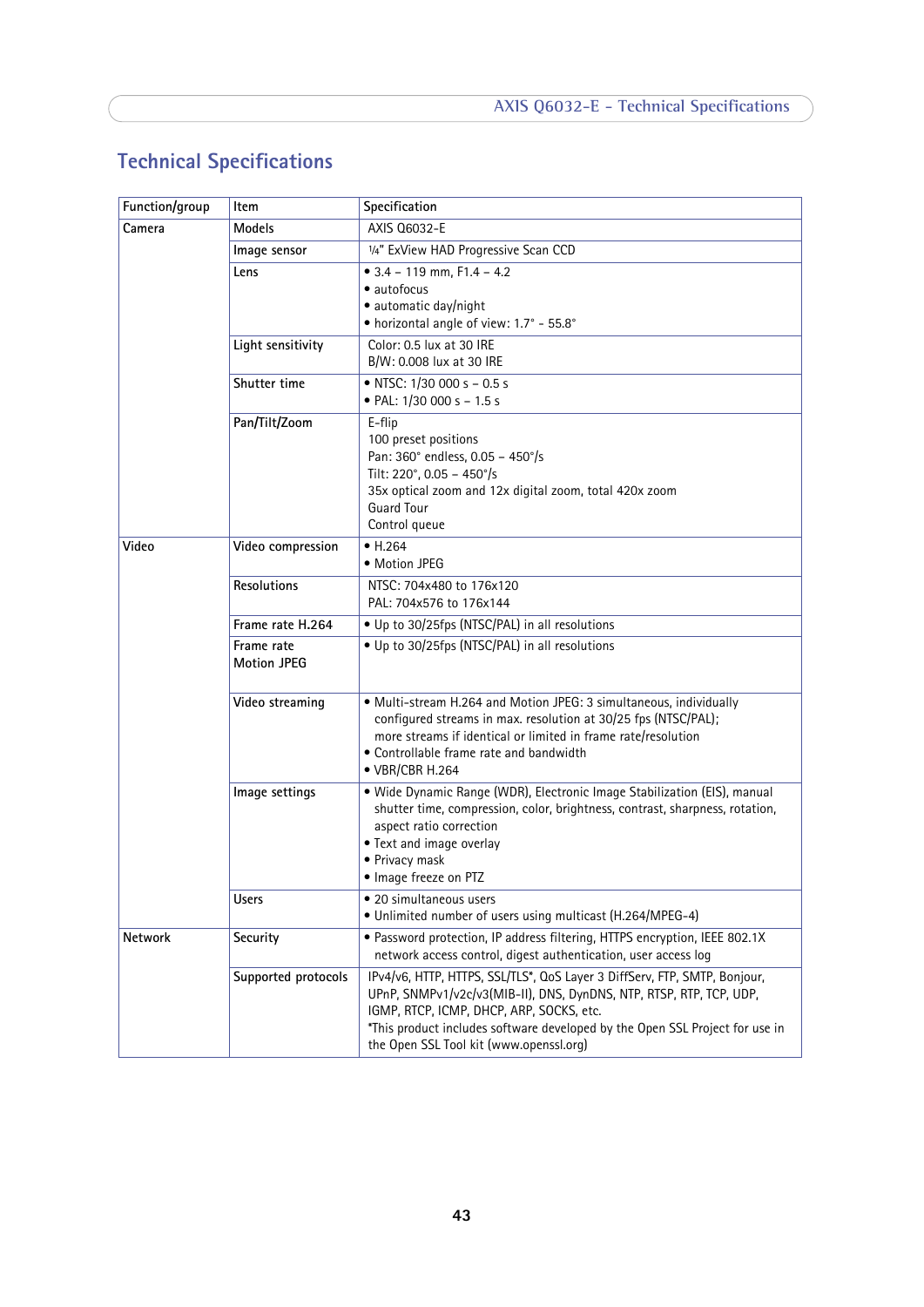| Function/group        | Item                                           | Specification                                                                                                                                                                                                                                                                                                                                                                      |
|-----------------------|------------------------------------------------|------------------------------------------------------------------------------------------------------------------------------------------------------------------------------------------------------------------------------------------------------------------------------------------------------------------------------------------------------------------------------------|
| System<br>Integration | Application<br>Programming<br>Interface        | Open API for software integration, including VAPIX® from Axis<br>Communications*, AXIS Media Control SDK*, event trigger data in video<br>stream<br>Quality of Service (QoS) layer 3, DiffServ Model<br>Embedded Linux operating system<br>*Available at www.axis.com                                                                                                              |
|                       | Intelligent Video                              | Video motion detection, auto-tracking                                                                                                                                                                                                                                                                                                                                              |
|                       | Alarm triggers                                 | Intelligent video<br>PTZ position                                                                                                                                                                                                                                                                                                                                                  |
|                       | Alarm events                                   | File upload via FTP, HTTP and email<br>Notification via email, HTTP and TCP<br>PTZ position<br>Video recording to local storage                                                                                                                                                                                                                                                    |
|                       | Video buffer                                   | 56 MB pre- and post alarm                                                                                                                                                                                                                                                                                                                                                          |
|                       | Video access from<br>web browser               | • Camera live view<br>• Video recording to file (ASF)<br>• Sequence tour for up to 20 Axis video sources,<br>· Windows Vista, XP, 2000, 2003 server<br>• DirectX 9c or higher<br>• For other operating systems and browers see www.axis.com/techsup                                                                                                                                |
|                       | Installation,<br>management and<br>maintenance | • AXIS Camera Management tool on CD and web-based configuration<br>• Configuration of backup and restore<br>• Firmware upgrades over HTTP or FTP, firmware available at www.axis.com                                                                                                                                                                                               |
| General               | Casing                                         | Metal casing (Aluminum)<br>Acrylic (PMMA) clear dome cover pre-mounted to casing,<br>Sunshield (polycarbonate)<br>IP66 rated                                                                                                                                                                                                                                                       |
|                       | Processors, memory                             | ARTPEC-3, 128 MB RAM, 128 MB Flash                                                                                                                                                                                                                                                                                                                                                 |
|                       | Power                                          | • Camera: High Power over Ethernet, max 50W<br>· Midspan (included):<br>AXIS T8124 High Power over Ethernet Midspan 1-port<br>100-240V AC, max 60W                                                                                                                                                                                                                                 |
|                       | Connectors                                     | • RJ-45 Ethernet 10BASE-T/100BASE-TX<br>• IP66-rated RJ45 connector kit included                                                                                                                                                                                                                                                                                                   |
|                       | Local storage                                  | SD/SDHC memory card slot (card not included)                                                                                                                                                                                                                                                                                                                                       |
|                       | Operating conditions                           | • Operating conditions camera unit<br>-40 to 50 °C (-40 to 122 °F)<br>Artic Temperature Control enables camera start-up at temperatures as low<br>as -40 °C (-40 °F)<br>• Operating conditions midspan<br>Full power 60W: -10 to 45 °C (heater in camera unit active)<br>Half power 30W: -10 to 55 °C (heater in camera unit inactive)<br>• Humidity up to 93% RH (non-condensing) |
|                       | Approvals                                      | • EN 55022 Class B,EN 55024,EN 61000-3-2,EN 61000-3-3<br>• EN 61000-6-1, EN 61000-6-2, FCC Part 15 Subpart B Class B<br>• VCCI Class B<br>• C-tick AS/NZS CISPR22<br>· ICES-003 Class B, EN 60950-1<br>· Midspan: EN 60950-1, GS, UL, cUL, CE                                                                                                                                      |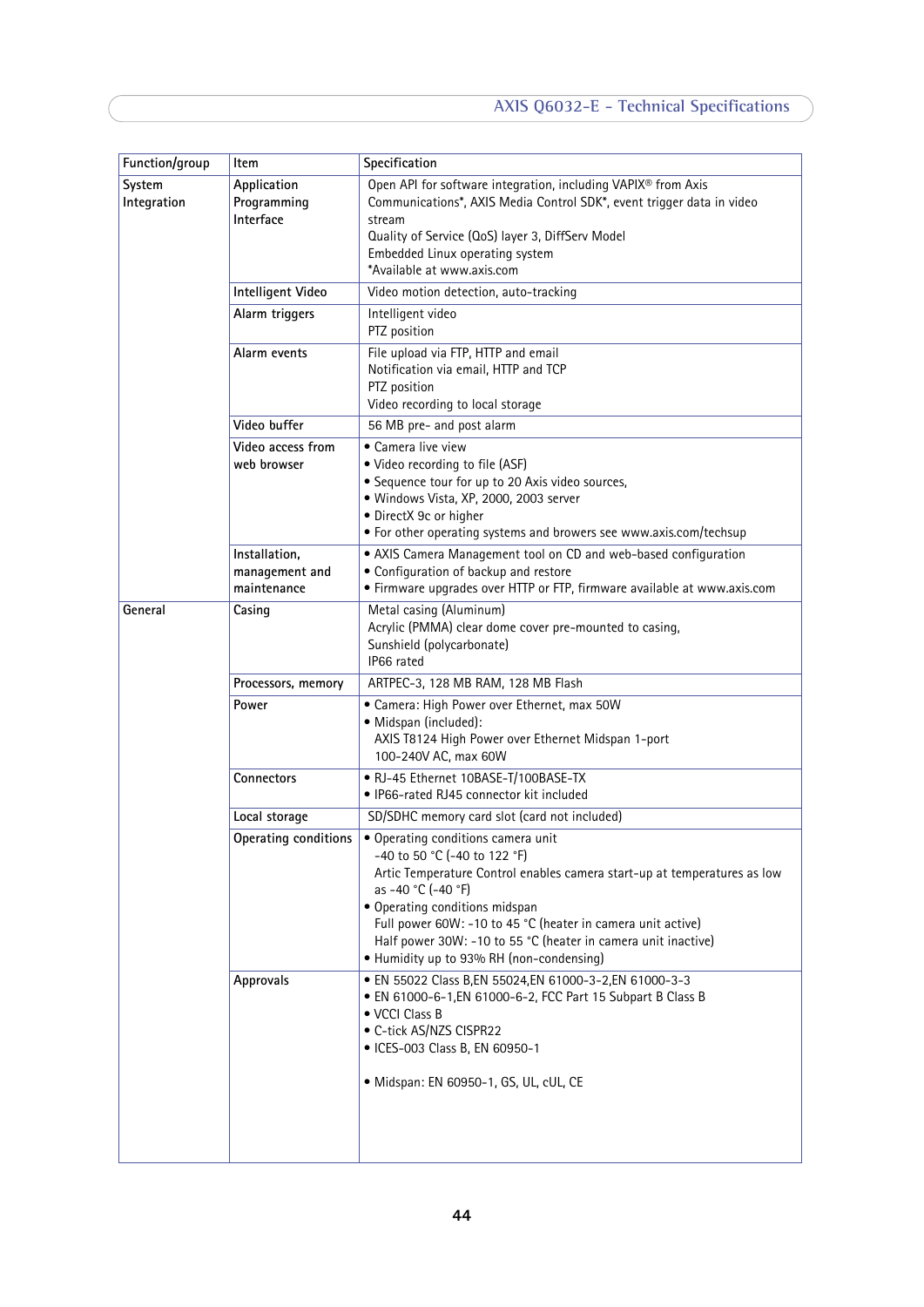| Function/group | Item                                           | Specification                                                                                                                                                                                                                                                                        |
|----------------|------------------------------------------------|--------------------------------------------------------------------------------------------------------------------------------------------------------------------------------------------------------------------------------------------------------------------------------------|
|                | Dimensions (HxWxD)                             |                                                                                                                                                                                                                                                                                      |
|                | Weight                                         | • 3.5 kg $(7.7 \text{ lb})$                                                                                                                                                                                                                                                          |
|                | Included accessories                           | AXIS T8124 High PoE Midspan 1-port, IP66-rated Rj-45 connector kit,<br>IP66-rated RJ45 connector kit, clear and smoked dome cover, sunshield,<br>Windows decoder 1-user license, Installation Guide, CD with User's Manual,<br>recording software, installation and management tools |
|                | Video management<br>software<br>(not included) | AXIS Camera Station - Video management software for viewing and<br>recording<br>See www.axis.com/products/video/software/ for more software applications<br>via partners                                                                                                             |

# <span id="page-44-0"></span>**General performance considerations**

When setting up your system, it is important to consider how various settings and situations will affect performance. Some factors affect the amount of bandwidth (the bit rate) required, others can affect the frame rate, and some affect both. If the load on the CPU reaches its maximum, this will also affect the frame rate.

The following factors are among the most important to consider:

- High image resolutions and/or lower compression levels result in larger images. Bandwidth affected.
- Access by large numbers of Motion JPEG and/or unicast H.264 clients. Bandwidth affected.
- Simultaneous viewing of different streams (resolution, compression) by different clients. Effect on frame rate and bandwidth.
- Accessing both Motion JPEG and H.264 video streams simultaneously. Frame rate and bandwidth affected.
- Heavy usage of event settings affects the camera's CPU load. Frame rate affected.
- Enabled motion detection. Frame rate and bandwidth affected.
- Heavy network utilization due to poor infrastructure. Bandwidth affected.

Viewing on poorly performing client PCs lowers perceived performance. Frame rate affected.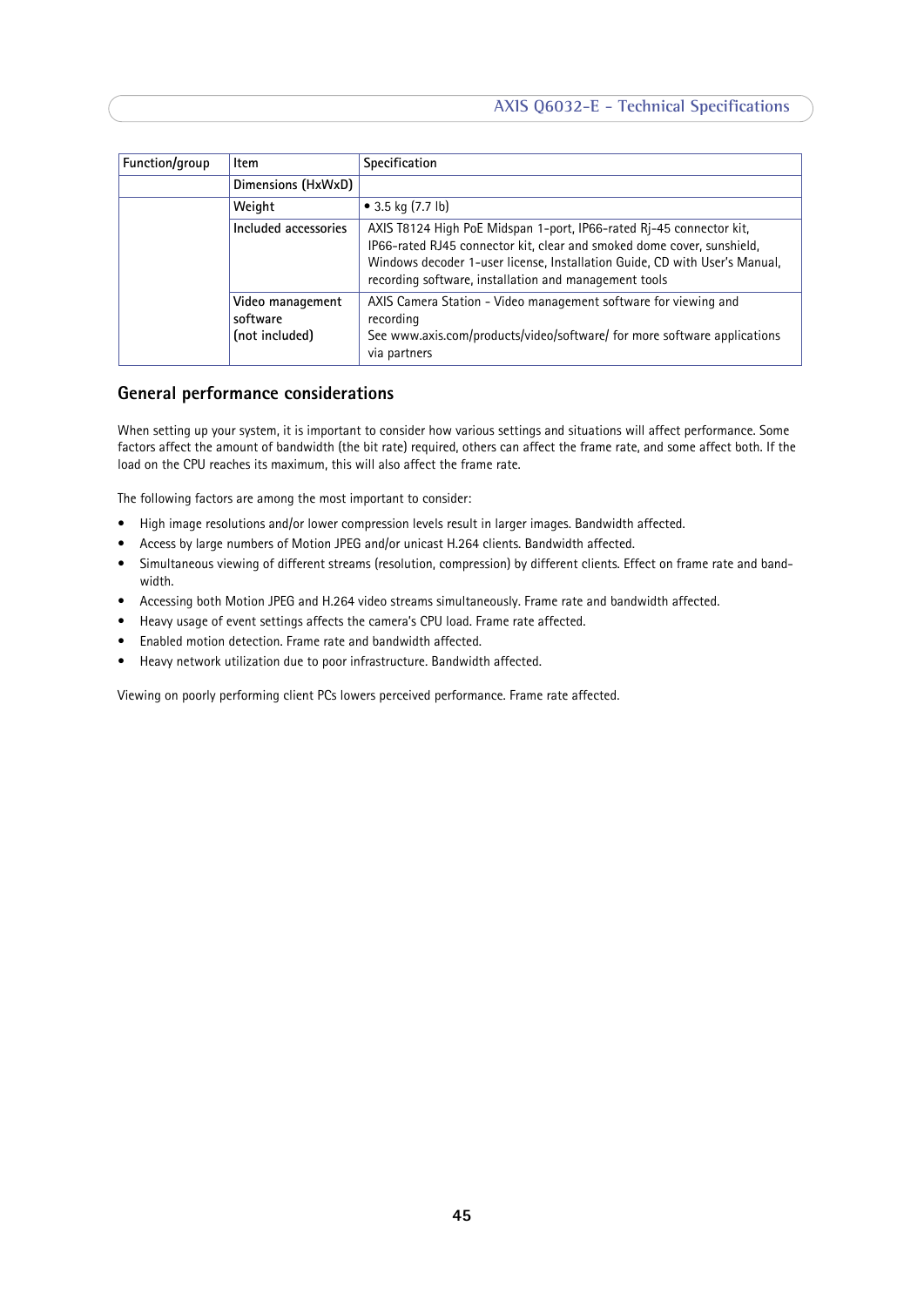#### **AXIS Q6032-E - Glossary of Terms**

# <span id="page-45-0"></span>**Glossary of Terms**

**ActiveX -** A standard that enables software components to interact with one another in a networked environment, regardless of the language(s) used to create them. Web browsers may come into contact with ActiveX controls, ActiveX documents, and ActiveX scripts. ActiveX controls are often downloaded and installed automatically as required.

**Angle -** The field of view, relative to a standard lens in a 35mm still camera, expressed in degrees, e.g. 30°. For practical purposes, this is the area that a lens can cover, where the angle of view is determined by the focal length of the lens. A wide-angle lens has a short focal length and covers a wider angle of view than standard or telephoto lenses, which have longer focal lengths.

**ARP (Address Resolution Protocol) -** This protocol is used to associate an IP address to a hardware MAC address. A request is broadcast on the local network to discover the MAC address for an IP address.

**ARTPEC (Axis Real Time Picture Encoder) -** This chip is used for image compression.

**ASIC (Application Specific Integrated Circuit) -** A circuit designed for a specific application, as opposed to a general purpose circuit, such as a microprocessor.

**Aspect ratio -** A ratio of width to height in images. A common aspect ratio used for television screens and computer monitors is 4:3. High-definition television (HDTV) uses an aspect ratio of 16:9.

**Autoiris (DC-Iris) -** This special type of iris is electrically controlled by the camera, to automatically regulate the amount of light allowed to enter.

**Bitmap -** A bitmap is a data file representing a rectangular grid of pixels. It defines a display space and color for each pixel (or 'bit') in the display space. This type of image is known as a 'raster graphic.' GIFs and JPEGs are examples of image file types that contain bitmaps.

Because a bitmap uses this fixed raster method, it cannot easily be rescaled without losing definition. Conversely, a vector graphic image uses geometrical shapes to represent the image, and can thus be quickly rescaled.

**Bit rate -** The bit rate (in kbit/s or Mbit/s) is often referred to as speed, but actually defines the number of bits/time unit and not distance/time unit.

**Bonjour -** Also known as zero-configuration networking, Bonjour enables devices to automatically discover each other on a network, without having to enter IP addresses or configure DNS servers. Bonjour is a trademark of Apple Computer, Inc.

**Broadband -** In network engineering terms, this describes transmission methods where two or more signals share the same carrier. In more popular terminology, broadband is taken to mean high-speed data transmission.

**CCD (Charged Coupled Device) -** This light-sensitive image

device used in many digital cameras is a large integrated circuit that contains hundreds of thousands of photo-sites (pixels) that convert light energy into electronic signals. Its size is measured diagonally and can be 1/4", 1/3", 1/2" or 2/3".

**CGI (Common Gateway Interface) -** A specification for communication between a web server and other (CGI) programs. For example, a HTML page that contains a form might use a CGI program to process the form data once it is submitted.

**CIF (Common Intermediate Format) -** CIF refers to the analog video resolutions 352x288 pixels (PAL) and 352x240 pixels (NTSC). See also *Resolution*.

**Client/Server -** Client/server describes the relationship between two computer programs in which one program, the client, makes a service request from another program, the server, which fulfils the request. Typically, multiple client programs share the services of a common server program. A web browser is a client program that requests services (the sending of web pages or files) from a web server.

**CMOS (Complementary Metal Oxide Semiconductor) -** A CMOS is a widely used type of semiconductor that uses both negative and positive circuits. Since only one of the circuit types is on at any given time, CMOS chips require less power than chips using just one type of transistor. CMOS image sensors also allow processing circuits to be included on the same chip, an advantage not possible with CCD sensors, which are also much more expensive to produce.

**Codec -** In communications engineering, a codec is usually a coder/decoder. Codecs are used in integrated circuits or chips that convert e.g. analog video and audio signals into a digital format for transmission. The codec also converts received digital signals back into analog format. A codec uses analog-to-digital conversion and digital-to-analog conversion in the same chip.

Codec can also mean compression/decompression, in which case it is generally taken to mean an algorithm or computer program for reducing the size of large files and programs.

**Compression -** See *Image compression*.

**CVBS -** analog video format (composite video).

**DC-Iris (Autoiris) -** This special type of iris is electrically controlled by the camera, to automatically regulate the amount of light allowed to enter.

**DHCP (Dynamic Host Configuration Protocol) -** DHCP is a protocol that lets network administrators automate and centrally manage the assignment of Internet Protocol (IP) addresses to network devices in a network.

DHCP uses the concept of a 'lease' or amount of time that a given IP address will be valid for a computer. The lease time can vary, depending on how long a user is likely to require the network connection at a particular location.

DHCP also supports static addresses for e.g. computers running web servers, which need a permanent IP address.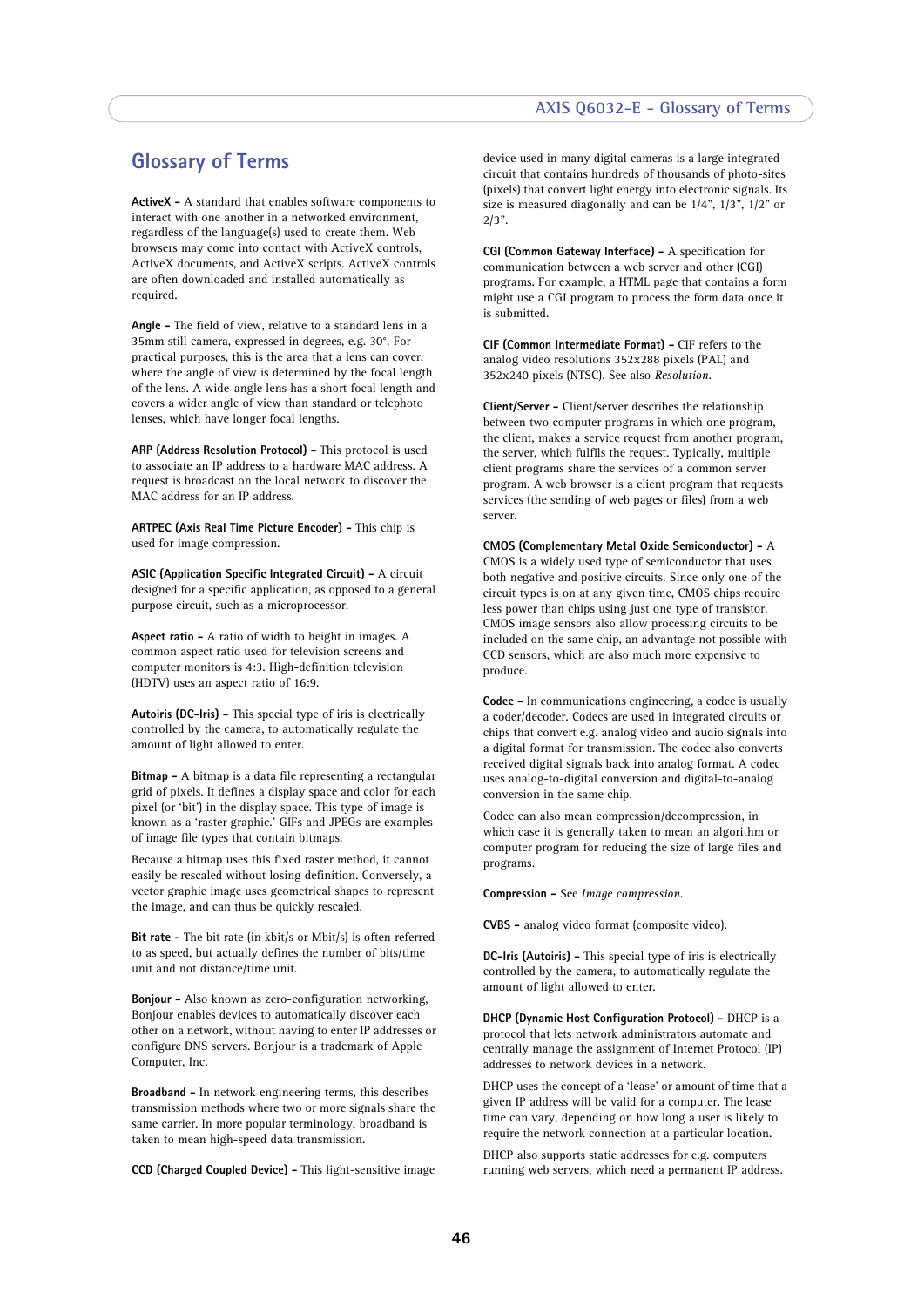**DNS (Domain Name System) -** DNS is used to locate and translate Internet domain names into IP (Internet Protocol) addresses. A domain name is a meaningful and easy-to-remember name for an Internet address. For example the domain name www.example.com is much easier to remember than 192.0.34.166. The translation tables for domain names are contained in Domain name servers.

**Domain Server -** Domains can also be used by organizations who wish to centralize the management of their (Windows) computers. Each user within a domain has an account that usually allows them to log in to and use any computer in the domain, although restrictions may also apply. The domain server is the server that authenticates the users on the network.

#### **Duplex -** See *Full-duplex.*

**Ethernet - Ethernet is the most widely installed local area** network technology. An Ethernet LAN typically uses special grades of twisted pair wires. The most commonly installed Ethernet systems are 10BASE-T and 100BASE-T10, which provide transmission speeds up to 10 Mbps and 100 Mbps respectively.

#### **ETRAX (Ethernet Token Ring AXIS) -** Axis' own microprocessor.

**Factory default settings -** These are the settings that originally applied for a device when it was first delivered from the factory. If it should become necessary to reset a device to its factory default settings, this will, for many devices, completely reset any settings that were changed by the user.

**Firewall -** A firewall works as a barrier between networks, e.g. between a Local Area Network and the Internet. The firewall ensures that only authorized users are allowed to access the one network from the other. A firewall can be software running on a computer, or it can be a standalone hardware device.

**Focal length -** Measured in millimeters, the focal length of a camera lens determines the width of the horizontal field of view, which in turn is measured in degrees.

**FTP (File Transfer Protocol) -** An application protocol that uses the TCP/IP protocols. It is used to exchange files between computers/devices on networks.

**Frame -** A frame is a complete video image. In the 2:1 interlaced scanning format of the RS-170 and CCIR formats, a frame is made up of two separate fields of 262.5 or 312.5 lines interlaced at 60 or 50 Hz to form a complete frame, which appears at 30 or 25 Hz. In video cameras with a progressive scan, each frame is scanned line-by-line and not interlaced; most are also displayed at 30 and 25 Hz.

**Frame rate -** The frame rate used to describe the frequency at which a video stream is updated is measured in frames per second (fps). A higher frame rate is advantageous when there is movement in the video stream, as it maintains image quality throughout.

**Full-duplex -** Transmission of data in two directions

simultaneously. In an audio system this would describe e.g. a telephone systems. Half-duplex also provides bi-directional communication, but only in one direction at a time, as in a walkie-talkie system. See also *Simplex*.

**Gain -** Gain is the amplification factor and the extent to which an analog amplifier boosts the strength of a signal. Amplification factors are usually expressed in terms of power. The decibel (dB) is the most common way of quantifying the gain of an amplifier.

**Gateway -** A gateway is a point in a network that acts as an entry point to another network. In a corporate network for example, a computer server acting as a gateway often also acts as a proxy server and a firewall server. A gateway is often associated with both a router, which knows where to direct a given packet of data that arrives at the gateway, and a switch, which furnishes the actual path in and out of the gateway for a given packet.

**GIF (Graphics Interchange Format) -** GIF is one of the most common file formats used for images in web pages. There are two versions of the format, 87a and 89a. Version 89a supports animations, i.e. a short sequence of images within a single GIF file. A GIF89a can also be specified for interlaced presentation.

**GOV (Group Of VOPs) -** A group of VOPs is the basic unit of an H.264 video stream. The GOV contains different types and numbers of VOPs (I-VOPs, P-VOPs) as determined by the GOV length and GOV structure. See also *VOP*.

**GOV length -** The GOV length determines the number of images (VOPs) in the GOV structure. See also *GOV* and *VOP*.

**GOV structure -** The GOV structure describes the composition of an H.264 video stream, as regards the type of images (I-VOPs or P-VOPs) included in the stream, and their internal order. See also *GOV* and *VOP*.

**H.264 -** A standard for video compression, also known as MPEG-4 Part 10.

**Half-duplex -** See *Full-duplex*.

**HDTV -** High-definition television, high resolution digital video.

**HTML (Hypertext Markup Language) -** HTML is the set of "markup" symbols or codes inserted in a file intended for display in web browser. The markup tells the browser how to display the page's words and images for the user.

**HTTP (Hypertext Transfer Protocol) -** HTTP is the set of rules for exchanging files (text, graphic images, sound, video, and other multimedia files) on the web. The HTTP protocol runs on top of the TCP/IP suite of protocols.

**Hub -** A (network) hub is used to connect multiple devices to the network. The hub transmits all data to all devices connected to it, whereas a switch will only transmit the data to the device it is specifically intended for.

**IEEE 802.11 -** A family of standards for wireless LANs. The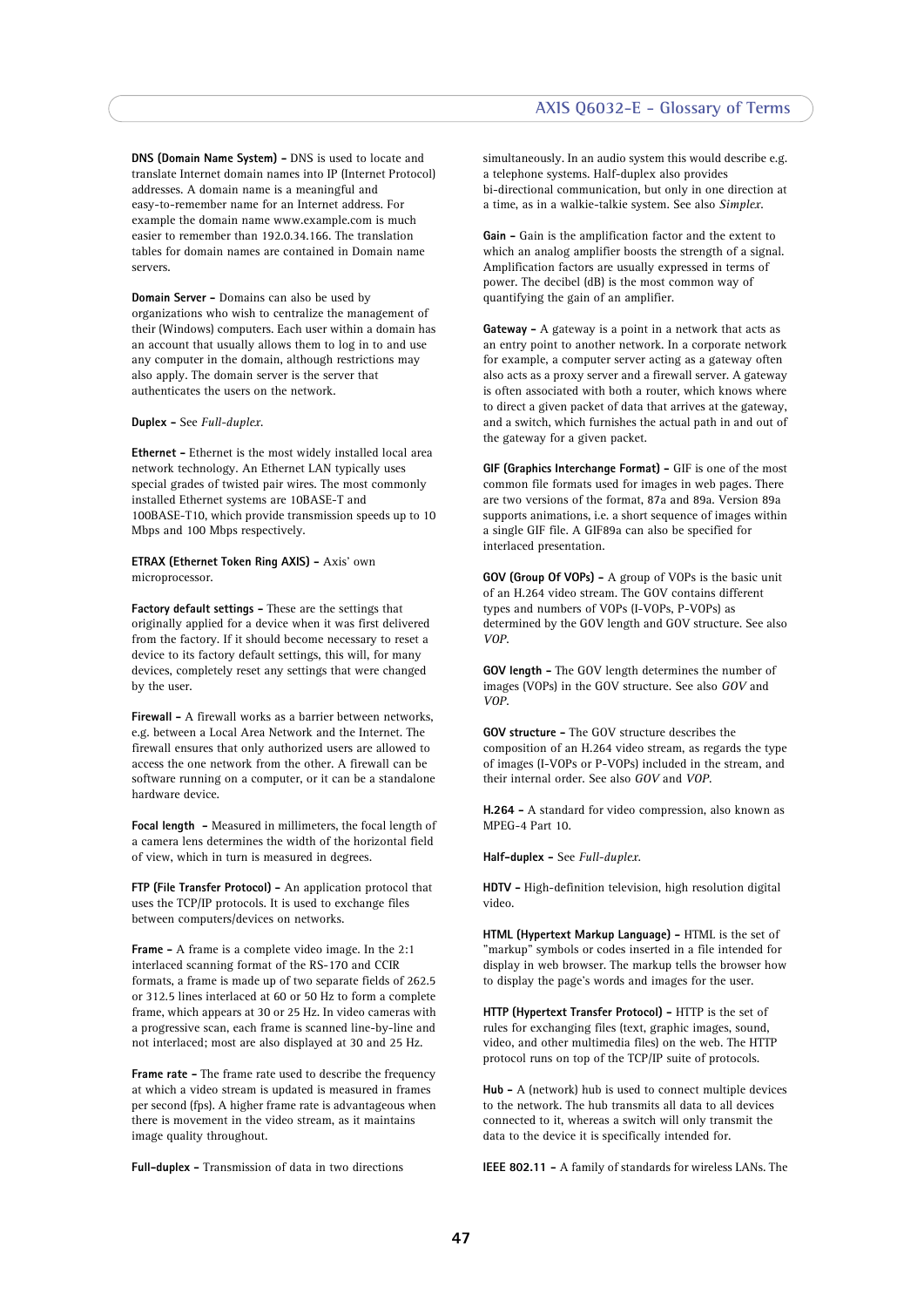#### **AXIS Q6032-E - Glossary of Terms**

802.11 standard supports 1 or 2 Mbit/s transmission on the 2.4 GHz band. IEEE 802.11b specifies an 11 Mbit/s data rate on the 2.4 GHz band, while 802.11a allows up to 54 Mbit/s on the 5 GHz band.

**Image compression -** Image compression minimizes the file size (in bytes) of an image. Two of the most common compressed image formats are JPEG and GIF.

**Interlacing -** Interlaced video is video captured at 50 pictures (known as fields) per second, of which every 2 consecutive fields (at half height) are then combined into 1 frame. Interlacing was developed many years ago for the analog TV world and is still used widely today. It provides good results when viewing motion in standard TV pictures, although there is always some degree of distortion in the image.

To view interlaced video on e.g. a computer monitor, the video must first be de-interlaced, to produce progressive video, which consists of complete images, one after the other, at 25 frames per second. See also *Progressive scan*.

**IP (Internet Protocol) -** The Internet Protocol is a method transmitting data over a network. Data to be sent is divided into individual and completely independent "packets." Each computer (or host) on the Internet has at least one address that uniquely identifies it from all others, and each data packet contains both the sender's address and the receiver's address.

The Internet Protocol ensures that the data packets all arrive at the intended address. As IP is a connectionless protocol, which means that there is no established connection between the communication end-points, packets can be sent via different routes and do not need to arrive at the destination in the correct order.

Once the data packets have arrived at the correct destination, another protocol - Transmission Control Protocol (TCP) - puts them in the right order. See also *TCP*.

**IP Address -** An IP address is simply an address on an IP network used by a computer/device connected to that network. IP addresses allow all the connected computers/devices to find each other and to pass data back and forth.

To avoid conflicts, each IP address on any given network must be unique. An IP address can be assigned as fixed, so that it does not change, or it can be assigned dynamically (and automatically) by DHCP.

An IP address consists of four groups (or quads) of decimal digits separated by periods, e.g. 130.5.5.25. Different parts of the address represent different things. Some part will represent the network number or address, and some other part will represent the local machine address.

See also *IP (Internet Protocol).*

**I-VOP -** See *VOP*.

**JPEG (Joint Photographic Experts Group) -** Together with the GIF file format, JPEG is an image file type commonly used on the web. A JPEG image is a bitmap, and usually has the file suffix '.jpg' or ".jpeg." When creating a JPEG image, it is possible to configure the level of compression to use. As the lowest compression (i.e. the highest quality) results in the largest file, there is a trade-off between

image quality and file size.

**kbit/s (kilobits per second) -** A measure of the bit rate, i.e. the rate at which bits are passing a given point. See also *Bit rate*.

**LAN (Local Area Network) -** A LAN is a group of computers and associated devices that typically share common resources within a limited geographical area.

**Linux -** Linux is an open source operating system within the UNIX family. Because of its robustness and availability, Linux has won popularity in the open source community and among commercial application developers.

**MAC address (Media Access Control address) -** A MAC address is a unique identifier associated with a piece of networking equipment, or more specifically, its interface with the network. For example, the network card in a computer has its own MAC address.

**Manual iris -** This is the opposite to an autoiris, i.e. the camera iris must be adjusted manually to regulate the amount of light allowed to reach the image sensor.

**Mbit/s (Megabits per second) -** A measure of the bit rate, i.e. the rate at which bits are passing a given point. Commonly used to give the 'speed' of a network. A LAN might run at 10 or 100 Mbit/s. See also *Bit rate*.

**Monitor -** A monitor is very similar to a standard television set, but lacks the electronics to pick up regular television signals.

**Motion JPEG -** Motion JPEG is a simple compression/decompression technique for networked video. Latency is low and image quality is guaranteed, regardless of movement or complexity of the image. Image quality is controlled by adjusting the compression level, which in turn provides control over the file size, and thereby the bit rate.

High-quality individual images from the Motion JPEG stream are easily extracted. See also JPEG.

**Megapixel -** See *Pixel*.

**MPEG (Moving Picture Experts Group) -** The Moving Picture Experts Group develops standards for digital video and audio compression. It operates under the auspices of the International Organization for Standardization (ISO). The MPEG standards are an evolving series, each designed for a different purpose.

**MPEG-2 -** MPEG-2 is the designation for a group of audio and video coding standards, and is typically used to encode audio and video for broadcast signals, including digital satellite and Cable TV. MPEG-2, with some modifications, is also the coding format used by standard commercial DVD movies.

**Multicast -** Bandwidth-conserving technology that reduces bandwidth usage by simultaneously delivering a single stream of information to multiple network recipients.

**Network connectivity -** The physical (wired or wireless) and logical (protocol) connection of a computer network or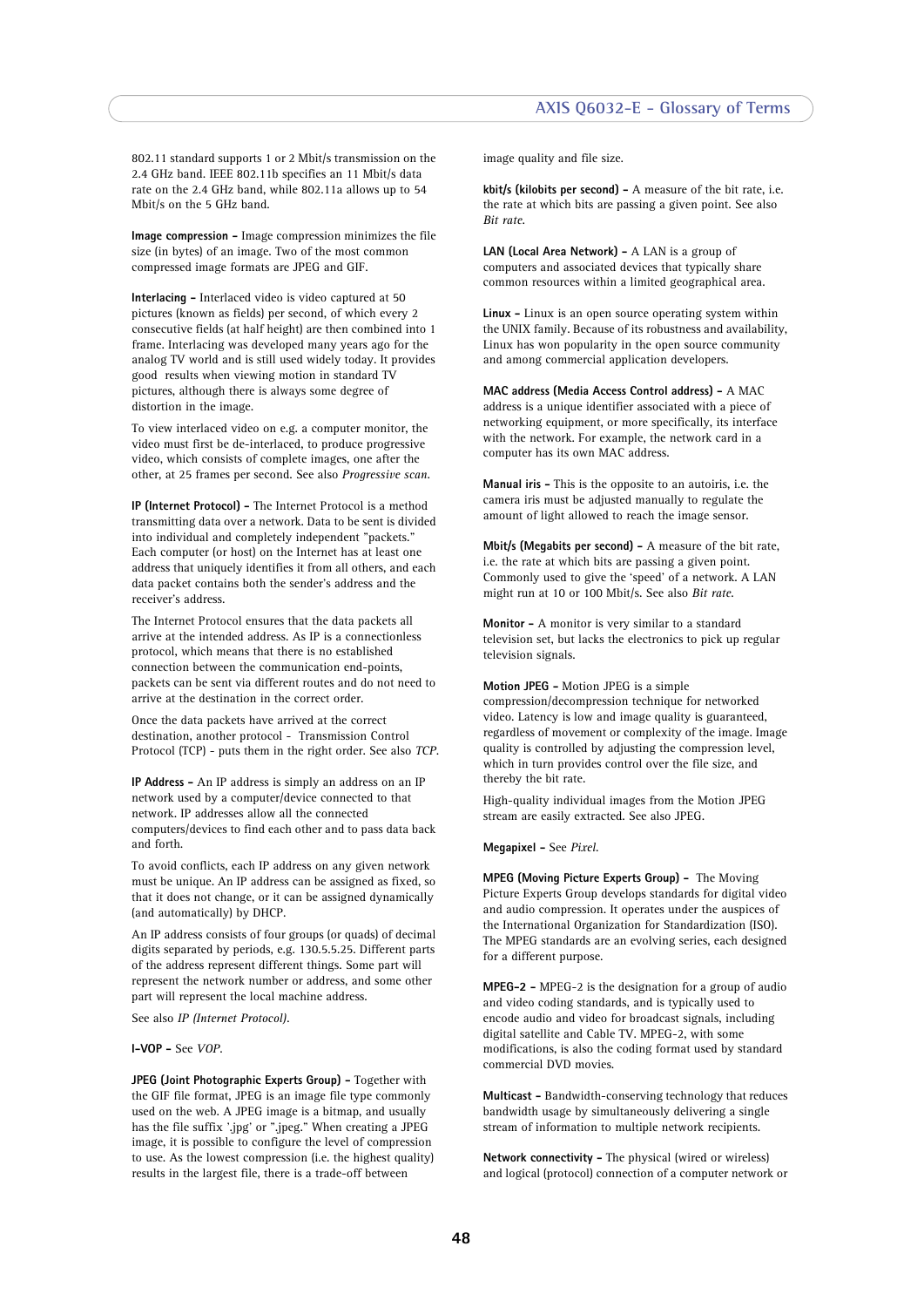an individual device to a network, such as the Internet or a LAN.

**NTSC (National Television System Committee) -** NTSC is the television and video standard in the United States. NTSC delivers 525 lines at 60 half-frames/second.

**NWay -** A network protocol that automatically negotiates the highest possible common transmission speed between two devices.

**PAL (Phase Alternating Line) -** PAL is the dominant television standard in Europe. PAL delivers 625 lines at 50 half-frames/second.

**Ping -** Ping is a basic network program used diagnostically to check the status of a network host or device. Ping can be used to see if a particular network address (IP address or host name) is occupied or not, or if the host at that address is responding normally. Ping can be run from e.g. the Windows Command prompt or the command line in UNIX.

**Pixel -** A pixel is one of the many tiny dots that make up a digital image. The color and intensity of each pixel represents a tiny area of the complete image.

**PoE (Power over Ethernet) -** Power over Ethernet provides power to a network device via the same cable as used for the network connection. This is very useful for IP-Surveillance and remote monitoring applications in places where it may be too impractical or expensive to power the device from a power outlet.

**PPP (Point-to-Point Protocol) -** A protocol that uses a serial interface for communication between two network devices. For example, a PC connected by a phone line to a server.

**PPTP (Point-to-Point Tunneling Protocol) -** A protocol (set of communication rules) that allows corporations to extend their own corporate network through private "tunnels" over the public Internet. In this way a corporation can effectively use a WAN (Wide Area Network) as a large single LAN (Local Area Network). This kind of interconnection is known as a virtual private network (VPN).

**Pre/post alarm images -** The images from immediately before and after an alarm. These images are stored in a buffer for later retrieval.

**Progressive scan -** Progressive scan, as opposed to interlaced video, scans the entire picture, line by line every sixteenth of a second. In other words, captured images are not split into separate fields as in interlaced scanning.

Computer monitors do not need interlace to show the picture on the screen, but instead show them progressively, on one line at a time in perfect order, i.e. 1, 2, 3, 4, 5, 6, 7 etc., so there is virtually no 'flickering' effect. In a surveillance application, this can be critical when viewing detail within a moving image, such as a person running. A high-quality monitor is required to get the best from progressive scan. See also *Interlacing*.

**Protocol -** A special set of rules governing how two entities

will communicate. Protocols are found at many levels of communication, and there are hardware protocols and software protocols.

**Proxy server -** In an organization that uses the Internet, a proxy server acts as an intermediary between a workstation user and the Internet. This provides security, administrative control, and a caching service. Any proxy server associated with a gateway server, or part of a gateway server, effectively separates the organization's network from the outside network and the local firewall. It is the firewall server that protects the network against outside intrusion.

A proxy server receives requests for Internet services (such as web page requests) from many users. If the proxy server is also a cache server, it looks in its local cache of previously downloaded web pages. If it finds the page, it is returned to the user without forwarding the request to the Internet. If the page is not in the cache, the proxy server, acting as a client on behalf of the user, uses one of its own IP addresses to request the page from another server over the Internet. When the requested page is returned, the proxy server forwards it to the user that originally requested it.

#### **P-VOP -** See *VOP*.

**Resolution -** Image resolution is a measure of how much detail a digital image can hold: the greater the resolution, the greater the level of detail. Resolution can be specified as the number of pixel-columns (width) by the number of pixel-rows (height), e.g. 320x240.

Alternatively, the total number of pixels (usually in megapixels) in the image can be used. In analog systems it is also common to use other format designations, such as CIF, QCIF, 4CIF, etc.

**RTCP (Real-Time Control Protocol) -** RTCP provides support for real-time conferencing of groups of any size within an intranet. This support includes source identification and support for gateways like audio and video bridges as well as multicast-to-unicast translators.

RTCP offers quality-of-service feedback from receivers to the multicast group as well as support for the synchronization of different media streams.

**RTP (Real-Time Transport Protocol) -** RTP is an Internet protocol for the transport of real-time data, e.g. audio and video. It can be used for media-on-demand as well as interactive services such as Internet telephony.

**RTSP (Real Time Streaming Protocol) -** RTSP is a control protocol, and a starting point for negotiating transports such as RTP, multicast and Unicast, and for negotiating codecs.

RTSP can be considered a 'remote control' for controlling the media stream delivered by a media server. RTSP servers typically use RTP as the protocol for the actual transport of audio/video data.

**Router -** A device that determines the next network point to which a packet should be forwarded on its way to its final destination. A router creates and/or maintains a special routing table that stores information on how best to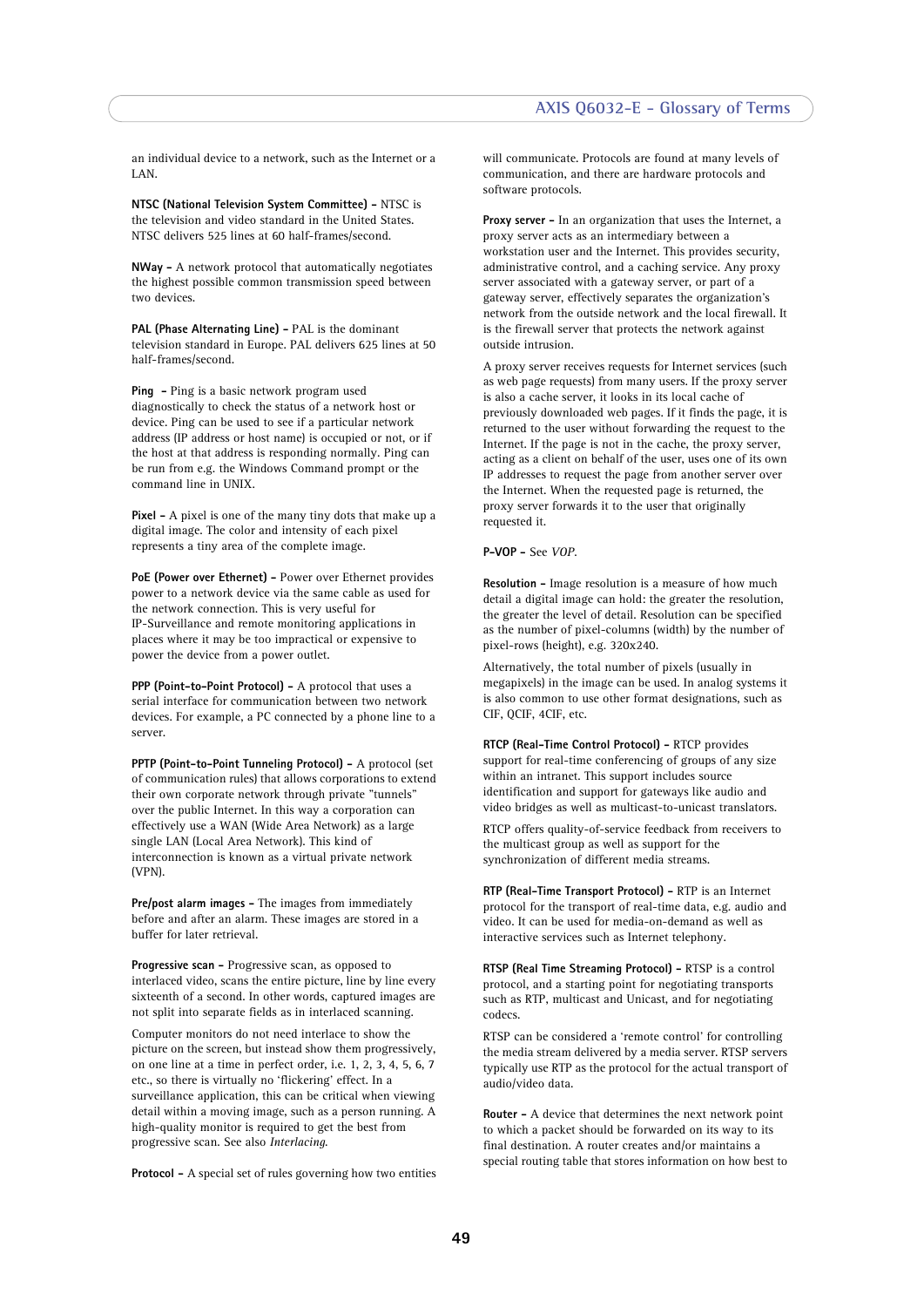reach certain destinations. A router is sometimes included as part of a network switch. See also *switch*.

**Server -** In general, a server is a computer program that provides services to other computer programs in the same or other computers. A computer running a server program is also frequently referred to as a server. In practice, the server may contain any number of server and client programs. A web server is the computer program that supplies the requested HTML pages or files to the client (browser).

**Sharpness -** This is the control of fine detail within a picture. This feature was originally introduced into color TV sets that used notch filter decoders. This filter took away all high frequency detail in the black and white region of the picture. The sharpness control attempted to put some of that detail back in the picture. Sharpness controls are mostly superfluous in today's high-end TVs. The only logical requirement for it nowadays is on a VHS machine.

**Simplex -** In Simplex operation, a network cable or communications channel can only send information in one direction.

**SMTP (Simple Mail Transfer Protocol) -** SMTP is used for sending and receiving e-mail. However, as it is 'simple,' it is limited in its ability to queue messages at the receiving end, and is usually used with one of two other protocols, POP3 or IMAP. These other protocols allow the user to save messages in a server mailbox and download them periodically from the server.

SMTP authentication is an extension of SMTP, whereby the client is required to log into the mail server before or during the sending of email. It can be used to allow legitimate users to send email while denying the service to unauthorized users, such as spammers.

**SNMP (Simple Network Management Protocol) -** SNMP forms part of the Internet Protocol suite, as defined by the Internet Engineering Task Force. The protocol can support monitoring of network-attached devices for any conditions that warrant administrative attention.

**Sockets -** Sockets are a method for communication between a client program and a server program over a network. A socket is defined as 'the endpoint in a connection.' Sockets are created and used with a set of programming requests or 'function calls' sometimes called the sockets application programming interface (API).

**SSL/TSL (Secure Socket Layer/Transport Layer Security)** These two protocols (SSL is succeeded by TSL) are cryptographic protocols that provide secure communication on a network. SSL is commonly used over HTTP to form HTTPS, as used e.g. on the Internet for electronic financial transactions. SSL uses public key certificates to verify the identity of the server.

**Subnet/subnet mask -** A subnet is an identifiably separate part of an organization's network. Typically, a subnet may represent all the machines at one geographic location, in one building, or on the same local area network (LAN). Having an organization's network divided into subnets allows it to be connected to the Internet with a single

shared network address.

The subnet mask is the part of the IP address that tells a network router how to find the subnet that the data packet should be delivered to. Using a subnet mask saves the router having to handle the entire 32-bit IP address; it simply looks at the bits selected by the mask.

**Switch -** A switch is a network device that connects network segments together, and which selects a path for sending a unit of data to its next destination. In general, a switch is a simpler and faster mechanism than a router, which requires knowledge about the network and how to determine the route. Some switches include the router function. See also *Router*.

**TCP (Transmission Control Protocol) -** TCP is used along with the Internet Protocol (IP) to transmit data as packets between computers over the network. While IP takes care of the actual packet delivery, TCP keeps track of the individual packets that the communication (e.g. requested a web page file) is divided into, and, when all packets have arrived at their destination, it reassembles them to re-form the complete file.

TCP is a connection-oriented protocol, which means that a connection is established between the two end-points and is maintained until the data has been successfully exchanged between the communicating applications.

**Telnet -** Telnet is a simple method with which to access another network device, e.g. a computer. The HTTP protocol and the FTP protocols allow you to request specific files from remote computers, but do not allow you logon as a user of that computer. With Telnet, you log on as a regular user with whatever privileges you may have been granted for specific applications and data residing on that computer.

**UDP (User Datagram Protocol) -** UDP is a communications protocol that offers limited service for exchanging data in a network that uses the Internet Protocol (IP). UDP is an alternative to the Transmission Control Protocol (TCP). The advantage of UDP is that it is not required to deliver all data and may drop network packets when there is e.g. network congestion. This is suitable for live video, as there is no point in re-transmitting old information that will not be displayed anyway.

**Unicast -** Communication between a single sender and a single receiver over a network. A new connection is established for each new user.

**URL (Uniform Resource Locator) -** An "address" on the network.

**Varifocal lens -** A varifocal lens provides a wide range of focal lengths, as opposed to a lens with a fixed focal length, which only provides one.

**VPN (Virtual Private Network) -** This creates a secure "tunnel" between the points within the VPN. Only devices with the correct "key" will be able to work within the VPN. The VPN network can be within a company LAN (Local Area Network), but different sites can also be connected over the Internet in a secure way. One common use for VPN is for connecting a remote computer to the corporate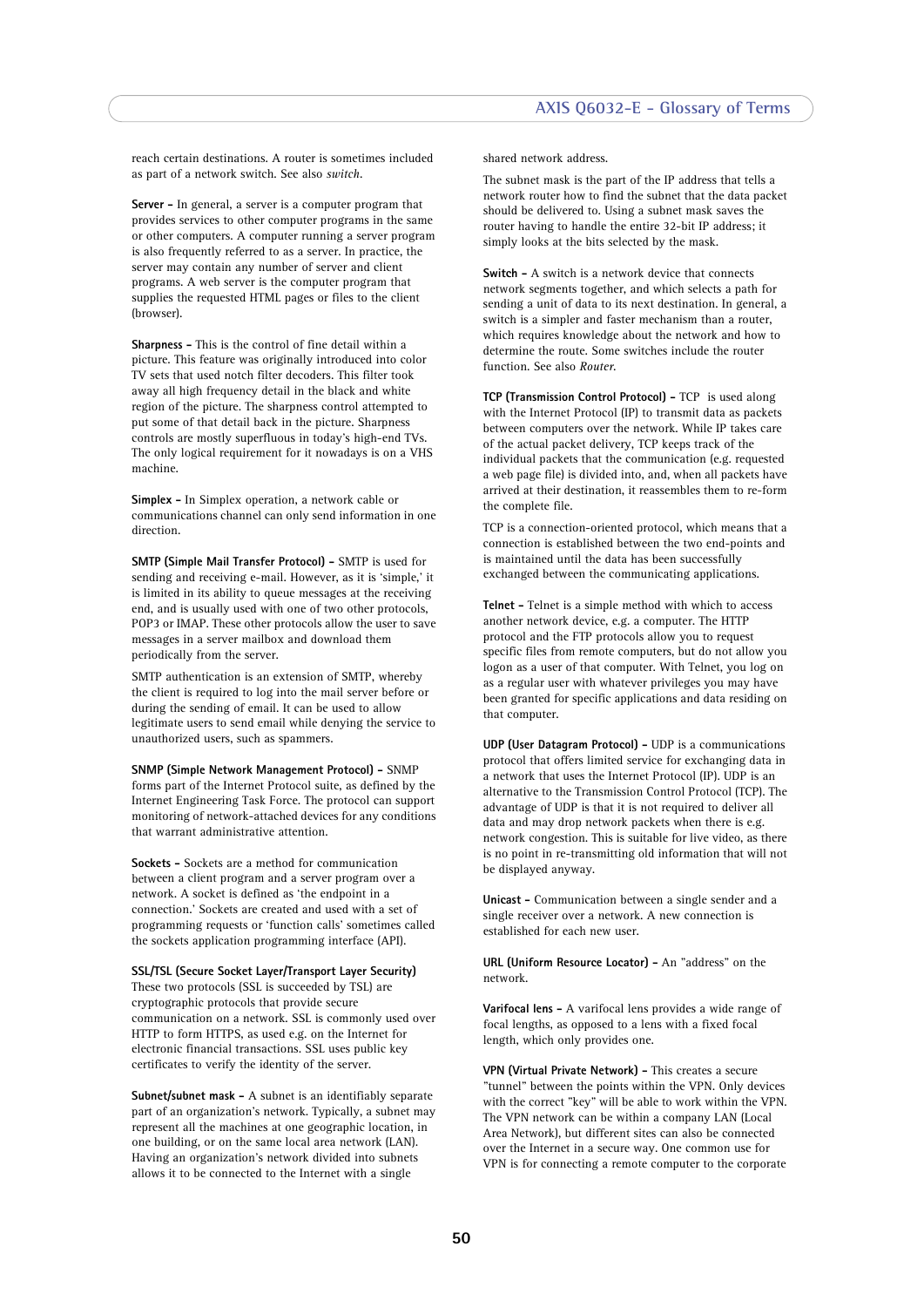network, via e.g. a direct phone line or via the Internet.

**VOP (Video Object Plane) -** A VOP is an image frame in an H.264 video stream. There are several types of VOP:

- An I-VOP is complete image frame.

- A P-VOP codes the differences between images, as long as it is more efficient to do so. Otherwise it codes the whole image, which may also be a completely new image.

**WAN (Wide-Area-Network) -** Similar to a LAN, but on a larger geographical scale.

**W-LAN (Wireless LAN) -** A wireless LAN is a wireless local area network that uses radio waves as its carrier: where the network connections for end-users are wireless. The main network structure usually uses cables.

Web server - A web server is a program, which allows web browsers to retrieve files from computers connected to the Internet. The web server listens for requests from web browsers and upon receiving a request for a file sends it back to the browser.

The primary function of a web server is to serve pages to other remote computers; consequently, it needs to be installed on a computer that is permanently connected to the Internet. It also controls access to the server whilst monitoring and logging server access statistics.

**WEP (Wireless Equivalent Privacy) -** A wireless security protocol, specified in the IEEE 802.11 standard, which is designed to provide a wireless local area network (WLAN) with a level of security and privacy comparable to that usually expected of a wired LAN. Security is at two different levels; 40-bit and 128-bit encryption. The higher the bit number, the more secure the encryption.

**WPA-PSK (Wi-Fi Protected Access - Pre-Shared Key) -**  This wireless encryption method uses a pre-shared key (PSK) for key management. Keys can usually be entered as manual hex values, as hexadecimal characters, or as a Passphrase. WPA-PSK provides a greater degree of security than WEP.

**YPbPr -** analog video signal for component video.

**Zoom lens -** A zoom lens can be moved (zoomed) to enlarge the view of an object to show more detail.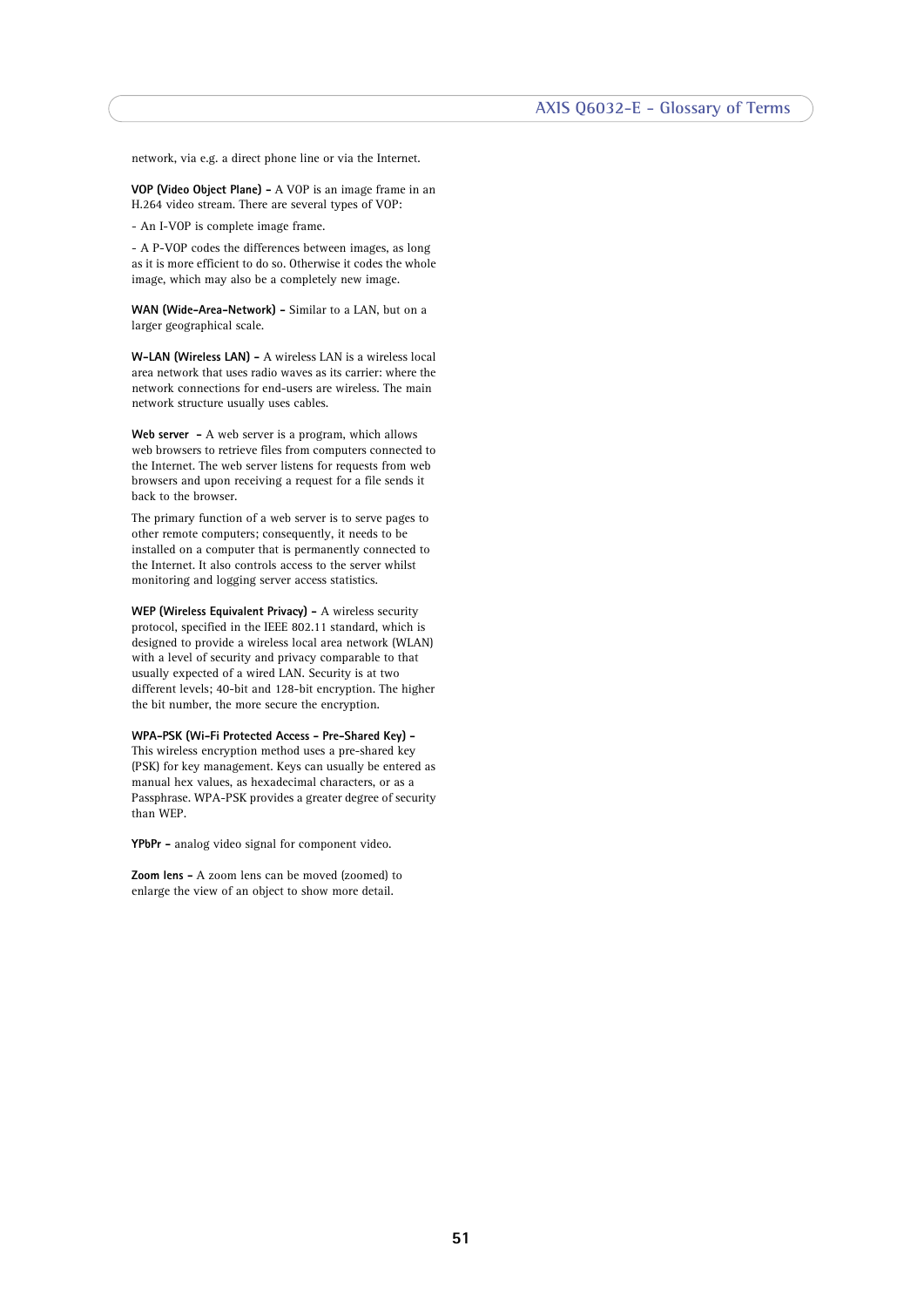# **A**

**Access Log** [36](#page-35-3) **Action** [24](#page-23-4) **Action Buttons** [9,](#page-8-0) [19](#page-18-0) **Administrator** [13,](#page-12-3) [29](#page-28-2) **Alarm** [26](#page-25-2) **AMC** [7](#page-6-2) **AMC Viewer Toolbar** [9](#page-8-1) **ARP/Ping** [32](#page-31-1) **Auto Tracking** [25](#page-24-2) **AXIS Internet Dynamic DNS Service** [32](#page-31-2)

# **B**

**Backup** [36](#page-35-4) **Bit Rate** [14](#page-13-0) **Bonjour** [7,](#page-6-3) [35](#page-34-3) **Brightness** [15](#page-14-2) **Buffer Size** [25](#page-24-3) **Buffers** [25](#page-24-4)

# **C**

**Certificates** [30](#page-29-1) **Certification Authority** [30](#page-29-2) **Color level** [15](#page-14-3) **Connection List** [36](#page-35-5) **Constant Bit Rate** [14](#page-13-1) **Contrast** [15](#page-14-4) **Control Button** [37](#page-36-3)

# **D**

**Date & Time** [30](#page-29-3) **Default Viewer** [19](#page-18-1) **Disk full** [25](#page-24-5) **DNS Configuration** [32](#page-31-3) **DNS Server** [32,](#page-31-4) [33](#page-32-1) **Domain Name** [33](#page-32-2)

# **E**

**EAP** [30](#page-29-4) **EAPOL** [30](#page-29-5) **Emergency recovery** [38](#page-37-5) **Enable ARP/Ping** [32](#page-31-5) **Event Servers** [24](#page-23-5) **Event Types** [24](#page-23-6) **Events** [24](#page-23-3) **Exposure Settings** [15](#page-14-5)

### **F**

**Factory Default Settings** [37](#page-36-4) **Fan** [9,](#page-8-2) [25](#page-24-6) **Firmware** [38](#page-37-6) **Frame Rate** [13](#page-12-4) **FTP** [34](#page-33-1) **FTP Server** [24](#page-23-7)

#### **G**

**GOV Settings** [13](#page-12-5)

# **H**

**H.264** [13,](#page-12-6) [15](#page-14-6) **Heater** [9](#page-8-3) **Host Name** [33](#page-32-3) **HTTP Server** [24](#page-23-8) **HTTPS** [8,](#page-7-2) [29,](#page-28-3) [33](#page-32-4)

# **I**

**IEEE 802.1X** [30](#page-29-6) **Image freeze on PTZ** [16](#page-15-2) **IP Address Filtering** [29](#page-28-4) **IPv4** [32,](#page-31-6) [33](#page-32-5) **IPv6** [32](#page-31-7) **IR cut filter** [16](#page-15-3)

# **J**

**Joystick** [10](#page-9-1)

### **L**

**LED** [39](#page-39-2) **LED Indicator** [6,](#page-5-2) [39](#page-39-3) **Live View** [9](#page-8-4) **Live View Config** [18](#page-17-2) **Local storage** [4](#page-3-2) **Logs & Reports** [36](#page-35-6)

# **M**

**Mask** [16](#page-15-4) **MJPEG** [13,](#page-12-7) [14,](#page-13-2) [15](#page-14-7) **Motion Detection** [26](#page-25-3) **Motion detection** [25](#page-24-7)

## **N**

**NAT traversal** [8,](#page-7-3) [33](#page-32-0) **Network Settings** [32](#page-31-8) **NTP Configuration** [33](#page-32-6) **NTP Server** [30](#page-29-7)

# **O**

**Operator** [29](#page-28-5) **OSDI Zones** [22](#page-21-2)

# **P**

**Pan Tilt Zoom** [25](#page-24-8) **Pan/Tilt/Zoom Controls** [9](#page-8-5) **Parameter List** [36](#page-35-7) **Password Settings** [29](#page-28-6) **Port Status** [28](#page-27-1) **Post-trigger Buffer** [25](#page-24-9) **Pre-trigger Buffer** [25](#page-24-10) **PTZ control panel** [9](#page-8-6)

#### **Q QoS** [34](#page-33-2)

**QuickTime** [12,](#page-11-3) [19](#page-18-2)

# **R**

**RADIUS server** [30](#page-29-8) **Recording List** [28](#page-27-2)